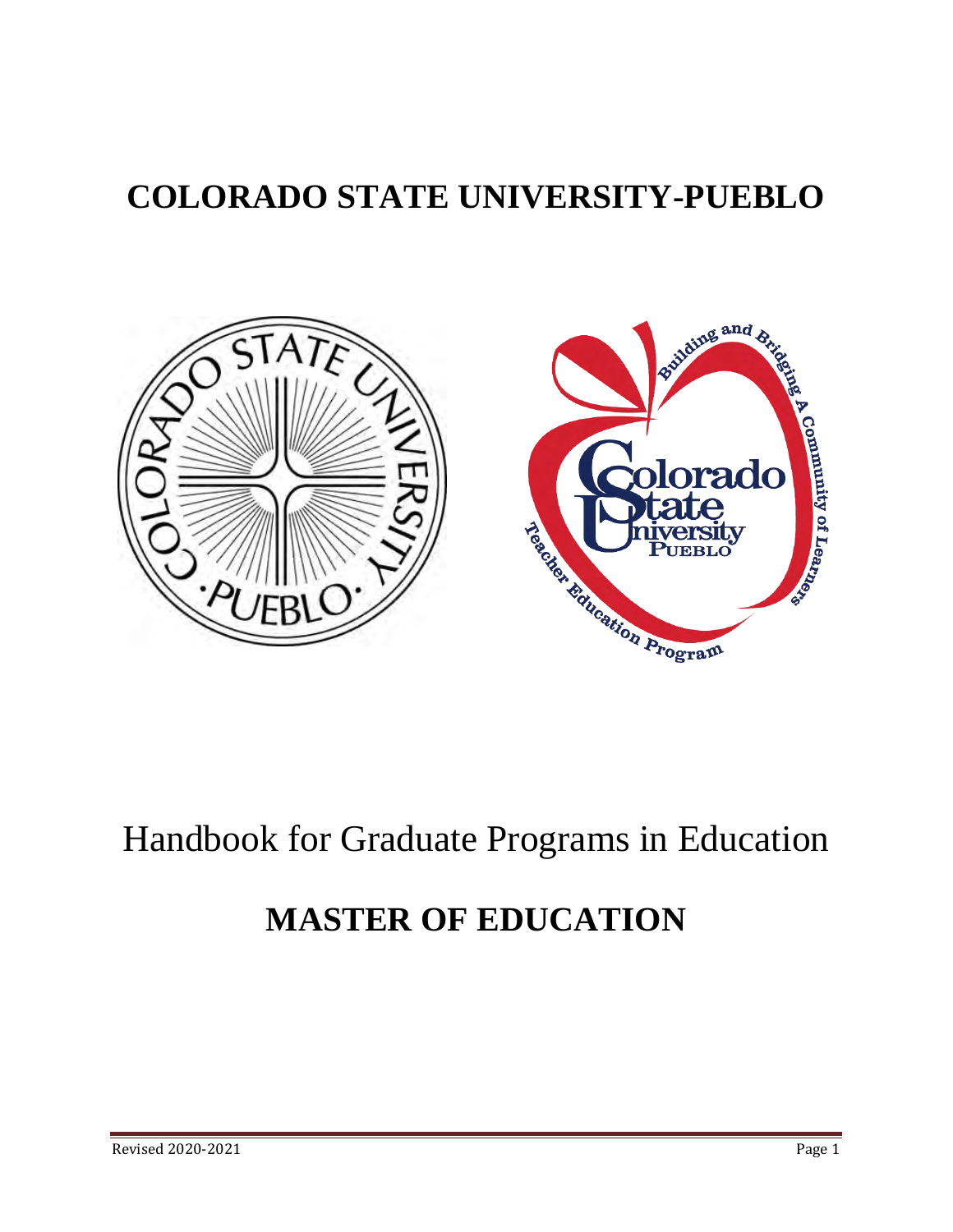The *Handbook for Graduate Programs in Education* is designed to be a comprehensive guide for graduate students in the teacher education program at the Colorado State University-Pueblo. The *Handbook* describes available programs as well as the services and resources available to students.

The teacher education program at CSU-PUEBLO conforms to the regulations of the Colorado State Board of Education, the Colorado Department of Higher Education, and the Colorado Department of Education.

Students have the responsibility to read this handbook and official announcements and otherwise be informed completely in regard to admissions and retention criteria, programs of study, and other facts relating to teacher education.

Colorado State University-Pueblo

Teacher Education Program Technology Building 243 Pueblo, Colorado 81001

<https://www.csupueblo.edu/teacher-education-program/index.html>

Telephone 719.549.2681 FAX 719.549.2247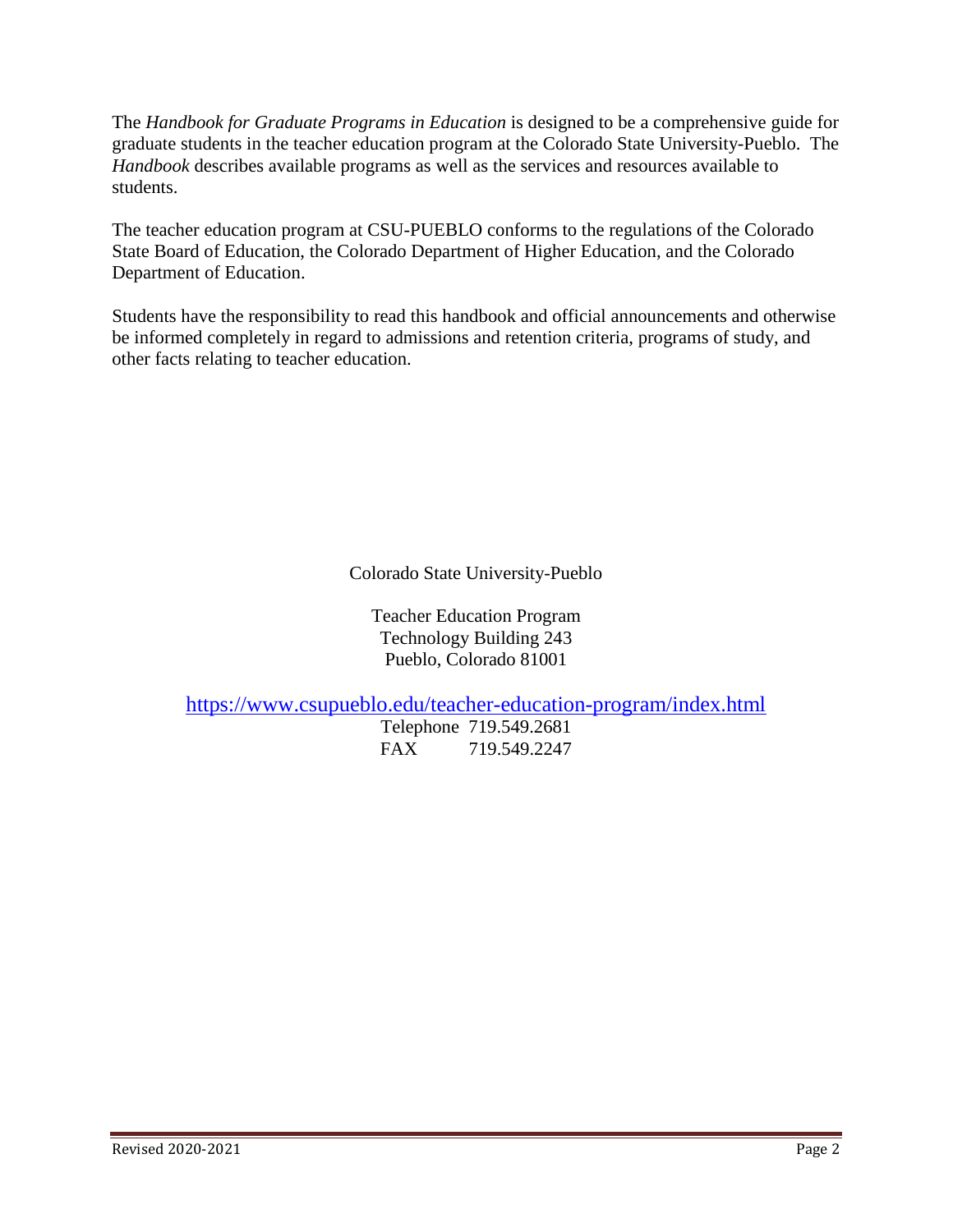# **Table of Contents**

| Conceptual Framework - Building and Bridging Communities of Learners5 |    |
|-----------------------------------------------------------------------|----|
|                                                                       |    |
|                                                                       |    |
|                                                                       |    |
|                                                                       |    |
|                                                                       |    |
|                                                                       |    |
|                                                                       |    |
|                                                                       | 12 |
|                                                                       |    |
|                                                                       | 14 |
|                                                                       |    |
|                                                                       |    |
|                                                                       | 21 |

- Appendix A: Requirements for Program Completion
- Appendix B: Contents of the Graduate Portfolio
- Appendix C: Matrices/Evaluation Tools of the Program
- Appendix D: Graduate Endorsements
- Appendix E: Program Forms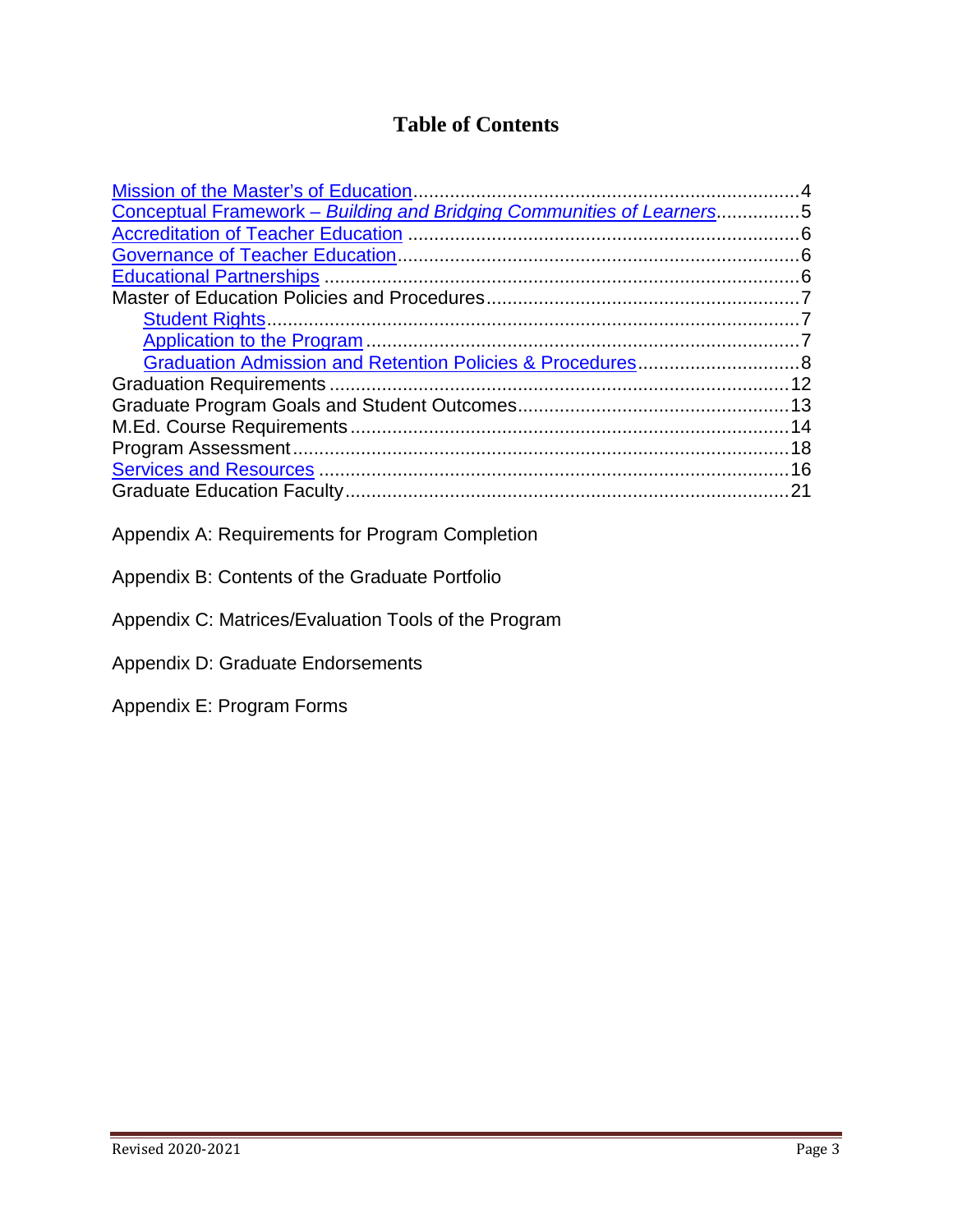# <span id="page-3-0"></span>**Mission of the Master's of Education**

Educational researchers and policy makers agree on the fundamental requirements for successful teachers: knowledge of subjects they teach, knowledge of both general and subject-matter specific methods for instruction and assessment; knowledge of student development; and the ability to apply this knowledge with students from diverse backgrounds. The M.Ed. at Colorado State University - Pueblo is planned to impact the quality of teaching and learning in K-12 classrooms by preparing master teachers with expertise in their content disciplines, in the pedagogy of teaching and learning, and in the process of continual professional development and growth. To ensure graduates' application of new knowledge and skills, CSU-Pueblo's program requires application of new knowledge and skills throughout the program and utilizes an assessment model that monitors teacher performance and provides information for ongoing program improvement.

The Master of Education degree is built on research on teacher change and is designed to prepare teachers to lead school reform, requiring completion of an emphasis area of their choice; of a core of pedagogy courses focusing on literacy, instructional technology, and differentiation of instruction; and of a core of courses focusing on professional growth. One promising approach that has resulted in significant improvements in teaching practices is the National Board for Professional Teaching Standards (NBPTS) process for National Board Certification. The National Board standards and certification process form the heart of the M.Ed. core and assessment process. A unique characteristic of the degree is the collaboration of faculty in

teacher education and in content disciplines at the University in the design and implementation of the program.

One of the central goals of the program is its commitment to serve the region and state of Colorado through partnerships with school districts and institutions of higher education. An integral aspect of this goal is Teacher Education's formal partnership with school districts in southern and southeastern Colorado. The joint efforts of students, faculty, and administrators across all K-16 partners focus on improving the quality of learning in classrooms in elementary, secondary, and higher education. The Master of Education degree supports this mission, strengthening K-12 teachers' abilities to *provide educational* opportunities for their students.



Figure 1. Visual of the design of the degree program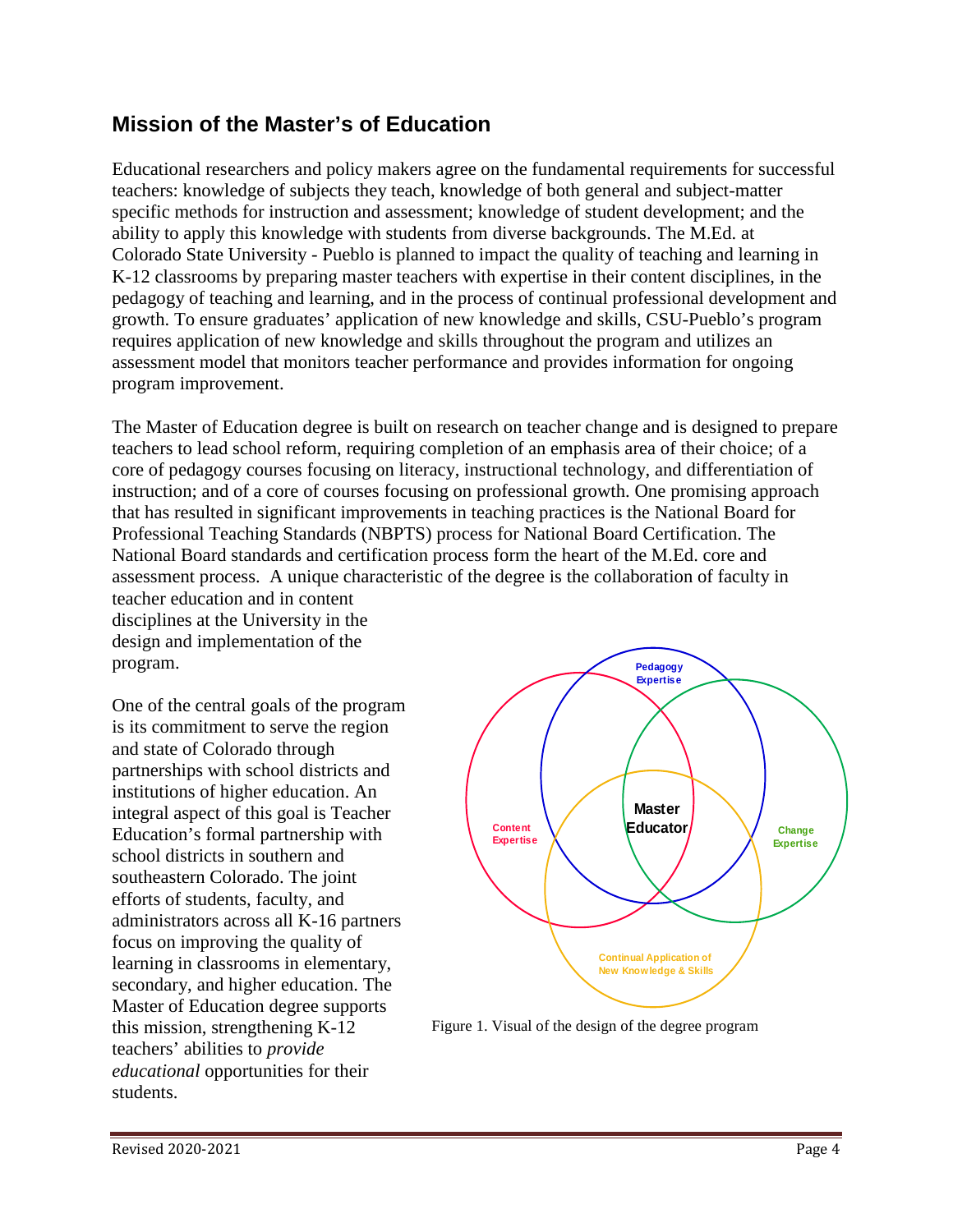## **Conceptual Framework –** *Building and Bridging Communities of Learners*

A *Conceptual Framework* is a guide for how a teacher education program is planned and organized. A coherent conceptual framework is a program's platform, summarizing its philosophical views of the roles of teaching and learning and its essential understandings of how students become teachers. A conceptual framework gives an educational program its own distinct emphasis, a vision of the kind of program it wants to be and the characteristics of the teachers it hopes to develop. It simply describes for everyone what the program is all about.

The conceptual framework of teacher education at the Colorado State University-Pueblo is *Building and Bridging Communities of Learners*. The organizing theme of *learning communities* focuses the attention of faculty and students on the essential nature of teaching and learning: How does community shape learning and achievement? What are the roles of successful learners and teachers? What social interactions are necessary for both learning and community? How is the definition of a learning community changing in an increasingly technological age? What is the relationship between the concept of learning community and the democratic ideal of American education?

For faculty at CSU-Pueblo the vision of quality education requires a learner-centered environment in which learning (not teaching) is at the core. All learners will achieve in communities in which learning is publicly and constructively discussed, a positive climate surrounds all members, and support exists to scaffold all learners' individual growth and development.

Inclusive, equitable communities require constant attention to the nature of relationships among teachers and students. CSU-Pueblo students will be prepared to participate as learners and teachers in overlapping and expanding learning communities – from the university classroom to K-12 settings, the professional education community, distributed communities created by technology, and cultural, economic, and political communities of students and their families.

To become master teachers, students must change their perceptions of themselves as learners and as students of teaching. As CSU-Pueblo graduate students progress through the program, they will skillfully assume a variety of roles, including those of master learners, instructors, collaborators, apprentices, models, coaches, colleagues, and mentors. It is the mission of the CSU-Pueblo masters in education program to prepare teachers and learners of quality and distinction by exposing students to quality communities of teaching and learning.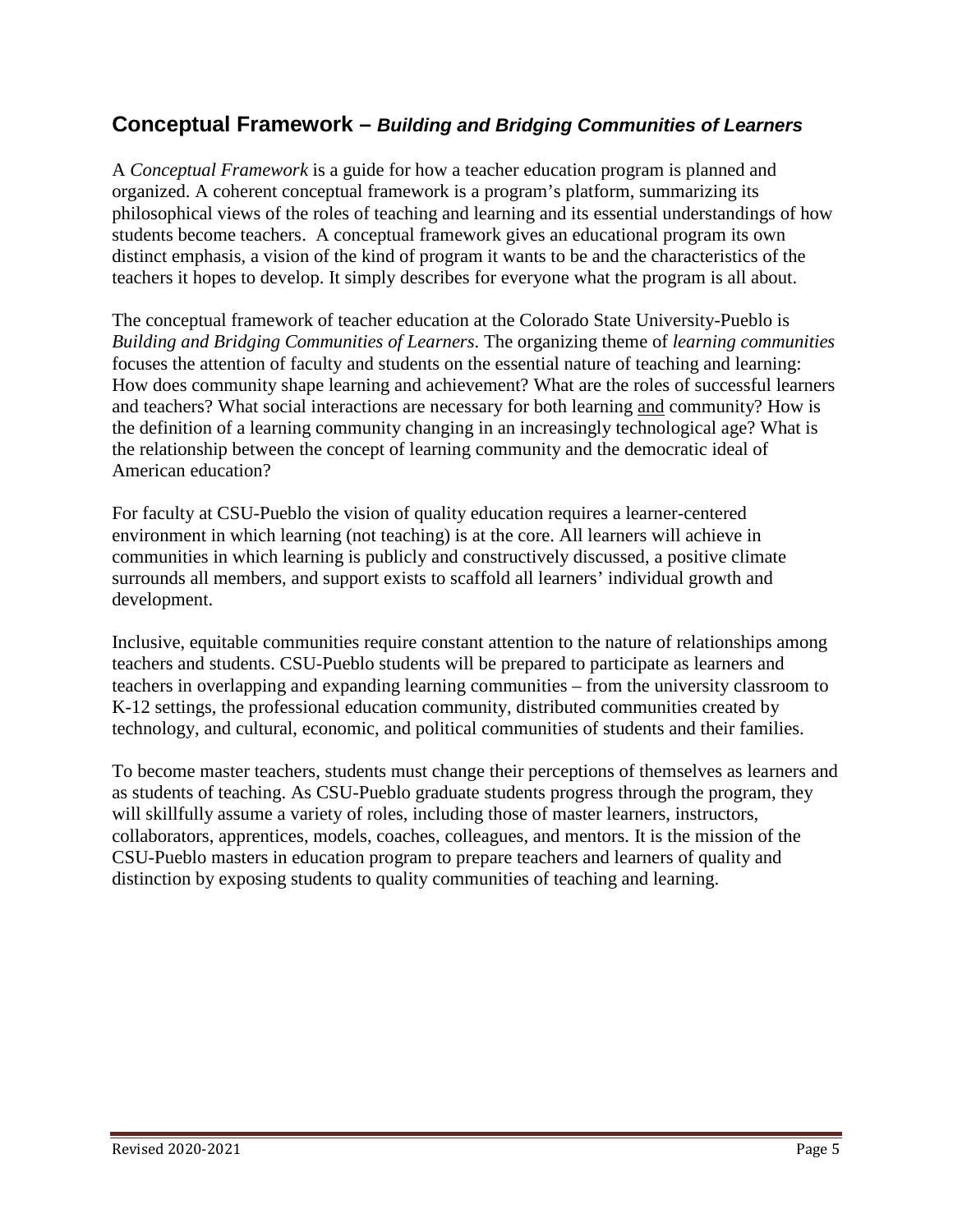# <span id="page-5-0"></span>**Accreditation of Teacher Education**

The Teacher Education Programs are accredited by the Colorado Department of Education and the Colorado Commission on Higher Education. The Teacher Education Programs also conform to the regulations of the Colorado State Board of Education. The music education program is accredited through the National Association of the Schools of Music (NASM).

# <span id="page-5-1"></span>**Governance of Teacher Education**

The *Teacher Education Program*, within the Department of Teacher Education is the unit of the university with responsibility for teacher education. It is this unit that has primary responsibility for developing and evaluating all teacher education programs. With consultation of others across campus, it develops the program's philosophy and overall goals and establishes the criteria for admission and retention in education programs, as well as program completion criteria. It is the responsibility of faculty in the education program to approve students for admission to education and admission to student teaching. The CSU-Pueblo Graduate Studies Board works to coordinate activities of all graduate programs at the University. Additional information about the board is available in the CSU-Pueblo catalog and online at [http://www.csupueblo.edu/.](http://www.csupueblo.edu/) The Teacher Education Board, an interdisciplinary group of faculty from programs leading to licensure, are responsible for approval of policies for Teacher Education related to initial licensure and undergraduate degree requirements; a subset of this group with graduate programs in the M.Ed. are responsible for approval of polices related to the graduate teacher education programs.

# <span id="page-5-2"></span>**Educational Partnerships**

The Colorado State University-Pueblo has established collaborative relationships with school districts throughout southern and southeastern Colorado. Together, our mission is the development of a quality regional model for teacher education.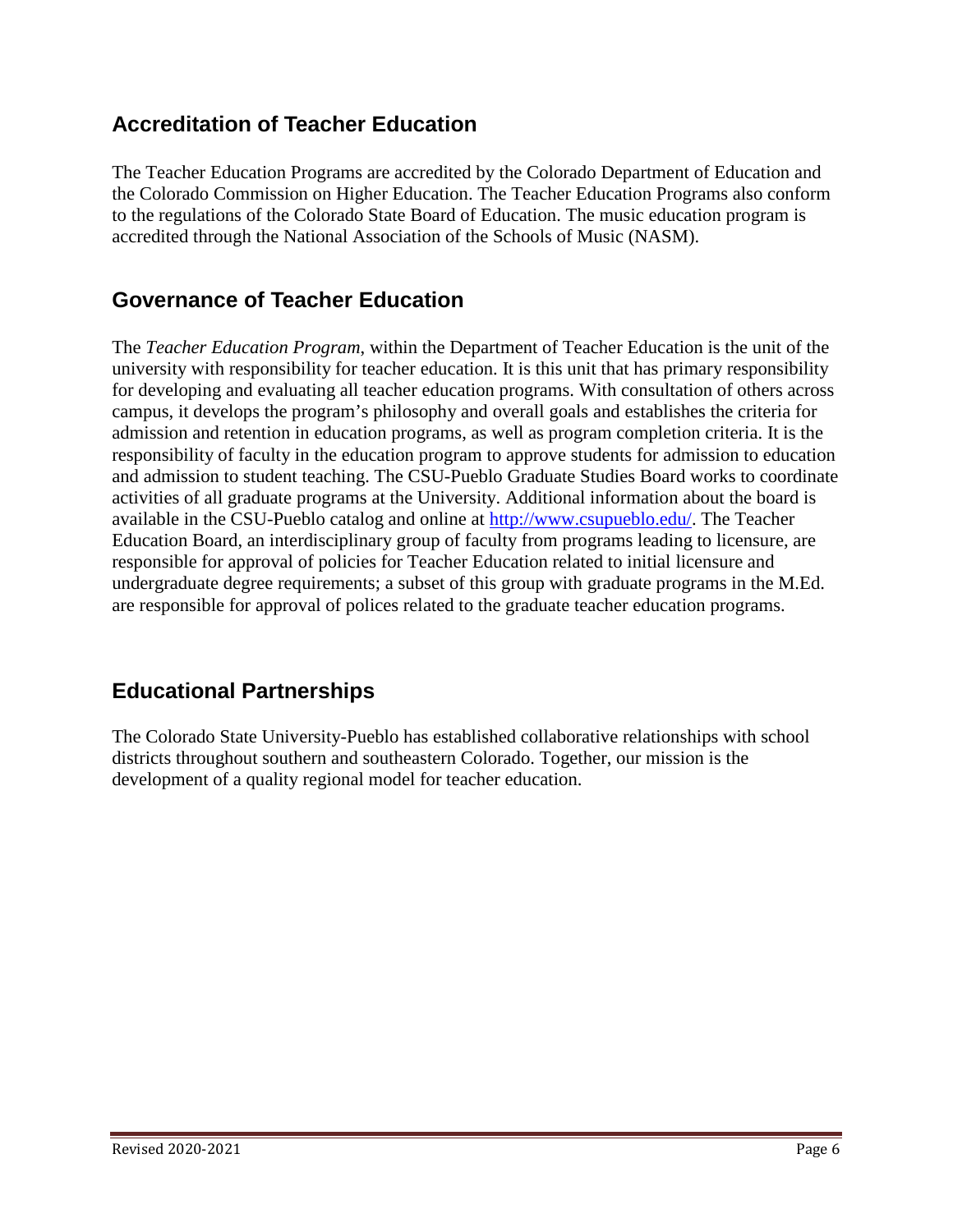# **Master of Education Policies and Procedures**

#### <span id="page-6-0"></span>*Student Rights & Appeals*

As stated in the CSU-Pueblo *Catalog*: *The Colorado State University-Pueblo is committed to providing an environment free from unlawful forms of discrimination, including sexual harassment, against any person based upon race, color, ethnic background, religion, gender, age, sexual orientation, disability, or status of veteran of the Vietnam Era.*

The university has adopted strong policies prohibiting discrimination and protecting students and employees from sexual harassment. CSU-Pueblo is committed to affirmative action and equal opportunity for the entire CSU-Pueblo community. Copies of CSU-Pueblo policies are included in the CSU-Pueblo *Student Handbook*, available free in many campus buildings, including the CSU-Pueblo Bookstore. All students should read these documents and become aware of their rights as students. The *Handbook* also describes the grievance procedures available to students at CSU-Pueblo.

All graduate policies, procedures, and regulations may be appealed. Appeals must be made in writing first to the appropriate graduate director/coordinator, followed by the Graduate Studies Board, and finally to the Office of the Provost. The academic grade appeals process is the same as is described in the undergraduate section on appeals.

#### *Graduate Admissions Policies and Procedures*

A student who has received a baccalaureate degree from an accredited institution and who wishes to begin graduate courses must submit an application on the university's website (https://connect[.csupueblo.](https://connect.csupueblo.edu/apply/)edu/apply/.

The following items are required as part of the application:

- 1. An application fee of \$35. The fee is nonrefundable and is not applicable towards tuition.
- 2. Official transcripts of all college and university work. Transcripts must be sent directly to the University (Office of Admissions or Teacher Education Program) by each institution attended. Records received directly from students may be used for advisement purposes only. Graduates of CSU-Pueblo need not submit transcripts from CSU-Pueblo.
- 3. A letter of intent describing why you are interested in the M.Ed. program at CSU-Pueblo, which also outlines your teaching experience.
- 4. Two recommendations from individuals who can comment on applicant's aptitude for graduate work.
- 5. A teaching license. Students can be admitted conditionally with no license, if they have significant teaching experience. Alternative licenses and Temporary Educator Eligibilities do count toward the license requirement, but a substitute teaching license does not.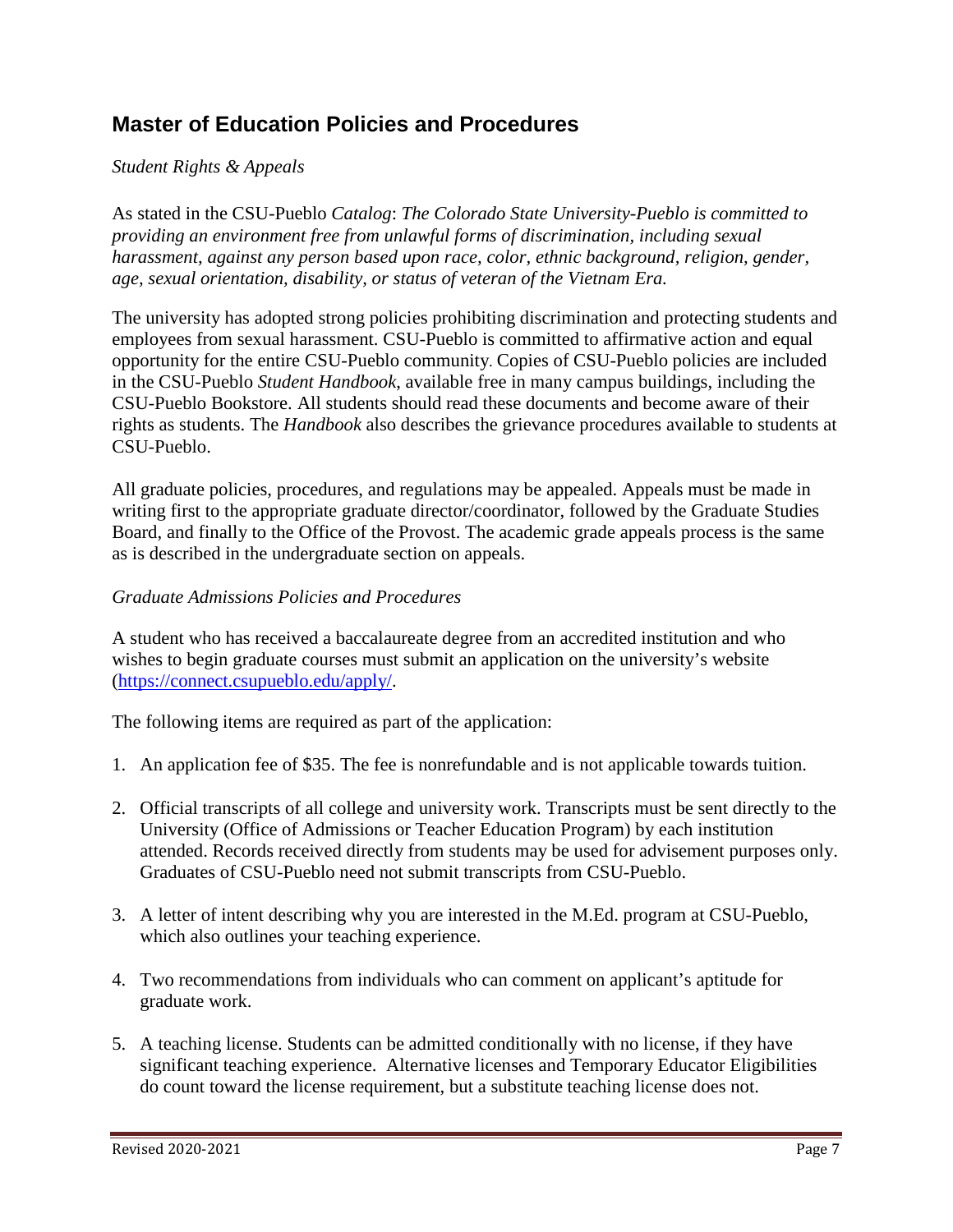For international students whose native language is not English, a minimum score of 500 on the Test of English as a Foreign Language (TOEFL) paper-based exam, a minimum score of 173 on the TOEFL computer-based exam, a minimum score of 61 on the TOEFL internet-based (iBT) exam, a minimum score of 80 on the Michigan Test of English Proficiency, or a minimum band score of 5.0 on the International English Language Testing System (IELTS) test is required for admission. Students who complete an undergraduate degree at an institution in the United States are exempt from this requirement.

#### Regular Status

Regular status will be given to degree-seeking students who meet all of the published requirements of education:

- 1. A baccalaureate degree from an institution accredited by the regional accreditation agency (or equivalent).
- 2. A minimum undergraduate GPA of 3.000. For those who have completed graduate work, the GPA will be calculated based on all course work completed.
- 3. A completed admission file.

International students whose native language is not English must also meet the English language proficiency standard set forth in the Graduate Admissions Policies and Procedures section of the *CSU-Pueblo Catalog*.

#### Conditional Status

The University provides a conditional status for students whose undergraduate grade-point average is above 2.500 but below the minimum required for the M.Ed. (3.000) or for students who have a recent graduate GPA (at least 15 credit hours) that is 3.000, but a cumulative GPA lower than 2.500. Conditional status also may be granted if aspects of the admissions packet are incomplete (i.e., recommendations, or teaching license). Such special action may be taken if there are positive indicators of graduate success, e.g., solid upper-division performance, or outstanding professional achievement.

Applicants will receive notification specifying their admission status on recommendation of the program director/coordinator. Conditions of admission to regular status can include additional course work beyond the degree requirements; specified scores on standardized admissions tests; or other conditions required by the program director/coordinator.

When the conditions are met, the Program will notify the student that he/she has achieved regular degree-seeking status. Students on conditional status may count toward the degree a maximum of 12 hours of graduate course work taken in the degree program. If not successful, the student will be notified by the Vice-President of Student Services and Enrollment Management that conditional status has been terminated and of his or her dismissal from the program.

*Graduate Work Taken by Seniors*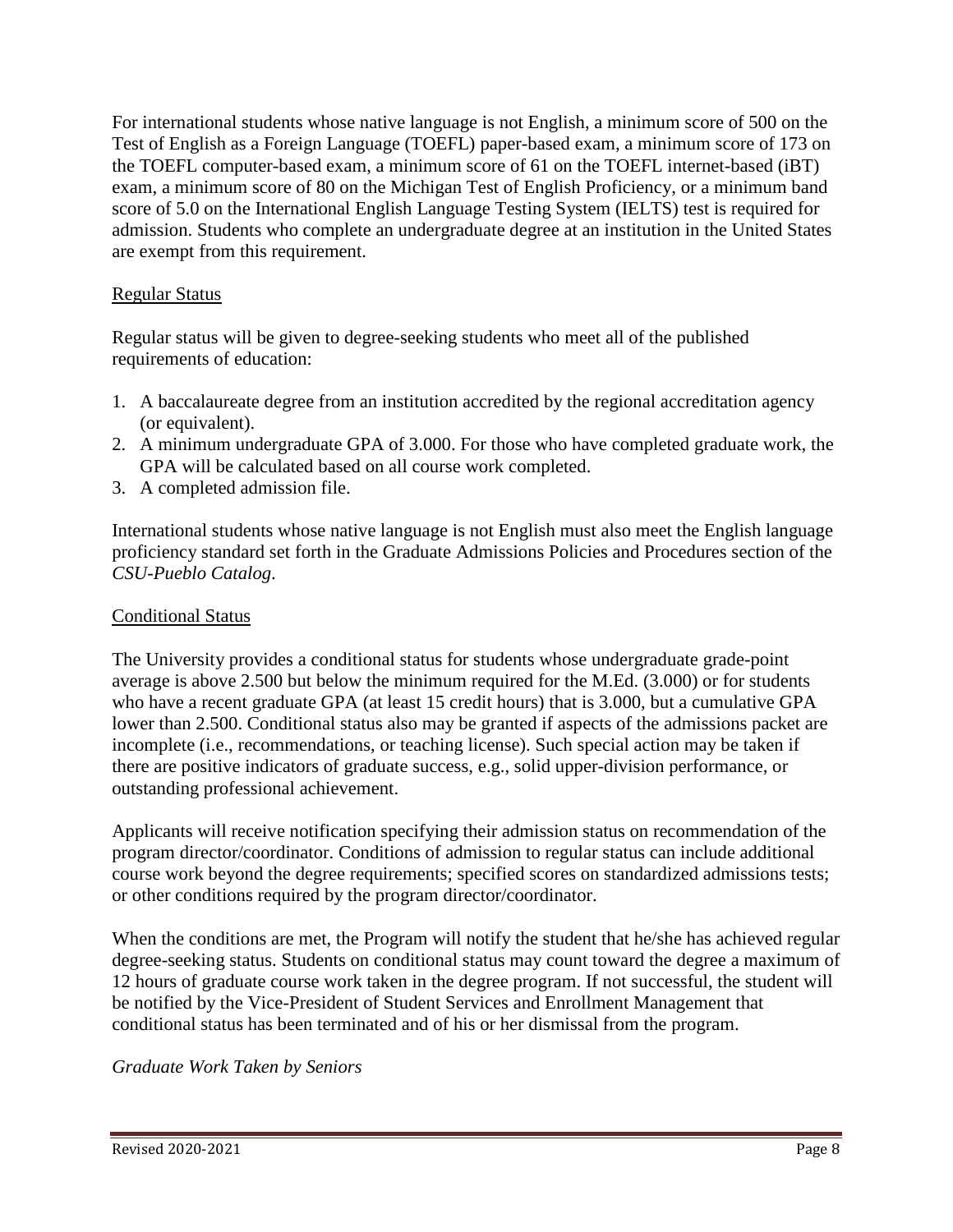CSU-Pueblo students who are in their senior year of undergraduate work, and who have met the admissions requirements for the program, may take graduate courses for graduate credit (except programs with a 3+2 option, or other restrictions) with the approval of the program director. Students should consult with the program director to determine requirements or restrictions. Graduate level courses (500 level) cannot be used simultaneously to satisfy baccalaureate and graduate degree requirements with the exception of approved joint-degree programs.

#### *Guest (For Credit) Student Status*

Guest (for credit) student status is reserved for applicants who wish to enroll in courses without seeking a degree and who meet the following criteria. Applicants who wish to register as a guest (for credit) student must be Colorado residents and are required to complete a short application with the Office of Admissions each term that they wish to enroll. Guest (for credit) students are NOT REQUIRED to submit official transcripts, test scores or an application fee; however, guest (for credit) students must obtain approval from the relevant graduate program director/ coordinator and the instructor. Tuition and fees are based on the number of credits for which they register and students are INELIGIBLE to receive financial aid. The maximum limit on credit taken as a graduate guest (for credit) student before they need to apply for regular admission is 12 credits*.*

#### *Responsibilities for Evaluating Course Substitutions*

If the course is in the professional education core or in emphasis areas in teacher education or a requirement in the special education endorsement, the only individual able to make the decision about substitution is the Associate Dean for Teacher Education/Graduate Program Director. This approval must be submitted in writing to the Education Associate Dean.

#### *Acceptance of Transfer Credit*

A maximum of nine (9) semester hours of resident graduate credit from other regionally accredited graduate institutions may be applied to a graduate degree program. Transfer credit from non-United States institutions will be evaluated on a case-by-case basis. Transfer credits must be directly applicable to the degree program and must be approved by the applicant's graduate committee and the Vice-President of Student Services and Enrollment Management. Graduate credits accepted in transfer must be from a course in which a grade of B- or better was earned. Credits accepted in transfer do not apply to the GPA at CSU-Pueblo. Credits already used for a degree at another institution cannot be used toward fulfilling a CSU-Pueblo degree.

#### *Course Loads*

Graduate students enrolled in nine (9) or more hours shall be considered as full-time students (six hours, summer); those enrolled for six (6) hours shall be considered as half-time students (three hours, summer).

#### *Time Limits*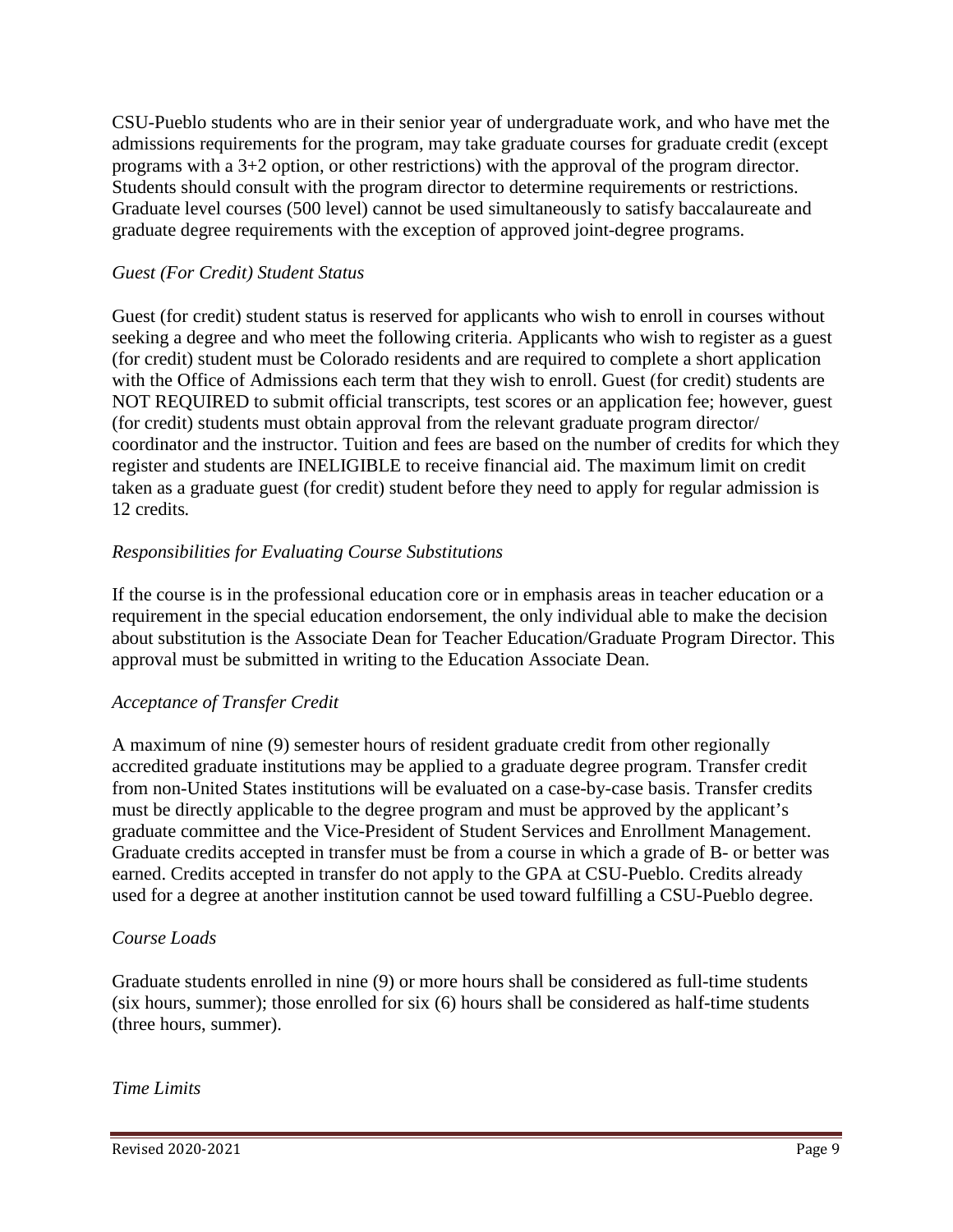Courses completed six (6) or more years before the date of graduation, either at CSU-Pueblo or at some other institution, will not be accepted as satisfying graduation requirements without the approval of the student's graduate director/coordinator and dean.

#### *Undergraduate Courses*

Only graduate courses (500 level or above) will count toward a graduate degree. However, students admitted to graduate study may be required to complete some undergraduate prerequisite or leveling courses in addition to their graduate work. Courses taken for undergraduate credit by a graduate student (courses 400 level or below) do not enter into the graduate grade-point computation. A graduate program director/coordinator may, however, stipulate a grade point to be achieved in such undergraduate courses.

Graduate programs may include courses which are dually numbered at the undergraduate (400) and graduate (500) level. Students registered for graduate credit are required to perform at the graduate level. Dual-listed courses taken Graduate Programs for undergraduate credit will not apply toward a graduate program. Graduate students may not repeat for graduate credit a duallisted course which was taken in the undergraduate program.

#### *Dual Degree Credit*

Up to six semester hours of elective credit may be applied to more than one graduate degree program if the degrees are pursued concurrently pending approval of the graduate committees of the programs involved and the program director/coordinators.

#### *Academic Standards & Continuation in the Program*

Graduate courses are graded in an alphabetical system with the following interpretation:

| A            | 4.00 - Excellent                               |
|--------------|------------------------------------------------|
| $A -$        | 3.67                                           |
| $B+$         | 3.33                                           |
| $B -$        | 3.00 - Good performance                        |
| $B -$        | 2.67                                           |
| $C+$         | 2.33                                           |
| $\mathsf{C}$ | 2.00 - Passing, but below expected performance |
| $D+$         | 1.33                                           |
| D            | 1.00 - Unsatisfactory performance              |
| $D-$         | 0.67                                           |
| F            | $0.00$ - Failing                               |
| $_{\rm IN}$  | Incomplete                                     |
| S            | Satisfactory                                   |
| IP           | In progress                                    |
| U            | Unsatisfactory                                 |
| W            | Withdrawal                                     |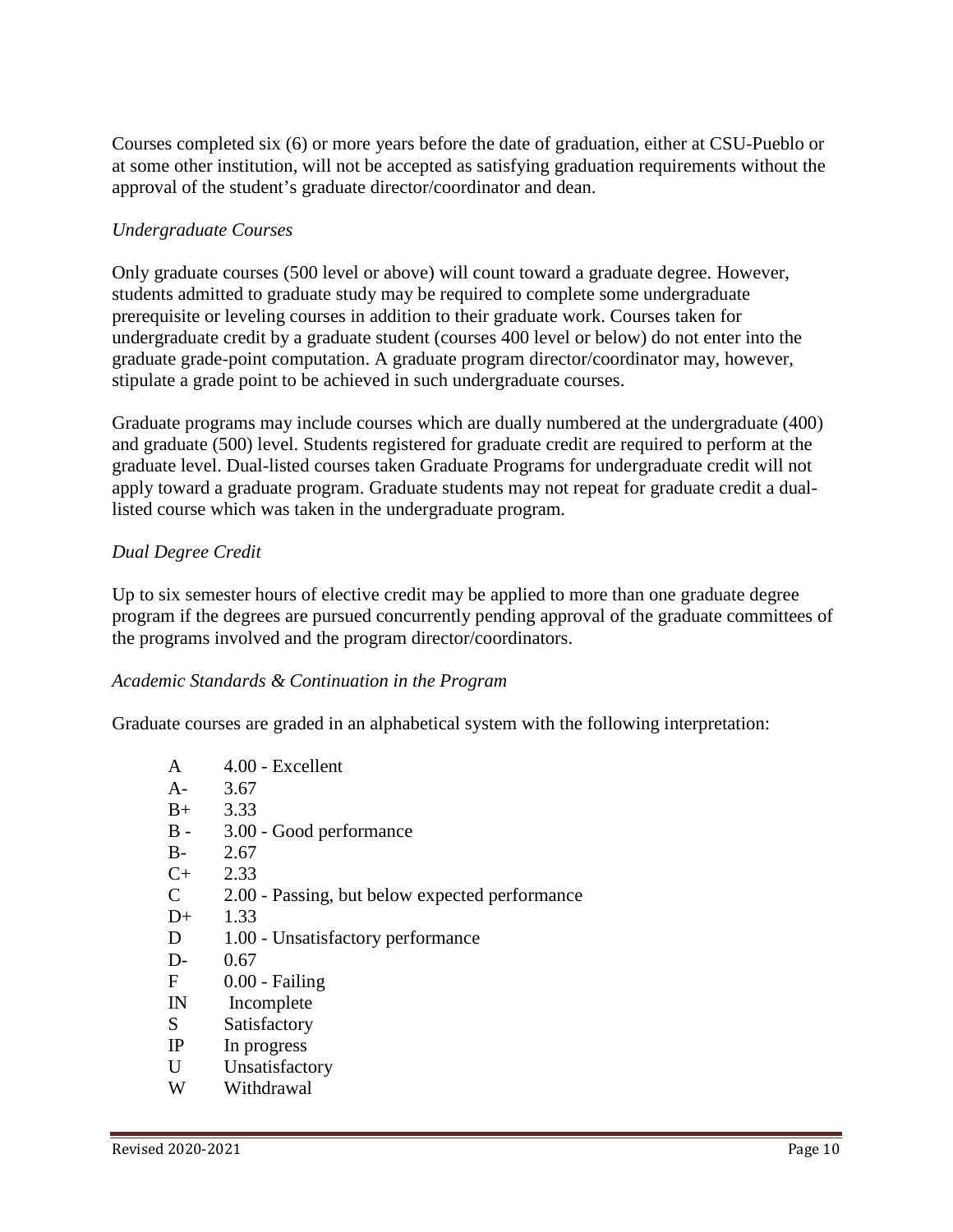WN Withdrawal for nonpayment

NC No credit

Students may apply no more than six semester hours of work with a grade of C toward graduation requirements. Only grades of A - C, and S fulfill graduation requirements for graduate programs. Graduate students may repeat a maximum of six semester hours of graduate credit. When a course is repeated, both the subsequent grade and the original grade are included in the graduate grade point average.

# **Graduation Requirements**

Submit a graduation planning sheet signed by the student's graduate advisor during the semester prior to the term in which graduation is to occur. The deadline for submission is published in the *Semester Notes*. Students must fulfill the following requirements for a graduate degree:

- 1. Have a cumulative graduate GPA of 3.000 or better at graduation. A maximum of six semester hours of course work at the grade of  $C+$  or  $C$  may apply toward graduation. A maximum number of nine semester hours of transfer credit may be applied to the degree.
- 2. Have regular student status.
- 3. Complete the program's minimum number of hours of approved course work (38 semester hours).
- 4. Pass a final portfolio review and oral examination. The portfolio project includes a directed research project.
- 5. Submit a graduation planning sheet signed by the student's graduate advisor during the semester prior to the semester in which graduation is to occur. The deadline for submission is published in the semester schedule of courses.

Details on requirements for Program Completion are included in Appendix A of the Handbook.

# **Academic Standing**

The cumulative graduate GPA will be determined from all coursework attempted at the 500 level or above. To remain in good academic standing, a student's graduate GPA must remain at 3.000 or better. If the graduate GPA falls below 3.000, a graduate student will be placed on probation. Students have one semester to show progress toward good standing as measured by increasing the graduate GPA from the previous semester. Probationary students will be dismissed whenever progress toward good standing is not achieved; after a probationary student has accrued 15 credits; or whenever the graduate GPA falls below 2.500.

A student may take up to six hours beyond the program requirements (including repeated credits) to improve the cumulative graduate GPA to the required minimum of 3.000 at time of graduation. In addition, students must maintain a cumulative GPA of 3.000 or better in all courses attempted after achieving graduate status. If a student is in the degree plus program or admitted conditionally, all required leveling courses must be completed at a minimum GPA of 3.000. Graduate program directors/ coordinators will notify the Vice- President of Student Services and Enrollment Management, if and when there is a change in academic standing for a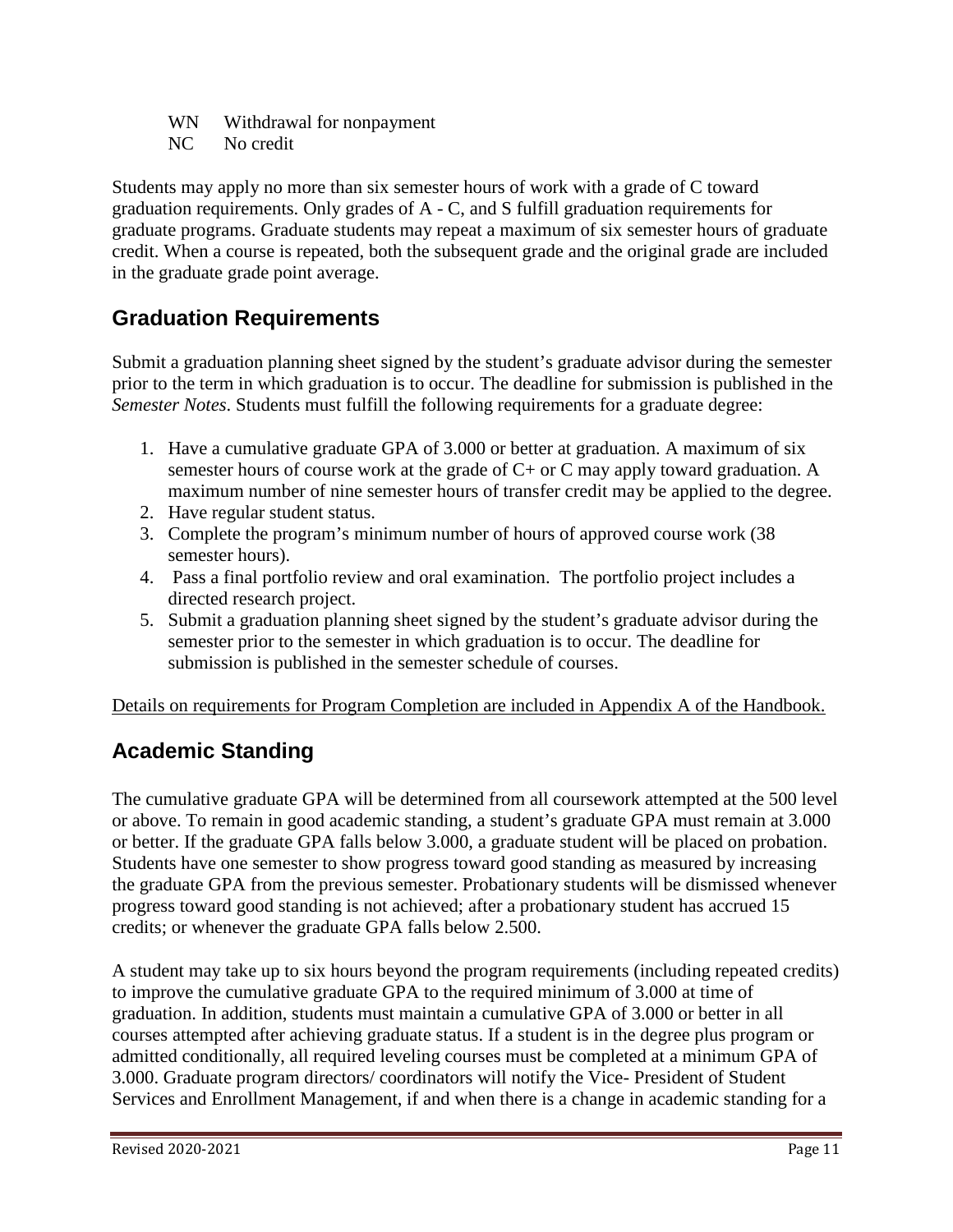graduate student based upon required leveling courses for a conditionally admitted student.

A student may appeal dismissal by submitting a written petition to his/her program director/coordinator. This petition must provide a justification for continued registration. Students dismissed for low GPA in the education masters may reapply and return after one term with approval of the director. The program director/coordinator will forward a recommendation through the appropriate college dean and the Office of the Provost. The Provost or his/her designee will make a final decision on the appeal and inform the student of that decision. Decisions by the Provost are final.

# **Graduate Program Goals and Student Outcomes**

As teachers proceed through the program, they will be asked to apply and demonstrate their growth in learning and teaching related to the following goals and outcomes.

*Content Knowledge Goal: Master Teachers utilize content knowledge to raise the achievement of PK-12 learners.*

1. Demonstrate growth in content knowledge related to teaching assignment and the application of content knowledge to classroom instruction and assessment.

*Pedagogy Goal: Master teachers utilize best practices in instruction and assessment to raise the achievement of PK-12 learners.* 

- 2. Demonstrate professional growth in the application of scientifically-based practices in teaching and learning, including strategies in literacy education, instructional technology, differentiation of instruction, and apply them to raise student achievement.
- 3. Demonstrate multiple means of assessing and evaluating student learning and use them to change teaching and learning.

#### *Professional Development and School Reform Goal: Master teachers understand the process for professional change in their own practice and in education, including the interpretation of educational research.*

- 4. Research, locate and interpret educational research in best practices in teaching.
- 5. Understand models for professional change, including teacher collaboration, professional learning communities, strategies for mentoring and coaching to facilitate change, and effective professional development.
- 6. Demonstrate understanding of reflective practice that results in improved classroom teaching and learning, including teacher reflection, use of technology in self-assessment, collaboration for change, and self-management of change.
- 7. Demonstrate understanding of system and organizational change in education, including models for school change and current research and trends in school change.

## *Leadership and Change Agent Goal: Master teachers apply educational research, including research on school reform and professional development to raise student achievement.*

- 8. Demonstrate responsibility for student learning at high levels.
- 9. Demonstrate responsibility for school reform and leadership in school change.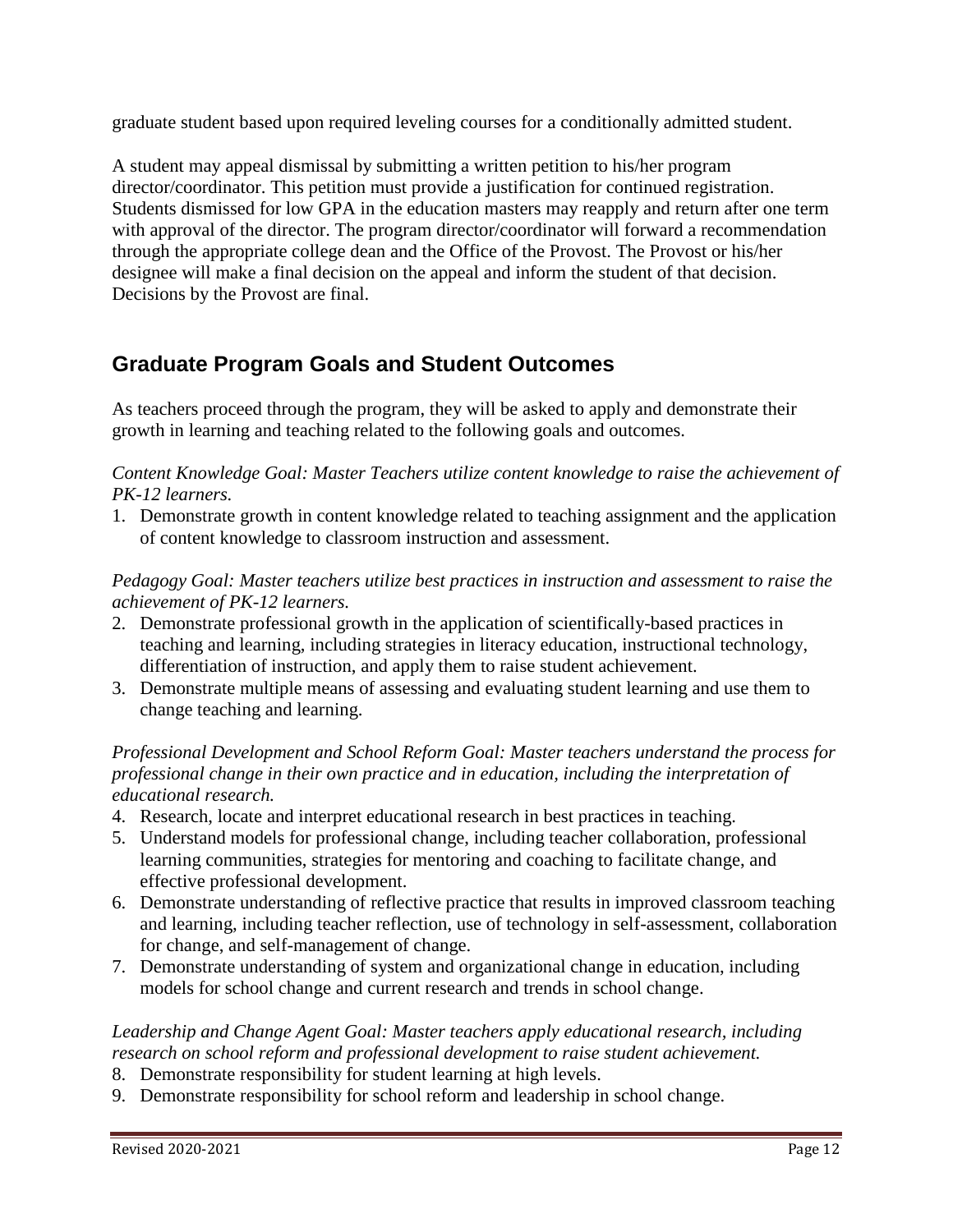# **M.Ed. Degree Course Requirements**

The degree is designed with three components:(1) core courses in research and professional change;(2) pedagogy courses in literacy, differentiation of instruction, and technology; and (3) courses in an emphasis area chosen by the graduate student.

#### *Component 1: Core Requirements (11 hrs.)*

Organizational change and school reform, as well as the responsibilities of professional leadership related to educational change, are emphasized in the core. The four courses in Component 1 are developmental, with the first planned for early in the program (usually the first 9 hours) and the final course completed as the capstone experience in the program. All courses focus on knowledge and skills related to teacher change and leadership as a change agent in the schools. Emphasis in interpreting and conducting research is included.

Although courses in Components 2 and 3 may be completed by teachers, admission to all core courses requires full admission to the graduate program.



#### Course Requirements

| Courses    | Titles                                      | Credits |
|------------|---------------------------------------------|---------|
| ED 502     | Core 1: Teacher as Change Agent             | 3       |
| ED 503     | Core 2: Teacher as Researcher               | 3       |
| ED 504     | Core 3: Leading Change in America's Schools | 3       |
| ED 593/581 | Practicum & Seminar in Education            | 7       |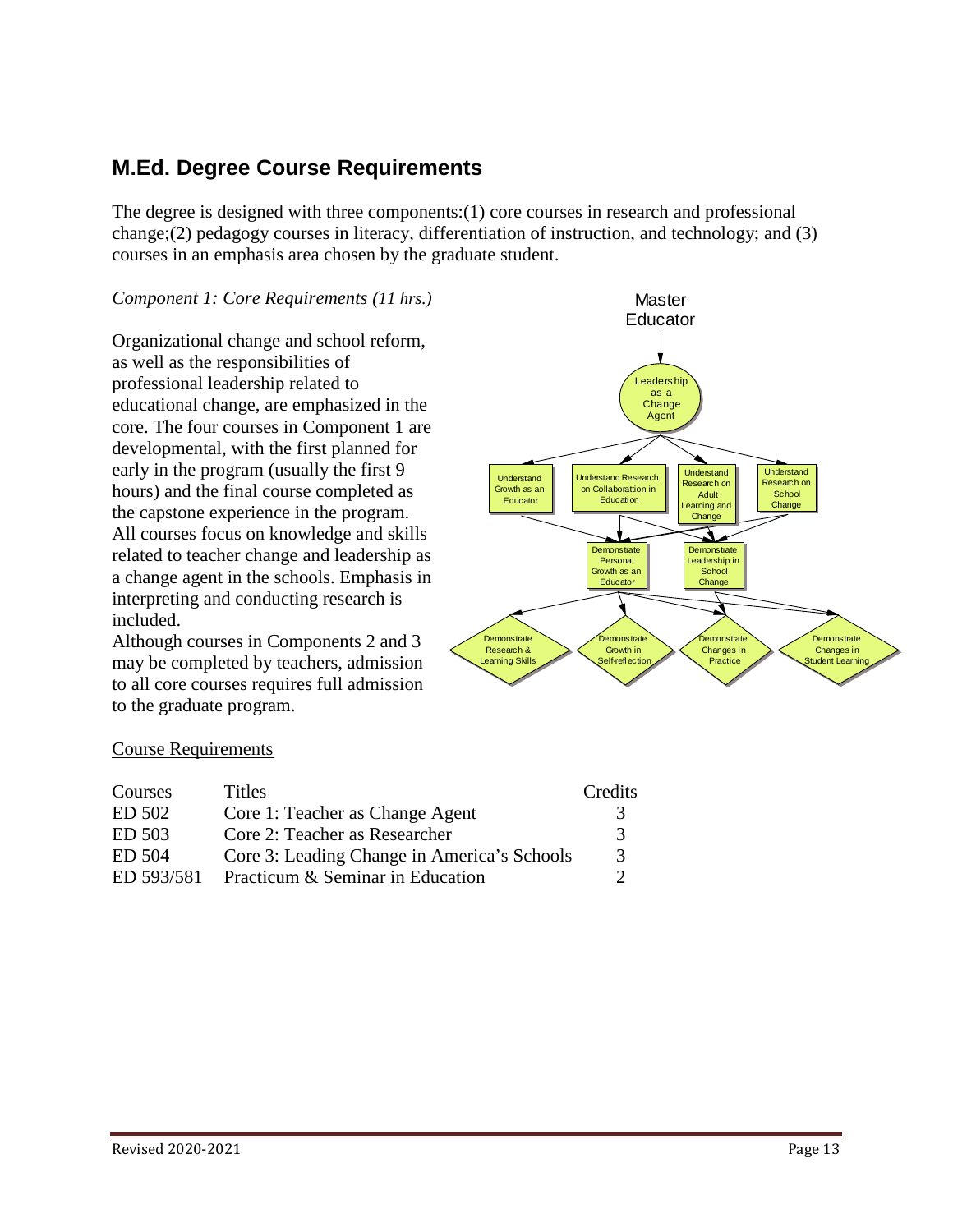

#### Instructional Technology

#### **Courses Titles Credits**

ED 520 Educational Media and Technology 3

 *ED 520 is recommended for teachers completing initial licensure or for teachers who have not completed a recent survey course in technology.* 

Or any course listed in the Emphasis Area for Instructional Technology

#### Differentiation of Instruction

| <b>Courses</b>            | <b>Titles</b>                                                                             | <b>Credits</b> |
|---------------------------|-------------------------------------------------------------------------------------------|----------------|
| <b>BBE 503</b>            | <b>Content Instruction for EL Learners</b>                                                | 3              |
|                           | BBE 503 is recommended for those completing the Linguistically Diverse endorsement.       |                |
| ED 512                    | <b>Teaching Diverse Learners</b>                                                          |                |
|                           | ED 512 is recommended for those completing an initial teaching endorsement.               |                |
| ED 531                    | Diverse Learners & Technology                                                             |                |
|                           | ED 531 is recommended for those completing an IT or Special Education endorsement.        |                |
|                           | Or any course listed in the Emphasis Area for Special Education or Linguistically Diverse |                |
|                           |                                                                                           |                |
| <b>Literacy Education</b> |                                                                                           |                |

| <b>Courses</b>                                                | Titles                                                                              | <b>Credits</b> |  |
|---------------------------------------------------------------|-------------------------------------------------------------------------------------|----------------|--|
| <b>BBE 520</b>                                                | Literacy for EL Learners                                                            |                |  |
|                                                               | BBE 503 is recommended for those completing the Linguistically Diverse endorsement. |                |  |
| ED 529                                                        | Literacy & Technology                                                               |                |  |
| ED 529 is recommended for those completing an IT endorsement. |                                                                                     |                |  |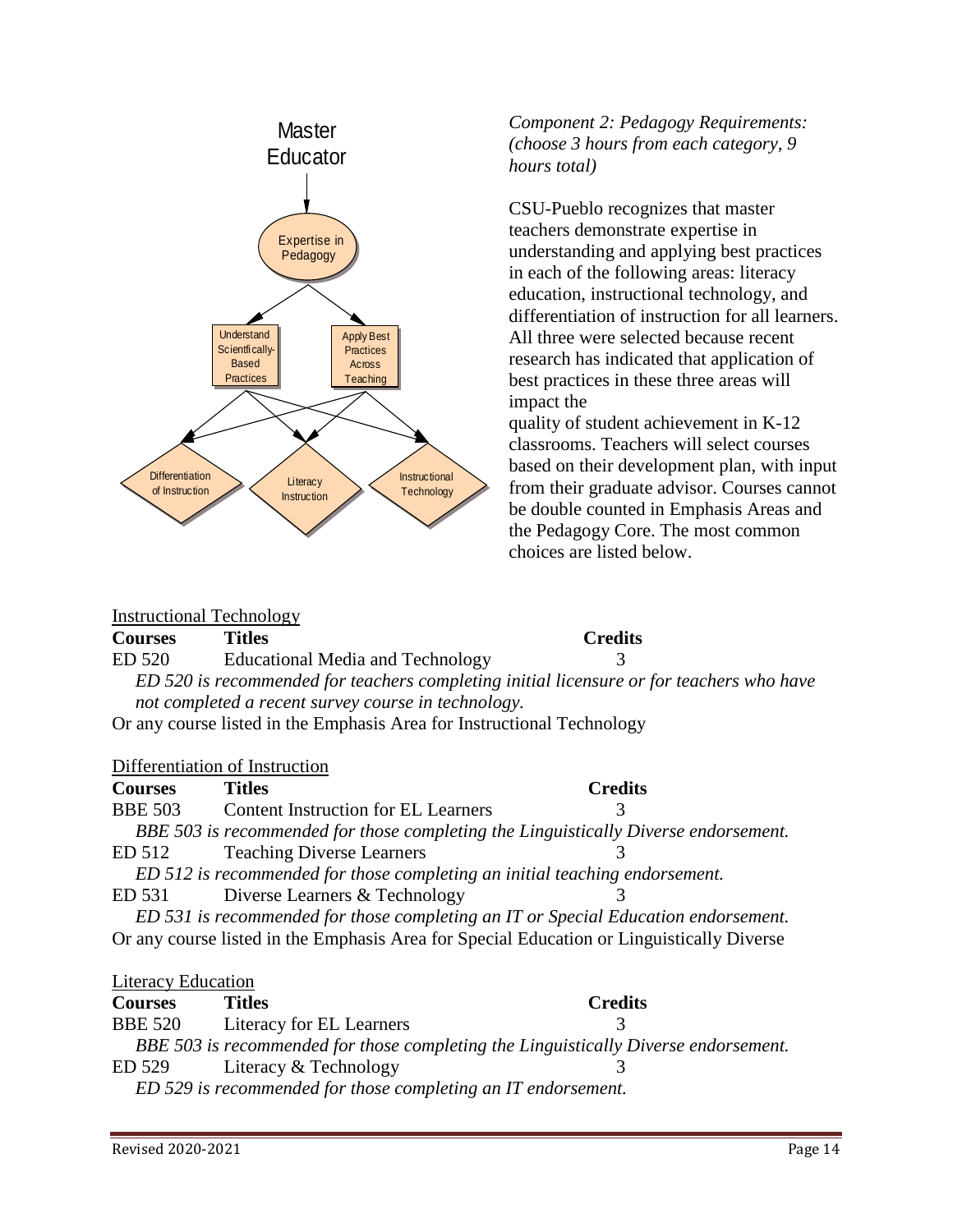RDG 535 Content Area Literacy 3  *RDG 535 is recommended for those completing an initial secondary or K-12 endorsement.*  RDG 510 Foundations of Reading Instruction 3 RDG *510 is recommended for those completing an initial Elementary endorsement.*

RDG 550 Diagnosis and Remediation of Reading Problems 3  *ED 531 is recommended for those completing a Special Education endorsement.* 

#### *Component 3: Emphasis Area Requirements (18 hours in one area)*

The more deeply teachers grasp content, the more they tend to emphasize conceptual, problem solving, and inquiry aspects of their subjects. The less knowledgeable teachers are of the content they are teaching, the more they tend to emphasize facts and procedures. The purpose of Component 3 of the program is the development of teachers' content expertise related to their area of responsibility, with candidates choosing among a number of different K-12 Emphasis Areas. Some areas require prerequisites, and an Emphasis Area should be chosen with the advisement of their graduate advisor.



#### **Program Assessment**

The assessment plan for Colorado State University-Pueblo's M.Ed. ensures that the program 1) monitors individual student progress necessary to support success, 2) provides summative information on student proficiency on all performance-based standards, and 3) provides reliable and valid information on the program's successes and weaknesses to ensure continuous program improvement. The assessment design has four components:

- 1. Benchmarks, student outcomes and tasks aligned with the Colorado Department of Education standards for content areas leading to endorsements (Special Education, Linguistically Diverse Education, and Instructional Technology) and the National Board of Professional Teaching Standards, forming the basis for both monitoring of student success and program evaluation.
- 2. A series of evaluation tools that are used by faculty within courses and at program completion to assess student performance in meeting all standards.
- 3. A system for documenting and monitoring student proficiency using the student's electronic portfolio.
- 4. A system to identify program strengths and weaknesses resulting in continual program improvement.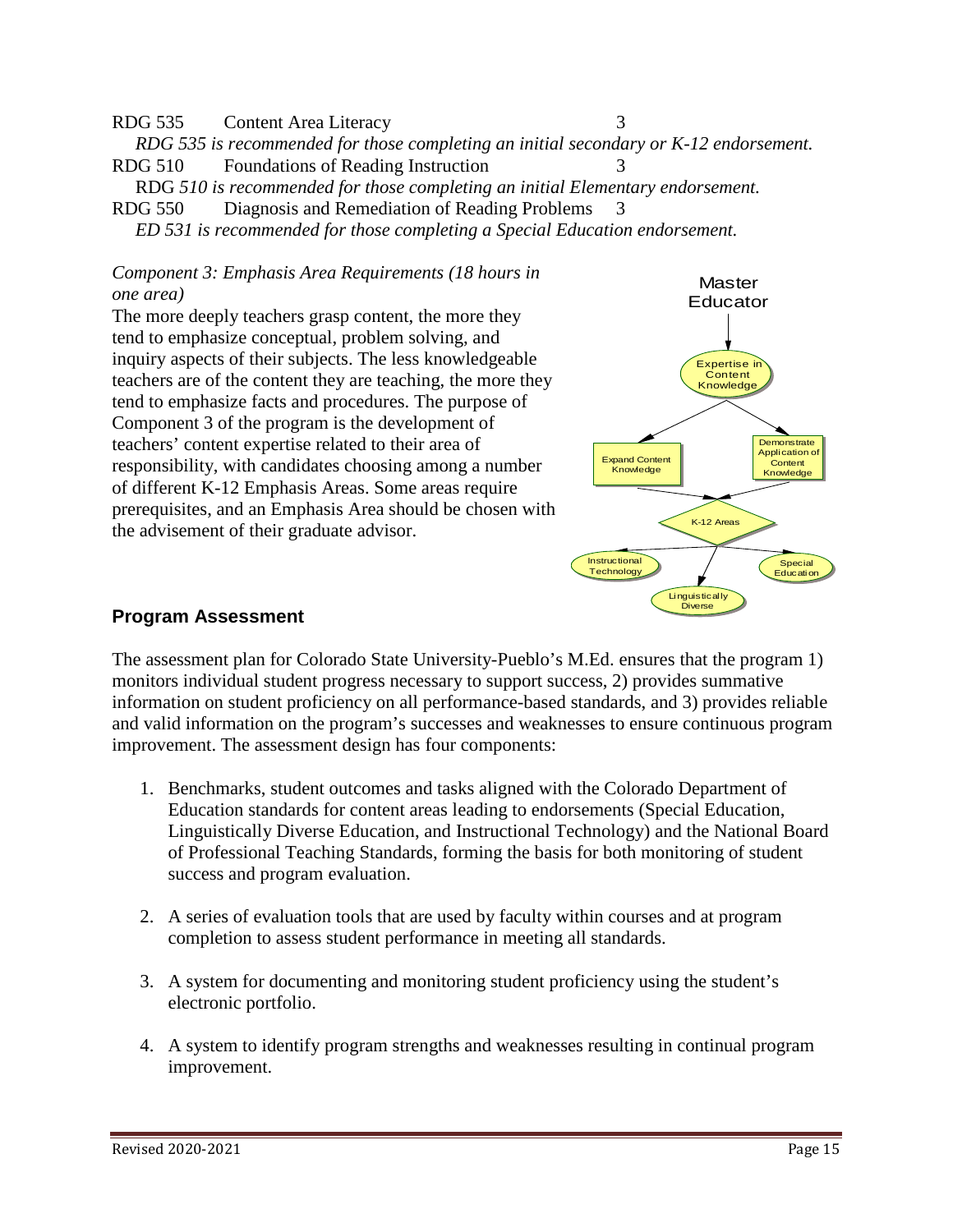Performance Standards, Program Alignment and Evaluation Criteria

A range of tasks aligned to program standards, curriculum and instructional activities throughout the program provide multiple sources of evidence to assess performance on each program standard. These tasks include a range of examples of teaching and learning, most of them authentic teaching performance, including all of the following:

- Curriculum plans: lesson plans and unit planning.
- Self evaluations and peer evaluations of teaching.
- Measures of achievement of PK-12 students: student work samples, pre-post data, and a range of assessment results.
- Standardized test scores (e.g., the PRAXIS exam for Special Education), as well as teacher constructed exams and quizzes.
- Materials and artifacts from activities with parents, colleagues, and classroom teachers included in the master's portfolio.
- Evidence of ability to understand and utilize research to improve practice.
- Evidence of inquiry (e.g., action research, case studies) to change practice.
- Video case studies of teaching.
- Evidence of program and school change, including activities in coaching, mentoring, and professional learning communities.

Graduate students begin developing their M.Ed. portfolio with their first master's course. The portfolio is a web-based database system that is linked with a system for faculty to review materials and communicate their feedback to the student. Documents that demonstrate their performance on specific standards are added throughout the program.

Program Completion. During the final capstone course, students submit the portfolio for review by a group of three faculty. In addition to the portfolio materials, graduate students participate in an oral review of portfolio contents.

Program Completer Self-Evaluation. At the end of their final course, students will complete their own self evaluation of their performance across program standards and an evaluation of the quality of the master's program.

Follow-up Assessments. One year after graduating from the program, teacher education will conduct a survey, requesting feedback from each graduate about his/her teaching and about the quality of preparation at CSU-Pueblo. Survey forms will be aligned with the program standards. A similar survey will be sent to each graduate's supervisor (building principal), requesting information about teaching performance.

# <span id="page-15-0"></span>**Services and Resources**

#### *Graduate Advising*

Dr. Jeff Piquette is the Director of Graduate Studies for the Masters in Education. Dr. Piquette or a faculty member assigned through the Teacher Education Program shall serve as the student's graduate advisor. A final graduate committee consisting of at least two faculty members will be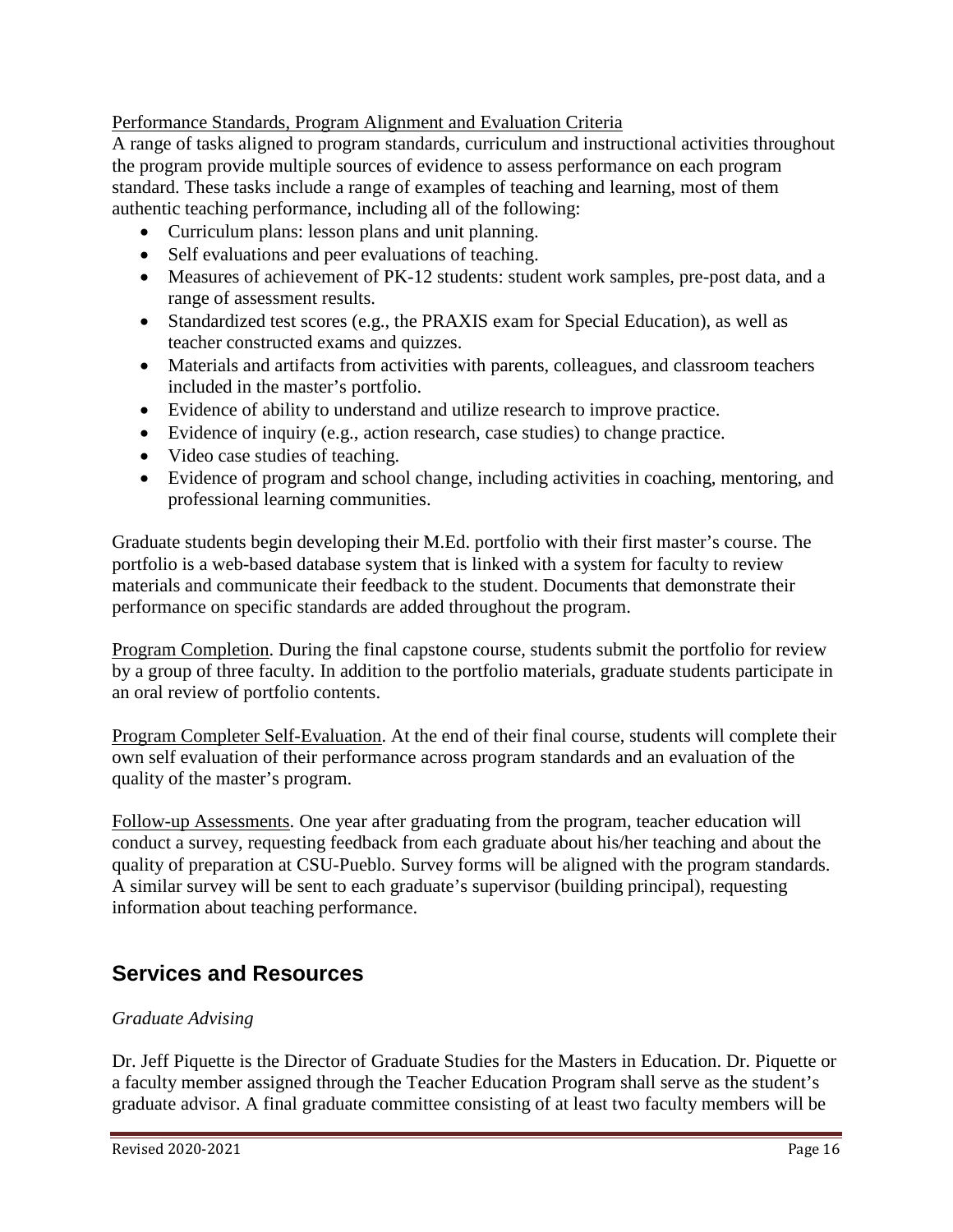appointed for the final seminar by the program director, in consultation with the graduate student. One member of the committee may be from outside the department of the student's graduate program. Students completing emphases in Art, Health and Physical Education, Foreign Language, and Music should work with advisors in these disciplines in planning courses in these areas.

Changes in membership in the graduate committee may be requested by the student to the program director. The responsibilities of the graduate committee include approval of the final portfolio and final graduate seminar.

#### *Curriculum Center*

The Teacher Education Program maintains a collection of P-12 curricular materials, teacher periodicals, testing materials, videotapes, and technology resources for faculty and student use. The Curriculum Center is located with the Teacher Education Program and provides space for students to work on class assignments. Many materials may be checked out. A number of computer stations for previewing software and development of teaching materials are also available, as well as a card-operated copy machine. The Center and all equipment and materials are available to students enrolled at CSU-Pueblo, as well as first-year teachers in CSU-Pueblo's teacher induction program. The hours in which the Center are open are posted on its door.

Rules governing the length of time in which materials may be checked out, as well as fines and obligations for use of materials, are available in the *Curriculum Center*.

### *The CSU-Pueblo Student Data Management System*

The Teacher Education Program is developing a comprehensive system for tracking student progress across their career at the Colorado State University-Pueblo. The system will allow students and their advisors access to information about student progress in meeting standards and completing all program requirements.

### *Records Office/Transcripts*

Students may obtain transcripts from the Records Office located in the Administration Building. Two types of transcripts are available:

- **Student Transcripts**: unofficial records available at no cost to the student for the purpose of the advisement.
- **Official Transcripts**: official CSU-Pueblo transcripts requested by the student; the first transcript is at no charge, and thereafter a fee is assessed.

Student transcripts are acceptable for your portfolio, for application to education and student teaching, and for advising. Official transcripts are required for application for teacher licensure, for application for employment or graduate school, and for all official transactions. If you have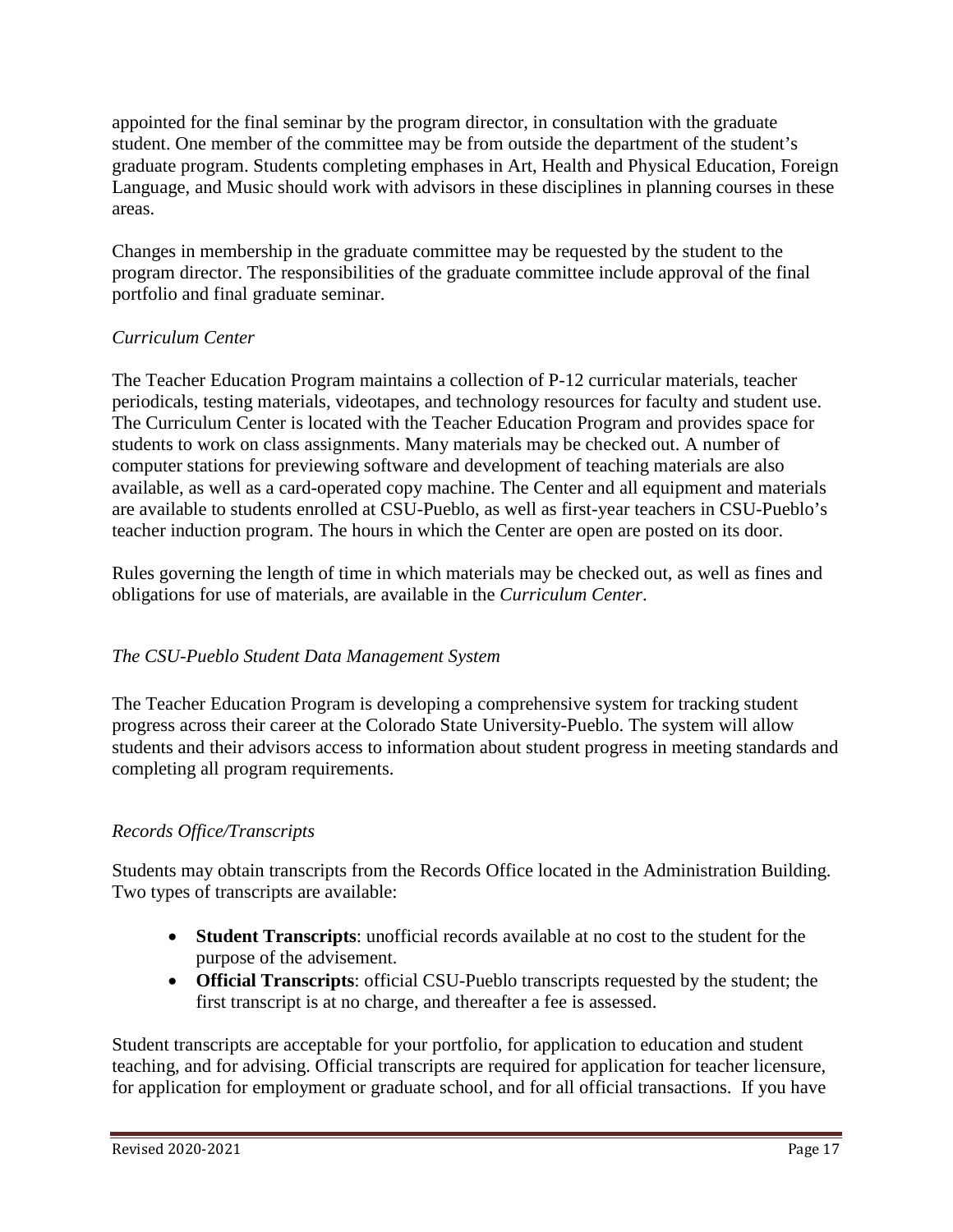attended other colleges or universities, you must submit a transcript from each institution attended when you apply for admission to education. These may be unofficial student copies. However, official copies must be submitted when applying for teacher licensure.

#### *CSU-Pueblo Student Services*

The CSU-Pueblo *Student Life Handbook* details additional services available to CSU-Pueblo students. These include:

- CSU-Pueblo Counseling Center
- Student Support Services
- Learning Center
- Math Learning Center
- Educational Opportunity Center
- Career Services
- Child Care Center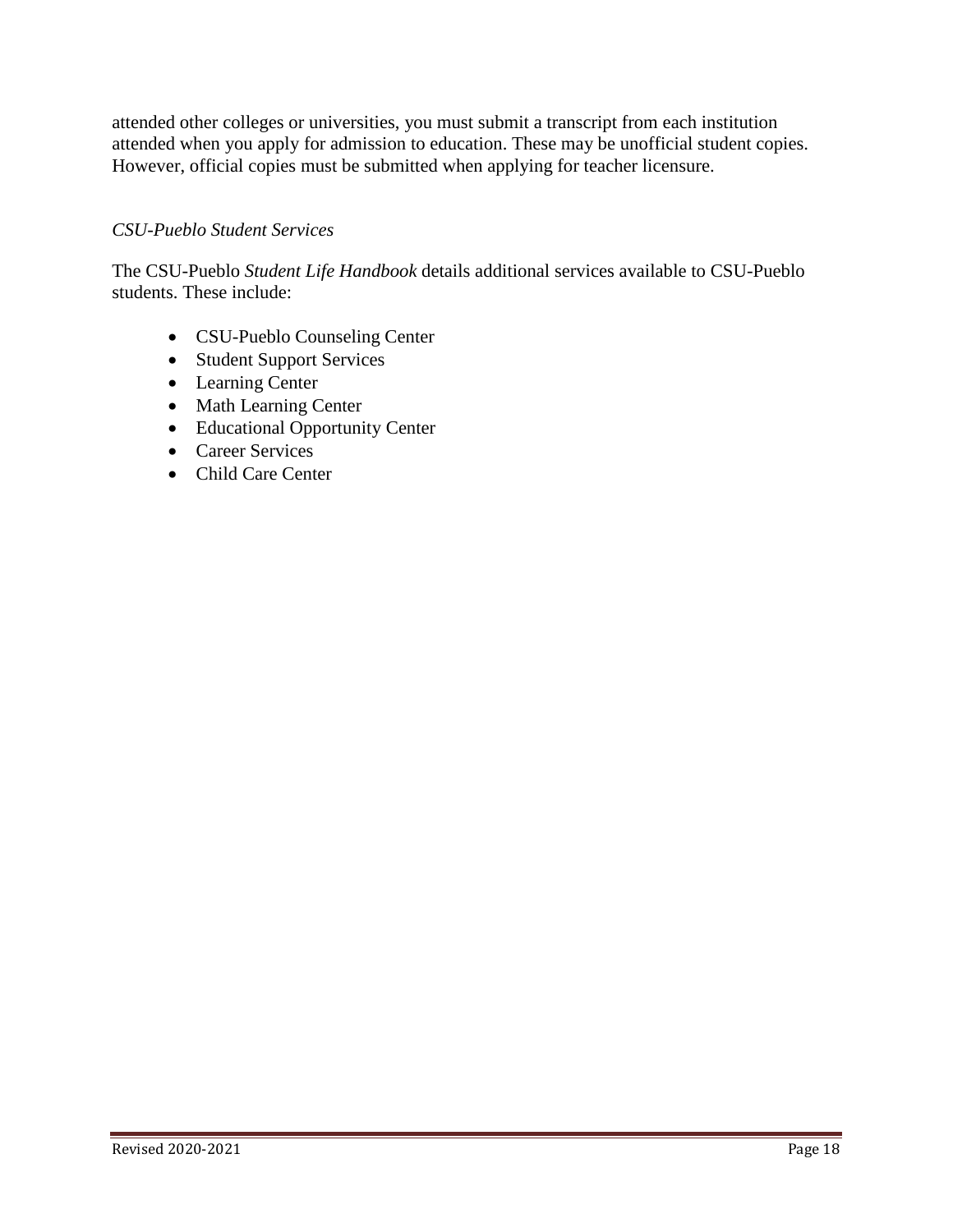### **Appendices**

### **Appendix A: Requirements for Program Completion**

Introduction The Masters Portfolio The Final Graduate Seminar The Final Self Evaluation

### **Appendix B: Contents of the Graduate Portfolio**

Table 1: Contents by Overall Program Standards Table 2: Art Education Table 3: Foreign Language Table 4: Instructional Technology Table 5: Linguistically Diverse Table 6: Music Education Table 7: Physical Education and Health Promotion Table 8: Special Education

### **Appendix C: Matrices/Evaluation Tools of the Program**

#### **Appendix D: Graduate Endorsements**

K-12 Instructional Technology Teacher K-12 Linguistically Diverse Educator K-12 Special Education Generalist

#### **Appendix E: Program Forms**

Admission Forms University Application M.Ed. Application Recommendation Form

Graduate Advising Forms

Program Completion Forms Application for the Graduate Seminar Self-Evaluation Form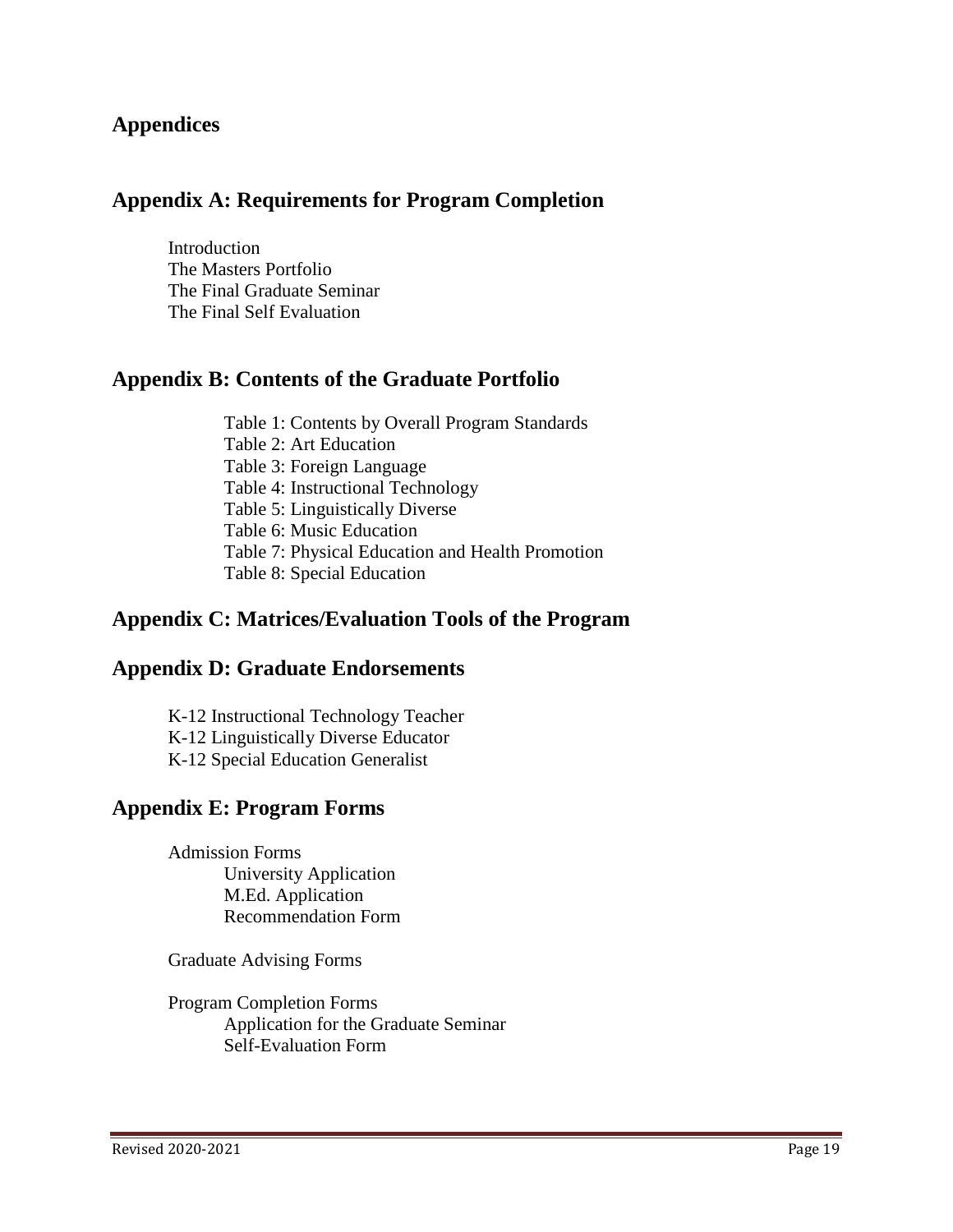# **Introduction**

Your responsibilities in completing the program are fourfold: 1) completion of a graduate planning form for the university that indicates that all requirements for the degree will be completed, 2) completion of ED 581, 3) approval of your completed master's portfolio to faculty in education and in your emphasis area and 4) successful completion of a final seminar in education. The program's responsibilities are to provide you with the support and mentorship required to successfully complete the program. Program completion requires successful completion of the content courses and all professional education requirements for licensure. To complete the program, all students must demonstrate proficiency on each of the performance standards.

Table 1 summarizes the responsibilities associated with program completion.

#### *Graduate Planning Sheets*

All degree-seeking students at CSU-PUEBLO must file Planning Sheets at least one semester before the planned graduation date. Deadlines are published in the academic calendar for each semester. It is strongly recommended that you complete this form at the end of your junior year.

To complete the process, students must pick up a Graduate Planning Sheet at records or online and a current copy of transcripts. Appointments must be set with your faculty advisor. Each advisor will help evaluate whether all requirements will be met by the proposed graduation date. Return the completed form to the Records Office before the deadline published in the *CSU-PUEBLO Catalog*. Failure to do so will postpone graduation.

#### *Obtaining an Endorsement to Your Colorado Teacher Licensure*

It is the student's responsibility to apply for the teaching license and/or the additional graduate endorsement earned in the program upon program completion. Completed applications are reviewed by the Education Office only after all requirements are completed and documented on the university transcript. Information and application forms are available online at the Colorado Department of Education website at http://www.cde.state.co.us/.

Licensure is not an automatic process. Applications must be submitted to the Teacher Education Program, accompanied by official transcripts. The University's Certification Officer will conduct a final review, complete the application, and return the application to the student. The process will be accomplished as quickly as possible. Processing applications at CDE may take four to six weeks.

Students who are seeking out-of-state certification should write to that state's department of education for specific requirements and procedures or check requirements on state department of education web sites.

Table 1. Responsibilities and deadlines in Program Completion of the M.Ed.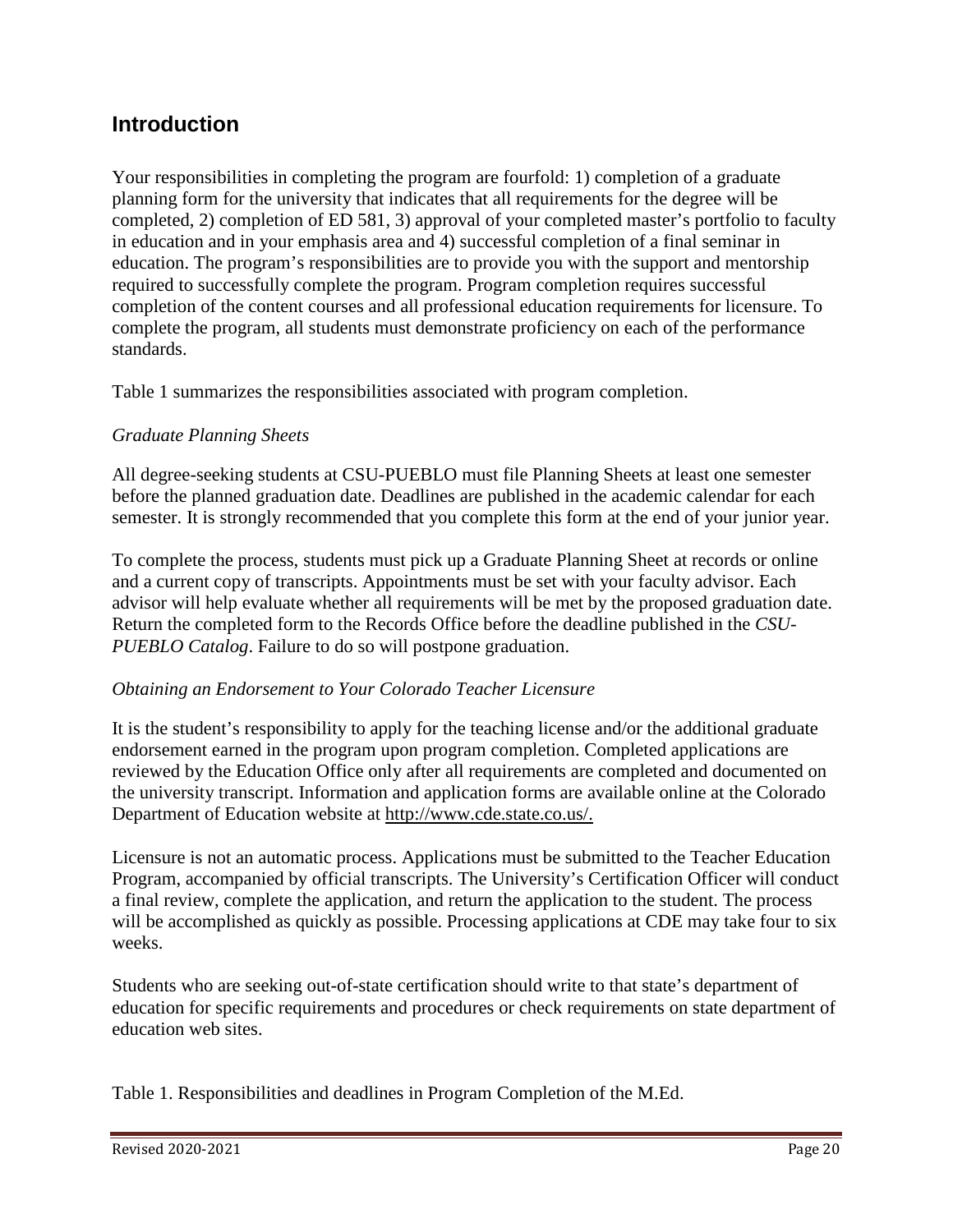| Completion of a Graduate Planning Document, available online at http://www.colostate-<br>1.<br>pueblo.edu/records/academics/<br>Grad Planning Sheets must be signed by the Associate Dean for Education and returned to<br>the Records office.<br>2. Enrollment in ED 581. Registration MUST be made by the deadline in order for the program |  |
|-----------------------------------------------------------------------------------------------------------------------------------------------------------------------------------------------------------------------------------------------------------------------------------------------------------------------------------------------|--|
|                                                                                                                                                                                                                                                                                                                                               |  |
|                                                                                                                                                                                                                                                                                                                                               |  |
|                                                                                                                                                                                                                                                                                                                                               |  |
|                                                                                                                                                                                                                                                                                                                                               |  |
|                                                                                                                                                                                                                                                                                                                                               |  |
| to be able to plan resources needed for program completion (e.g., assignment of a faculty                                                                                                                                                                                                                                                     |  |
| mentor).                                                                                                                                                                                                                                                                                                                                      |  |
| 3. Assignment of a faculty advisor to mentor you throughout this process. You should plan to                                                                                                                                                                                                                                                  |  |
| meet with this advisor on a regular basis throughout the term in which you complete the                                                                                                                                                                                                                                                       |  |
| seminar                                                                                                                                                                                                                                                                                                                                       |  |
| 4. Attendance at four seminars throughout the semester                                                                                                                                                                                                                                                                                        |  |
| Completion of the portfolio, following guidelines in the Graduate Handbook<br>5.                                                                                                                                                                                                                                                              |  |
| Preparation for the final seminar with mentoring of your advisor<br>6.                                                                                                                                                                                                                                                                        |  |
| Request for the final seminar. With the approval of your mentor, you must formally ask for a<br>7.                                                                                                                                                                                                                                            |  |
| time for the seminar with the Associate Dean for Education, using the form below. You may                                                                                                                                                                                                                                                     |  |
| not request a date for a seminar less than 2 weeks from the request. Seminars are scheduled                                                                                                                                                                                                                                                   |  |
| for 2-hour blocks.                                                                                                                                                                                                                                                                                                                            |  |
| 8. Electronic submission of the portfolio, including the propositions for the final seminar; this                                                                                                                                                                                                                                             |  |
| occurs at the same time as the request for the seminar                                                                                                                                                                                                                                                                                        |  |
| 9. Completion of a Self-Evaluation and Evaluation of the Program                                                                                                                                                                                                                                                                              |  |
| 10. Successful completion of the seminar                                                                                                                                                                                                                                                                                                      |  |
| 11. Revision of the portfolio and successful approval of the portfolio by the faculty in the                                                                                                                                                                                                                                                  |  |
| graduate program                                                                                                                                                                                                                                                                                                                              |  |

# **The Masters Portfolio**

Although graduate students have been developing their graduate portfolio throughout the program, it will be refined and submitted during the final semester. Materials in the portfolio document teachers' proficiency on the goals and program outcomes planned for all graduates, including the 9 outcomes of the graduate program (See pp. 12-13) and, for graduate students completing a teaching endorsement, the Colorado performance standards in that area.

#### *General Directions: Exhibits*

Unless required, you should include 1-3 exhibits for each of the program outcomes. Students completing a teaching endorsement are required to submit at least one exhibit demonstrating proficiency on each of the Colorado content standards of the teaching endorsement. An exhibit may be a video clip, a project, a research paper, an example of technology, or a creative product in art or music.

Each exhibit should be accompanied by a *Reflection* that explains the relationship of the exhibit to the goal area and standards and provides a self-evaluation of the exhibit and your learning. A list of possible exhibits from assignments in graduate courses is included in the Appendices to the Handbook.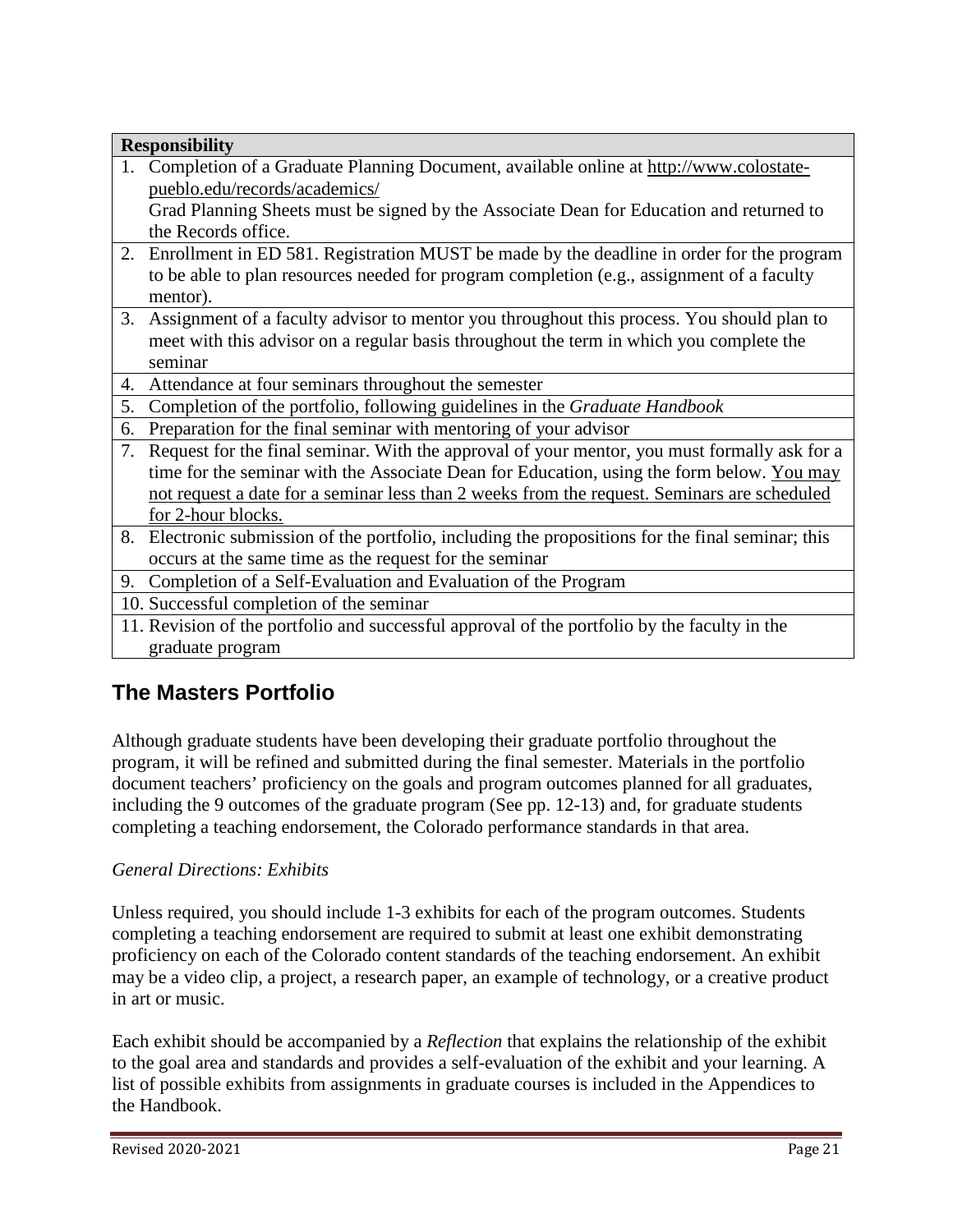#### *General Directions: Accessing the Electronic Portfolio*

The CSU-Pueblo portfolio is electronic and may be accessed from the Teacher Education Program web site. If you do not know your password, click on "forgot your password" and it will be emailed to you at the URL on file in the TEP office. Information on using the features of the electronic portfolio will be given in your initial classes in graduate education (core courses).

For additional information, contact the Teacher Education Office (719-549-2681).

#### *Submission & Review of the Portfolio*

Your graduate committee will need time to review your portfolio prior to the graduate seminar. When you have the approval of your faculty sponsor, you should submit  $it$  – the earlier the better. It must be submitted no later than 2 weeks prior to the formal setting of the date of the final graduate seminar.

Your faculty team will review the portfolio and prepare questions that address the goals of the graduate program. They will also rate the portfolio, assigning a rating for each goal based on the matrices (see Appendix C).

If changes need to be made, they must be made prior to two weeks before the end of the term. Your faculty sponsor will review these changes and either approve the portfolio for completion of the degree or return it to you with suggestions.

# **The Final Graduate Seminar**

The purpose of the Seminar in Graduate Education is twofold: to provide a reflective experience for closure on this step in your professional development and to aid the Teacher Education Program in its mission to provide the highest quality masters in education to teachers in our region.

The focus of the final graduate seminar is on you: your learning, your preparation, and your readiness to earn the masters in education from CSU-Pueblo. During the semester in which the seminar occurs, you will be responsible for preparing for the meeting with your faculty sponsor. This will involve preparation of the portfolio, in-depth reflection on your performance on the 10 graduate goals, and examination of your understanding of research related to your own educational practice. For faculty, the final seminar allows the program to assess the quality of the program in creating educational leaders and will result in continual improvement of the master's degree.

#### *Before the Seminar*

To set the date:

1. The portfolio must be approved for submission by your advisor and must be submitted no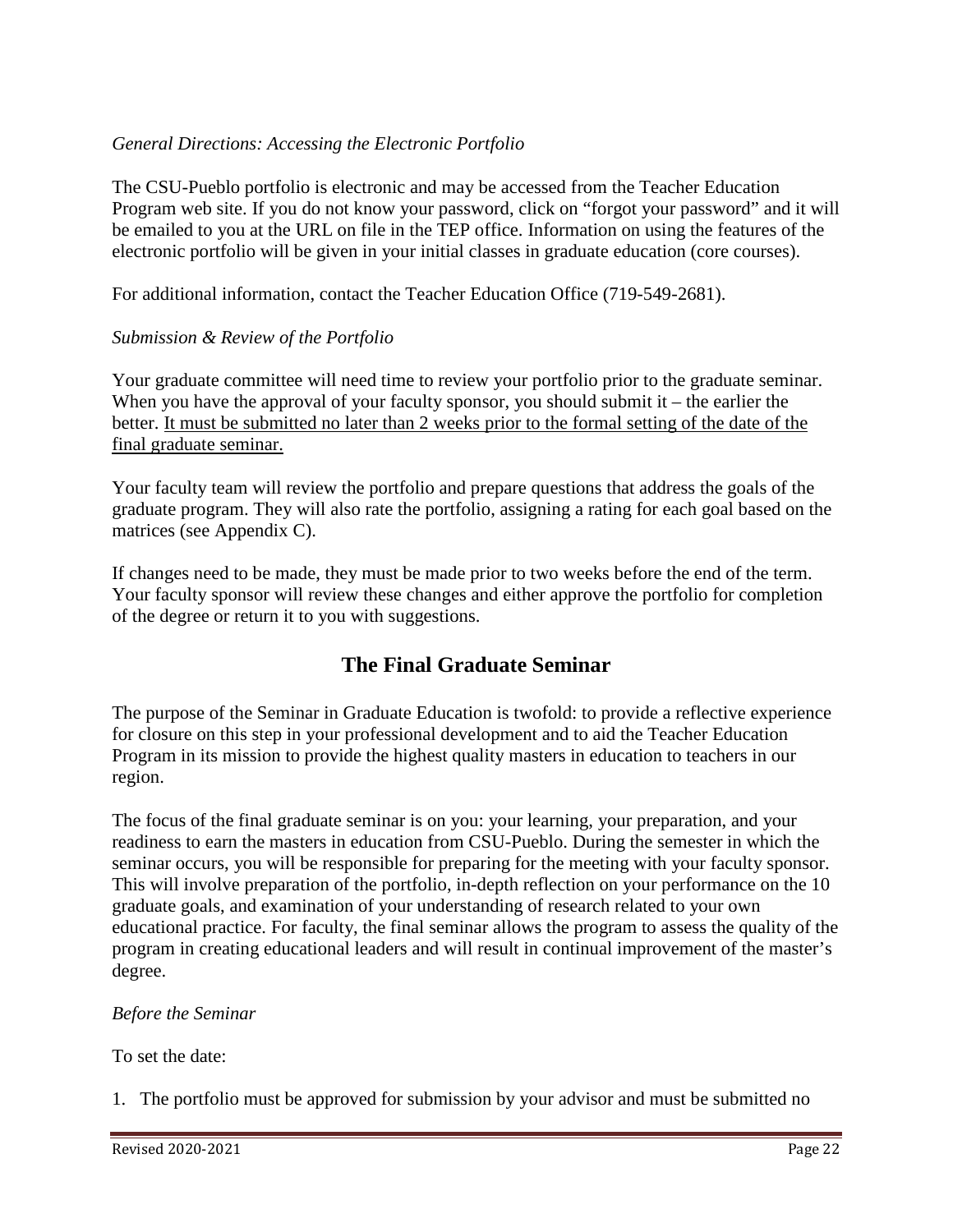later than 2 weeks prior to the date of the seminar.

2. You must prepare a minimum of five propositions for your committee based on your work in the master's program. These propositions will be included with your portfolio within Goal 4 and must be approved by your faculty sponsor before submission.

| weeks from today.                    | I have completed and submitted my portfolio to the program and am requesting the<br>following dates for the 2-hour final graduate seminar. These dates are a minimum of 2 |  |  |  |  |
|--------------------------------------|---------------------------------------------------------------------------------------------------------------------------------------------------------------------------|--|--|--|--|
| Date                                 | All Possible Times*                                                                                                                                                       |  |  |  |  |
| <b>First Choice</b>                  |                                                                                                                                                                           |  |  |  |  |
|                                      |                                                                                                                                                                           |  |  |  |  |
| Third Choice                         | <u> 1980 - Andrea Andrews, amerikansk politik (d. 1980)</u>                                                                                                               |  |  |  |  |
|                                      |                                                                                                                                                                           |  |  |  |  |
| <b>Signature of Graduate Student</b> | Date                                                                                                                                                                      |  |  |  |  |
|                                      |                                                                                                                                                                           |  |  |  |  |
| <b>Signature of Mentor</b>           | Date                                                                                                                                                                      |  |  |  |  |

#### *Five Propositions*

Your task is to develop five different propositions that you would like to discuss at the seminar and that demonstrate your understanding of educational issues and educational research. These propositions need to address different goal areas in the program and must include:

• At least one proposition related to an exhibit in your portfolio (please indicate the exhibit).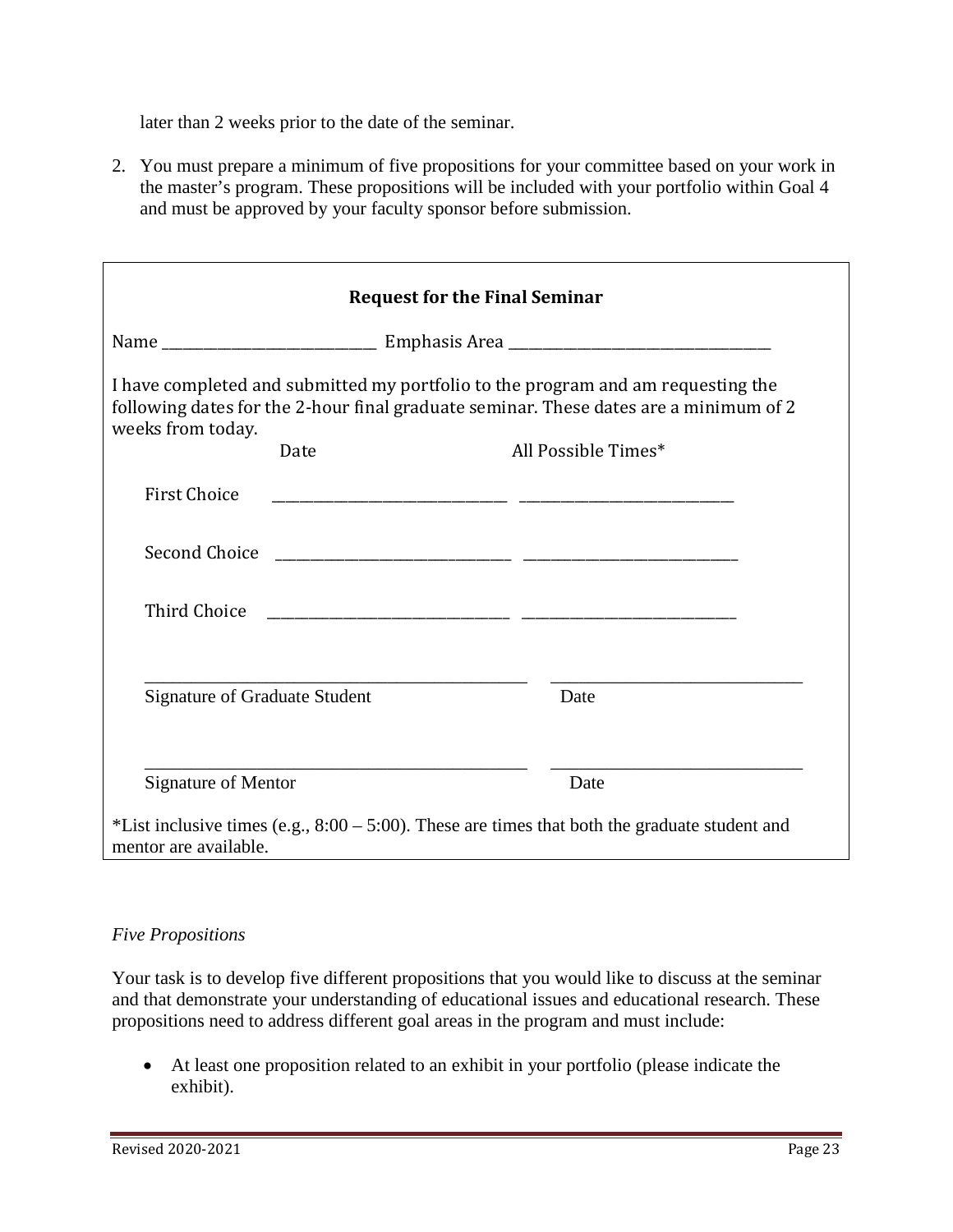- At least one proposition related to your emphasis area.
- At least one proposition related to Goals 8-10.
- At least one proposition related to a research question you would like to see addressed by educational researchers.

Each proposition must include a brief bibliography (3-4 references would be sufficient) that are significant references related to the proposition. Note that these should not be web sites but rather quality, peer-reviewed examples. In addition to the reference, include a specific annotation of 3-4 sentences explaining the relevancy of the reference.

Several examples of propositions are listed below. These need to be original (you can't use another student's propositions) and need not be entirely supported by the references you cite. In other words, they may include some original thinking on your part. However, they should not be propositions that are entirely unsupported by research.

Have fun with these. Stretch your thinking.

### **Examples of Propositions**

1. Providing high quality collaborative learning opportunities for teachers can result in improved learning opportunities for students.

#### **Bibliography**

DuFour, R., & Eaker, R. (1998). *Professional learning communities at work: Best practices for enhancing student achievement*. Bloomington, IN: National Educational Service.

This book offers recommendations for transforming a school into a professional learning community as characterized by an environment fostering mutual cooperation, emotional support, personal growth, and a synergy of efforts. References to and brief summaries of standards for curriculum, teacher preparation, school leadership, professional development programs, schoolparent partnerships, and assessment practices are included along with sample vision statements. The authors examine the change process and contradictions found in the research.

#### Lambert, L. (1998). *Building leadership capacity in schools*. Alexandria, VA: ASCD.

Dr. Lambert's work provides a theoretical as well as a research base for linking leadership in the school building to both teacher and student learning. She proposes a definition of leadership in which responsibility for the learning of colleagues is at the center and that learning and leading are firmly linked in community. To build an ongoing culture of shared instructional leadership that will result in school change requires skillful participation, vision, inquiry, collaboration, and reflection. The text shares a variety of effective approaches to professional development (e.g., as well as action research teams, vertical improvement models, etc.) as well as the abundance of research into school improvement suggesting that these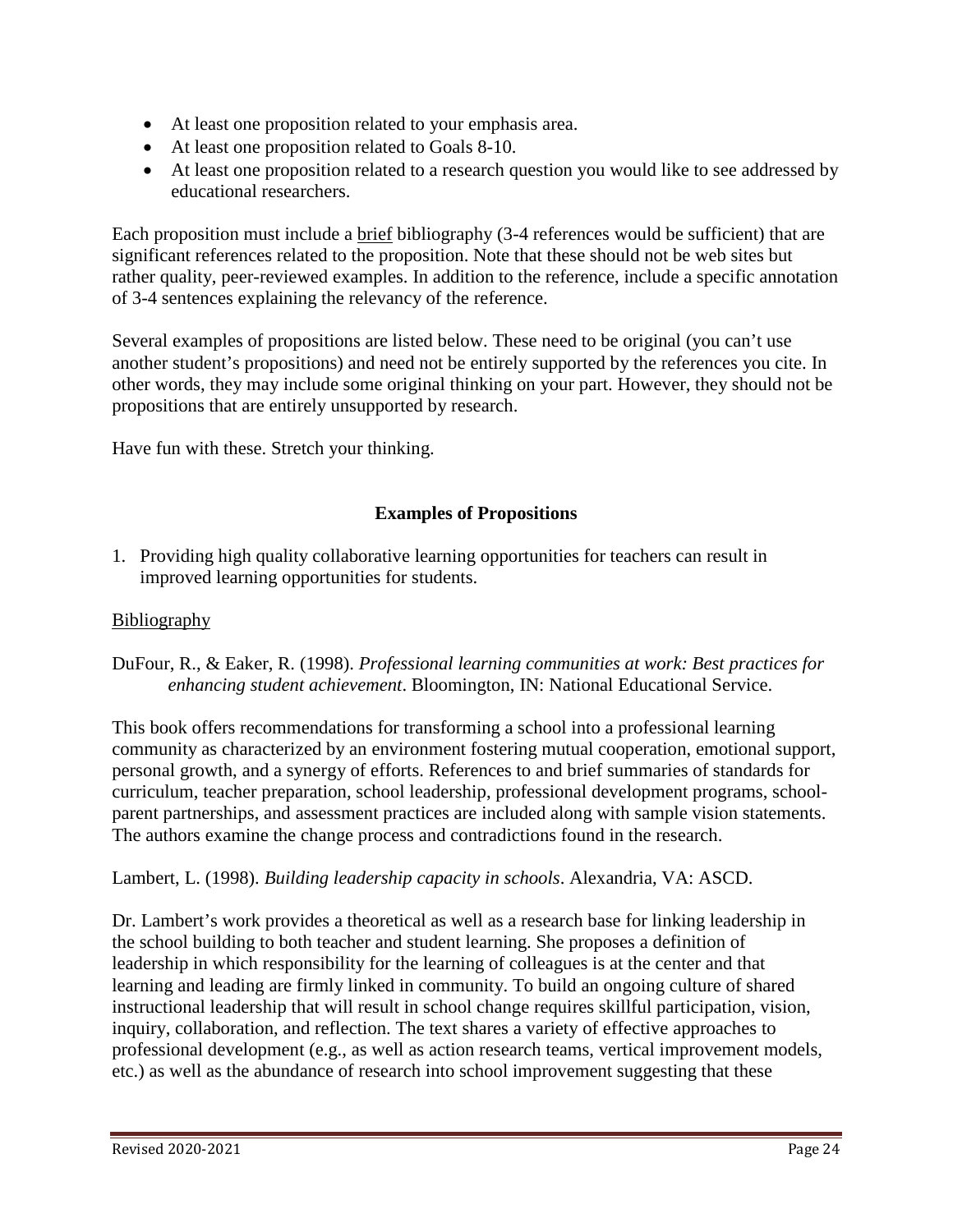features are vital to the school improvement process.

Louis, K.S. & Kruse, S.D. (1995). *Professionalism and community: Perspectives on reforming urban schools*. Thousand Oaks, California: Corwin Press.

Louis and Kruse identified the supportive leadership of principals as one of the necessary human resources for restructuring staff into school-based professional communities. The authors refer to these principals as "post-heroic leaders who do not view themselves as the architects of school effectiveness" (p. 234). Their text provides a framework for how to create this community and the role of teachers in its creation. Also included are case studies and other research on the effects of collaborative change processes on school change.

Mitchell, C.L. (2007). *The use of two elementary professional development community practices in elementary classrooms and the English language arts achievement of California's most at-risk student subgroups in a southern California school district.* Retrieved September 23, 2008, from [http://eric.ed.gov/ERICDocs/data/ericdocs2sql/content\\_storage\\_01/0000019b/80/3c/77/5](http://eric.ed.gov/ERICDocs/data/ericdocs2sql/content_storage_01/0000019b/80/3c/77/52.pdf) [2.pdf](http://eric.ed.gov/ERICDocs/data/ericdocs2sql/content_storage_01/0000019b/80/3c/77/52.pdf)

This unpublished doctoral dissertation was a study that examined the impact of two professional learning community (PLC) classroom practices on the English Language Arts achievement of atrisk students in higher- and lower-performing elementary schools in a southern California school district. The conclusions from this study agree with the body of research, suggesting that Higher Performing schools frequently monitor student achievement and use data to recognize, intervene, and adjust instruction. This study focused on 2 professional development community practices: Monitoring: Compilation, Analysis, And Use of Data, and Recognition, Intervention, and Adjustment. Implications of these findings underscore the need to identify and implement PLC best practices that have demonstrated effectiveness and that districts and schools must ensure periodic formative and summative standards-based assessments are in place, that they have the capacity to closely monitor results for at-risk students and to provide appropriate intervention.

#### *At the Seminar*

The seminar will last approximately 90 minutes to 2 hours and will generally include two parts.

#### Part 1: Formal presentation and discussion of the portfolio.

Be prepared to answer questions about the portfolio. You need not develop a presentation for your panel, but faculty will begin the seminar with questions that will focus attention on the portfolio. For example, questions might ask you to:

- Select an artifact and explain its relationship to the goal area.
- Explain how you might redo an artifact if you had an opportunity.
- Describe an artifact that indicates a strength (or weakness) of the instruction you received during the program.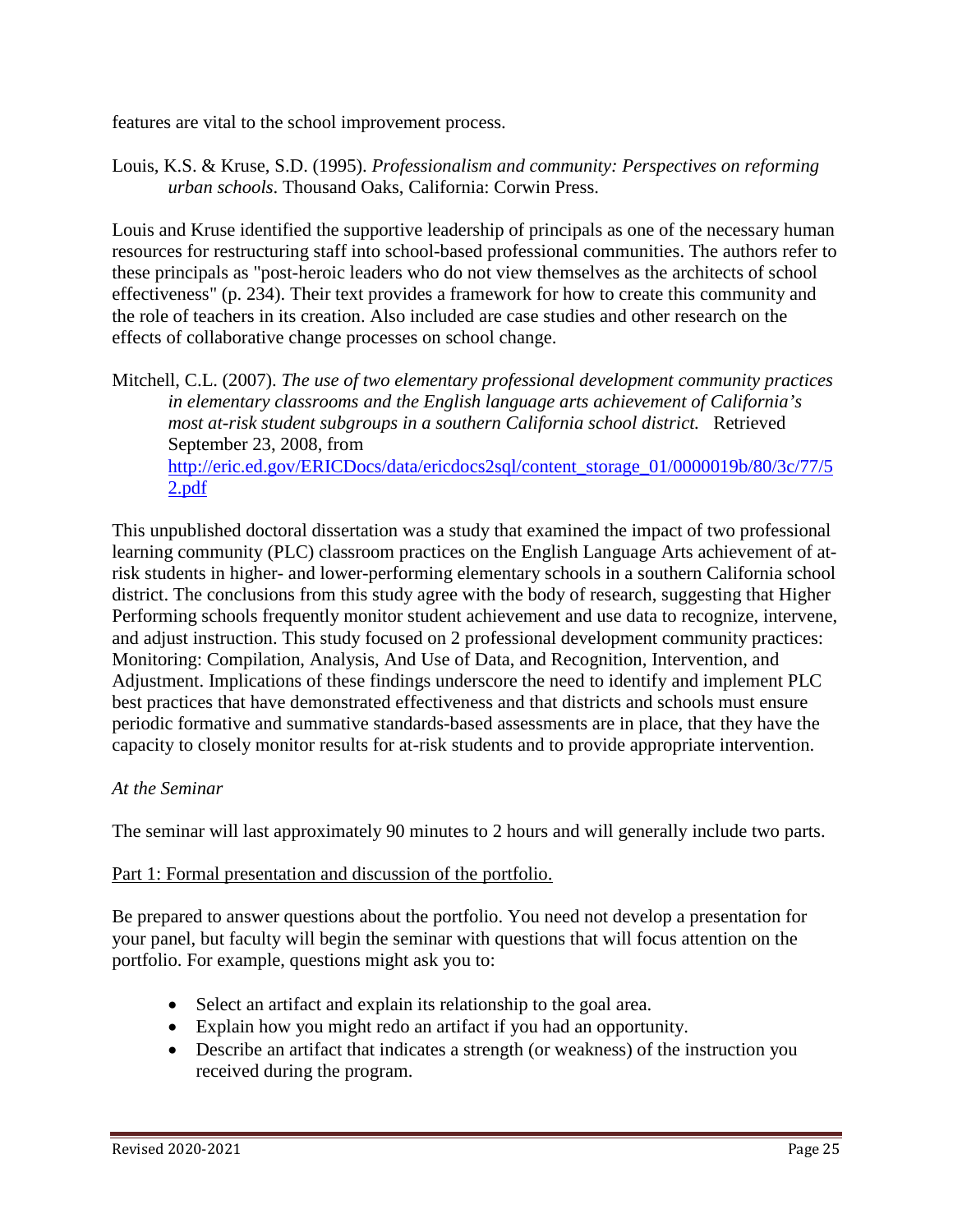#### Part 2: Discussion of the Propositions

Faculty will review your propositions and develop questions related to them to discuss at the seminar. These may ask you to further explain aspects of the proposition, the relationship of references to the proposition, etc., and may involve ongoing discussion among all members of the panel. You should prepare a question or two for your panel related to the propositions to further this discussion.

#### *Evaluation of the Portfolio/Seminar*

To be recommended for graduation, students should receive a passing score of 100% on all goal areas prior to graduation. The panel may recommend any of the following actions after evaluating the portfolio:

- Passing score on the portfolio. To receive a passing score, at least 2 of the 3 faculty would independently rate all standards as passing.
- Passing score on at least six of the nine goal areas of the portfolio by 2 of the 3 faculty independently rating the portfolio. Inadequacies in areas not passing must be viewed as minor by the panel (i.e., inadequacies do not indicate that the student cannot demonstrate proficiency on the goal with minor improvements to the portfolio). This result will include a plan for needs for improvement and resubmission of the portfolio to the faculty sponsor, who will review improvements and certify the portfolio as passing. The panel may also decide that other members of the panel may be responsible for this final review and evaluation or that the portfolio must be returned to the entire group for review.
- Passing score on fewer than six of the goal areas of the portfolio or below passing score on one or more areas that are viewed as significant problem(s) by 2 of the 3 faculty independently rating the portfolio AND the faculty believe that, based on the portfolio and discussion during the seminar, the student does not have the knowledge base or experiences to meet the program's standard in the time remaining in the term. This rating will result in the student's responsibility to retake ED 581, to redo the portfolio and propositions, and may result in the requirement to enroll in additional coursework.

Evaluation of performance at the seminar is recorded as 3 ratings – a component of Goal 4 (research), Goal 6 (reflection), and an overall rating. An overall rating of less than passing will result in specific feedback and the request of redoing the final seminar.

Feedback on your portfolio and seminar will be available to you in your portfolio within one week of completion of the seminar.

# **The Final Self Evaluation**

Appendix E includes the final self-evaluation that needs to be submitted to the Teacher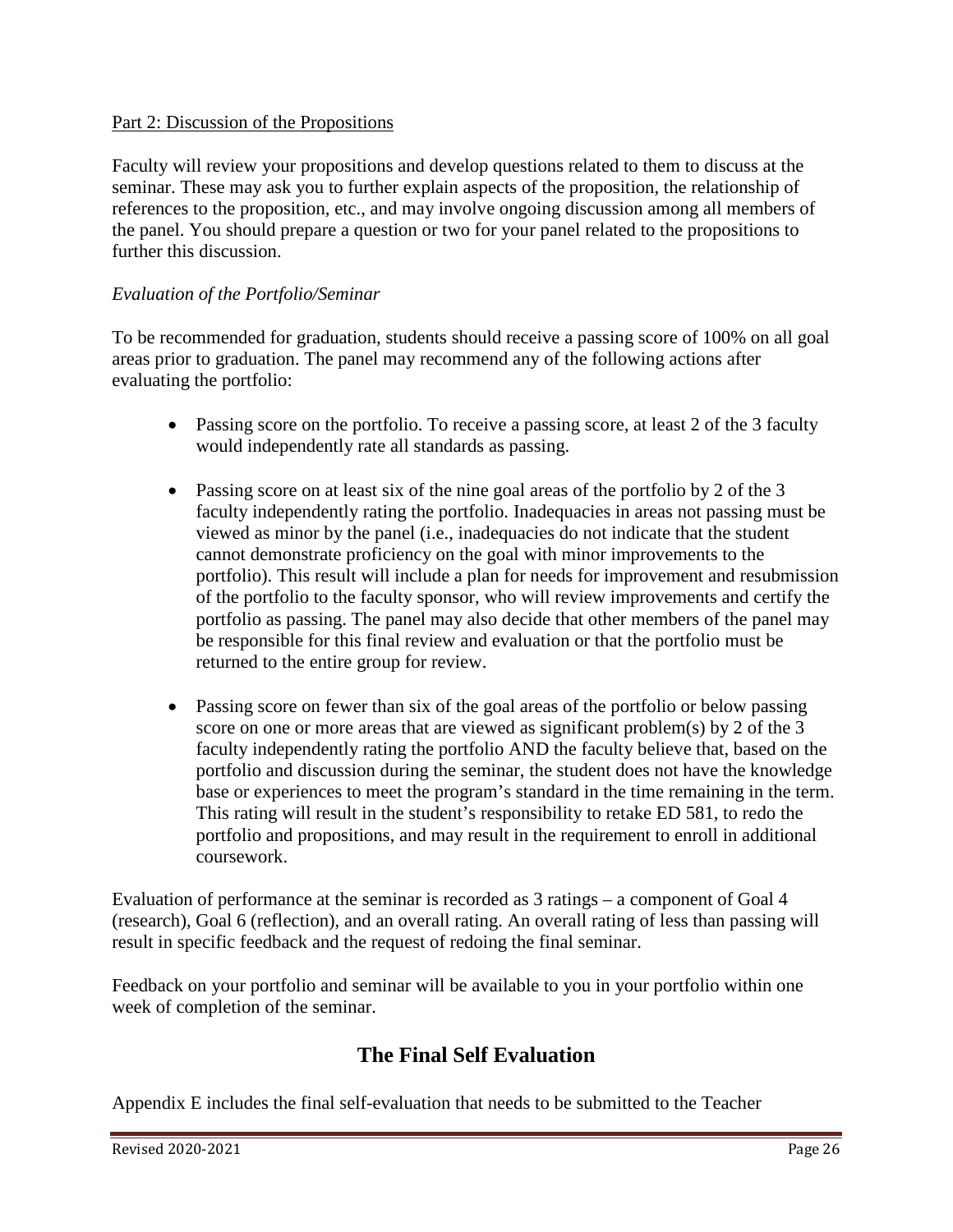Education Program prior to the Final Graduate Seminar. Part 1 of the evaluation requires you to complete the same portfolio evaluation required of members of your graduate committee. This is not anonymous.

Part 2 requires you to give us important feedback on the program and should be submitted anonymously. Please submit Part 2 in a sealed envelope and either mail it or submit it in person to the department office. This document will not be opened until the end of the school year with other evaluations, with all similar evaluations, and your responses will be aggregated with others.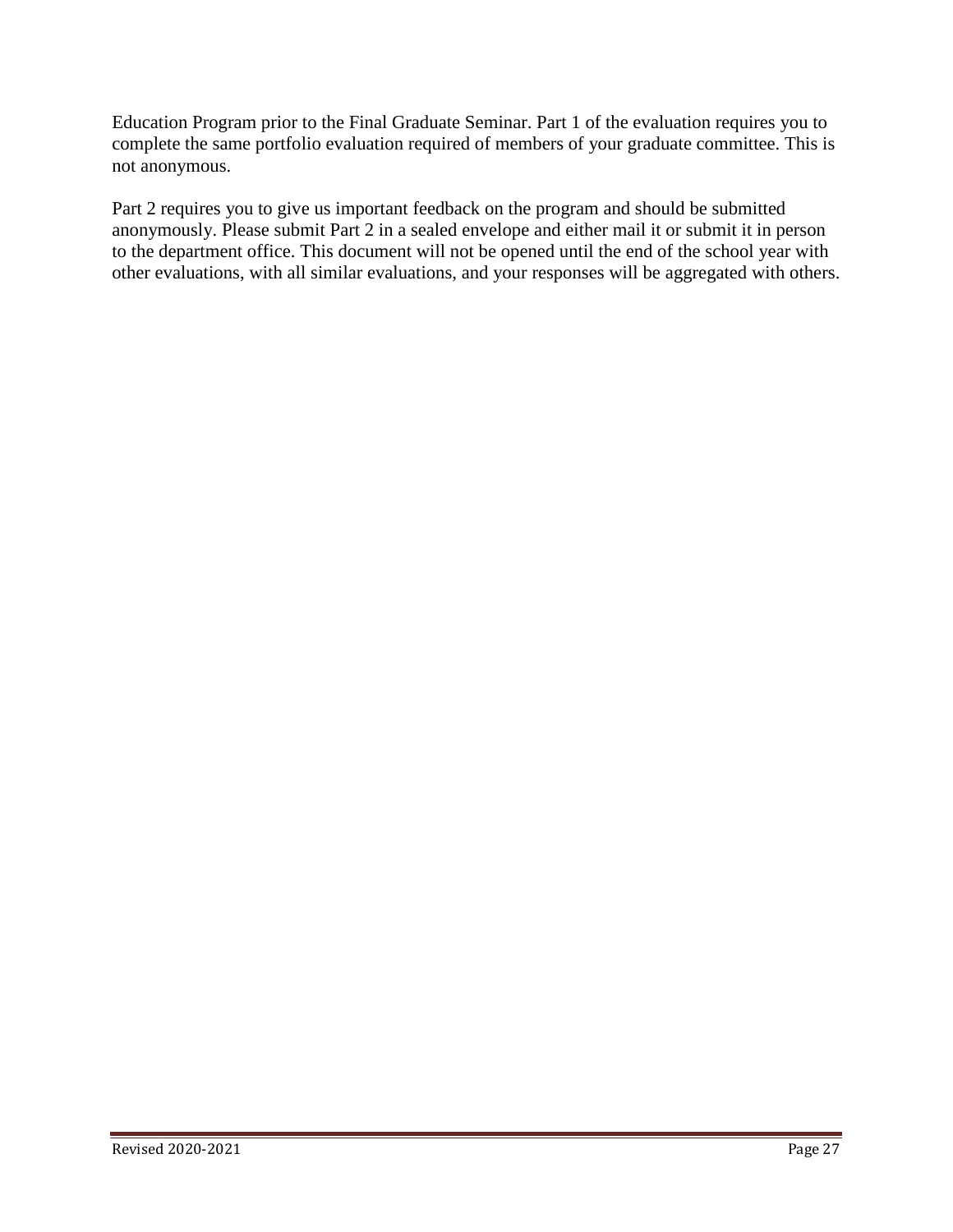# **Appendix B: Contents of the Graduate Portfolio**

Table 1. Materials in the final CSU-Pueblo Master's Portfolio and data evaluated at program completion used to determine level of proficiency.

| <b>Program Standard</b>                                                                                                            | Standards Alignment <sup>1</sup>                                                                                                                                                                                                                                                                                                                                                                                   | <b>CSU-Pueblo Courses</b>                                              | <b>Possible Portfolio Materials*</b>                                                                                                                                                                                                                                                                                                                                                                                                                                                                                                                                             |
|------------------------------------------------------------------------------------------------------------------------------------|--------------------------------------------------------------------------------------------------------------------------------------------------------------------------------------------------------------------------------------------------------------------------------------------------------------------------------------------------------------------------------------------------------------------|------------------------------------------------------------------------|----------------------------------------------------------------------------------------------------------------------------------------------------------------------------------------------------------------------------------------------------------------------------------------------------------------------------------------------------------------------------------------------------------------------------------------------------------------------------------------------------------------------------------------------------------------------------------|
| 1. Demonstrate<br>growth in<br>content<br>knowledge and<br>in its<br>application to<br>classroom<br>instruction and<br>assessment. | $\bullet$ CDE: K-12 Special<br>Education<br>Generalist (9.06)<br>$\bullet$ CDE: K-12<br>Linguistically<br>Diverse $(8.22)$<br>$\bullet$ CDE: K-12<br><i>Instructional</i><br>Technology (8.08)<br>• NBPTS standards for<br>teaching areas<br>• NETS standards for<br>IT specialist<br>(masters)<br>$\bullet$ CEC standards for K-<br>12 Special<br><b>Education</b> teacher<br>• TEAC Subject Matter<br>Principles | All courses in<br>emphasis areas are<br>aligned with this<br>standard. | Transcripts demonstrating<br>$\bullet$<br>completion of course work. (Do<br>not include as an exhibit)<br>PLACE/PRAXIS scores in<br>$\bullet$<br>content area. (Do not include as<br>an exhibit)<br>Examples of curricula or<br>$\bullet$<br>materials developed in courses:<br>lesson plans, teacher work<br>samples, unit plans, webquests,<br>digital curricula, etc. Contents<br>for the portfolio are specific to<br>the emphasis area chosen.<br>Note: Candidates should see exhibits<br>required for the portfolio in each<br>emphasis area in tables in the<br>Handbook. |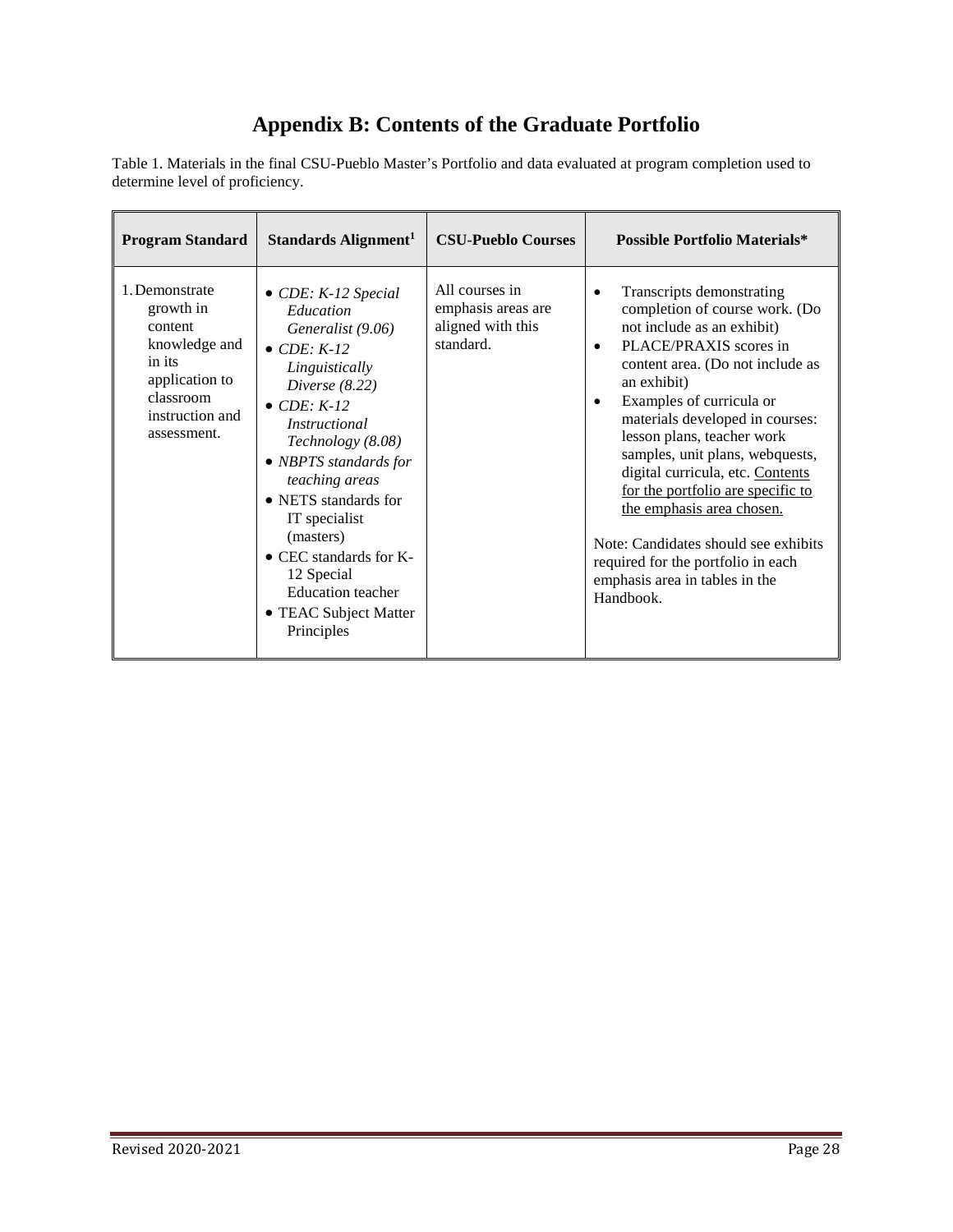| <b>Program Standard</b>                                                                                                                                                                                                                     | Standards Alignment <sup>1</sup>                                                                                                                                                                                                                                                                                                                                                                                                           | <b>CSU-Pueblo Courses</b>                                                                                                                                                                                                                                                                                                                                                                                                                                | <b>Possible Portfolio Materials*</b>                                                                                                                                                                                                                                                                                                                                                                                                                                                                                                                                                                                                                                                                                                                                                                                                                                                                                                                                                                                                                   |
|---------------------------------------------------------------------------------------------------------------------------------------------------------------------------------------------------------------------------------------------|--------------------------------------------------------------------------------------------------------------------------------------------------------------------------------------------------------------------------------------------------------------------------------------------------------------------------------------------------------------------------------------------------------------------------------------------|----------------------------------------------------------------------------------------------------------------------------------------------------------------------------------------------------------------------------------------------------------------------------------------------------------------------------------------------------------------------------------------------------------------------------------------------------------|--------------------------------------------------------------------------------------------------------------------------------------------------------------------------------------------------------------------------------------------------------------------------------------------------------------------------------------------------------------------------------------------------------------------------------------------------------------------------------------------------------------------------------------------------------------------------------------------------------------------------------------------------------------------------------------------------------------------------------------------------------------------------------------------------------------------------------------------------------------------------------------------------------------------------------------------------------------------------------------------------------------------------------------------------------|
| 2. Understand<br>scientifically-<br>based practices<br>in teaching and<br>learning in<br>literacy<br>education,<br>instructional<br>technology,<br>differentiation<br>of instruction,<br>and apply them<br>to raise student<br>achievement. | $\bullet$ CDE: K-12<br>Performance<br>Standards for<br>Teachers $(1,6,7)$<br>$\bullet$ CDE: K-12<br><b>Instructional</b><br>Technology (8.08)<br>• NETS standards for<br>IT specialist<br>(masters)<br>$\bullet$ CDE: K-12 Special<br>Education<br>Generalist (9.06, 1)<br>$\bullet$ CDE: K-12<br>Linguistically<br>Diverse (8.22, 3)<br>• TEAC Pedagogy<br>Principles<br>• CEC standards for K-<br>12 Special<br><b>Education</b> teacher | The following provide<br>primary instruction in<br>literacy, instructional<br>technology, and<br>differentiation of<br>instruction: BBE 520,<br>ED 512, ED 521, ED<br>527, ED 528, ED 529,<br>ED 531, ED 534, ED<br>535, ED 591, RDG<br>535, RDG 550, and<br>special topics in<br>emphasis areas<br>The final graduate<br>seminar requires<br>completion of the<br>portfolio that<br>documents<br>professional growth<br>and critical self<br>evaluation | Portfolio entries requiring self<br>$\bullet$<br>evaluations/reflections on<br>teaching performance across a<br>semester<br><b>Instructional Technology</b><br>$\bullet$<br>examples of new applications,<br>e.g.: lesson plans demonstrating<br>technology proficiency with<br>various technology tools,<br>classroom web site demonstrating<br>proficiency in technology use,<br>lesson plan demonstrating<br>emerging technology knowledge<br>and skills, multimedia curricula,<br>webquest, literacy teaching plans<br>-- reading comprehension,<br>writing, information and media<br>literacies, plans that use<br>technology to differentiate<br>instruction, Office applications<br>Literacy examples of new<br>$\bullet$<br>applications, e.g.: lesson plans<br>utilizing research-based practices<br>Lesson plans applying various<br>$\bullet$<br>strategies for differentiating<br>instruction<br>Content lesson plans following<br>$\bullet$<br>the SIOP components<br>Videoclips of teaching<br>$\bullet$<br>demonstrating best practices |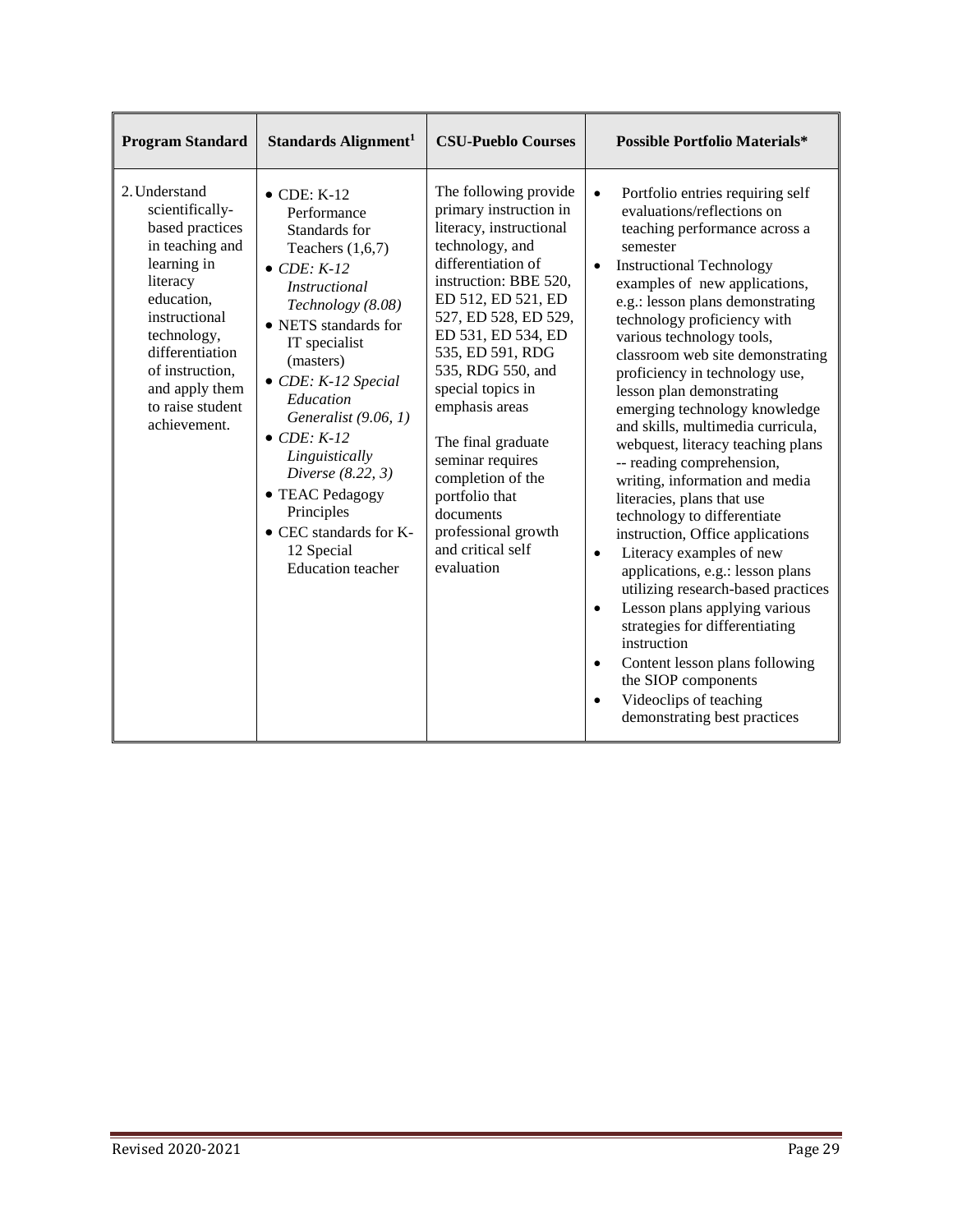| <b>Program Standard</b>                                                                                                                    | Standards Alignment <sup>1</sup>                                                                                                                                                                                                                                                                                                                                                                                                                                                  | <b>CSU-Pueblo Courses</b>                                                                                                                                                                                                                                                                   | <b>Possible Portfolio Materials*</b>                                                                                                                                                                                                                                                                                                                                                                                                                                                                                                                                                                                                                                                                                                                                                                                                                                                                             |
|--------------------------------------------------------------------------------------------------------------------------------------------|-----------------------------------------------------------------------------------------------------------------------------------------------------------------------------------------------------------------------------------------------------------------------------------------------------------------------------------------------------------------------------------------------------------------------------------------------------------------------------------|---------------------------------------------------------------------------------------------------------------------------------------------------------------------------------------------------------------------------------------------------------------------------------------------|------------------------------------------------------------------------------------------------------------------------------------------------------------------------------------------------------------------------------------------------------------------------------------------------------------------------------------------------------------------------------------------------------------------------------------------------------------------------------------------------------------------------------------------------------------------------------------------------------------------------------------------------------------------------------------------------------------------------------------------------------------------------------------------------------------------------------------------------------------------------------------------------------------------|
| 3. Demonstrate<br>multiple means<br>of assessing<br>and evaluating<br>student learning<br>and use them to<br>change theory<br>and learning | Colorado<br>$\bullet$<br>Performance<br>Standards for<br>Teachers (3)<br><b>NBPT</b> Core<br>$\bullet$<br>Proposition 4<br>$CDE: K-12$<br>$\bullet$<br><b>Instructional</b><br>Technology (8.08,<br>4)<br>CDE: K-12 Special<br>$\bullet$<br>Education<br>Generalist (9.06, 1,<br>3)<br>$CDE: K-12$<br>$\bullet$<br>Linguistically<br>Diverse (8.22, 4)<br><b>NETS</b> standards<br>$\bullet$<br>(IV)<br>CEC standards for<br>K-12 Special<br><b>Education</b> teacher<br>$(VI-X)$ | Although assessment<br>is a component of<br>many classes, student<br>assessment is the<br>major focus in the<br>following: BBE 560,<br>ED 535, ED 545,<br><b>RDG 450</b>                                                                                                                    | $\bullet$<br>Teacher work samples<br>Diagnostic and standardized tests<br>$\bullet$<br>and interpretation<br>Curriculum based assessments<br>$\bullet$<br>IEPs, ILPs<br>$\bullet$<br>Lesson plans utilizing various<br>$\bullet$<br>types of assessment (authentic,<br>performance)<br>Technology usability test<br>$\bullet$<br>Lesson plans that assess student<br>$\bullet$<br>use of technology and include<br>electronically created graphs,<br>charts, spreadsheets or other<br>applications<br>File with examples of software<br>$\bullet$<br>and web sites that are resources<br>for assessment<br>Assessment project utilizing<br>$\bullet$<br>technology applications to<br>gather, record, manage, and<br>analyze data<br>Recording instruments created<br>$\bullet$<br>by productivity tools<br>Electronically developed quiz<br>$\bullet$<br>Excel and Access assessment<br>$\bullet$<br>assignment |
| 4. Research, locate<br>and understand<br>current research<br>in best practices<br>in teaching                                              | <b>NPSB</b> Core<br>$\bullet$<br>Propositions<br><b>CDE: K-12</b><br>$\bullet$<br>Instructional<br>Technology (8.08,<br>7)<br>CDE: K-12 Special<br>$\bullet$<br>Education<br>Generalist (9.06, 8)<br>$CDE: K-12$<br>$\bullet$<br>Linguistically<br>Diverse (8.22, 2-6)<br><b>NETS</b> standards<br>$\bullet$<br>(V)<br>CEC standards for<br>$\bullet$<br>K-12 Special<br><b>Education</b> teacher                                                                                 | All courses<br>$\bullet$<br>require reading<br>and application of<br>research related<br>to the content or<br>pedagogy focus<br>of the course<br>Developing skills<br>$\bullet$<br>related to<br>understanding<br>and conducting<br>research are<br>included in Core<br>$1, \text{Core } 2$ | Synthesis of research related to<br>$\bullet$<br>portfolio entries<br>Research critiques<br>$\bullet$<br>Synthesis/review of research (ED<br>$\bullet$<br>502)<br>Action research study report with<br>٠<br>review of research (ED 503)<br>Annotated bibliography<br>$\bullet$<br>Papers that provides evidence of<br>$\bullet$<br>use of research to solve<br>problems/implement instruction                                                                                                                                                                                                                                                                                                                                                                                                                                                                                                                    |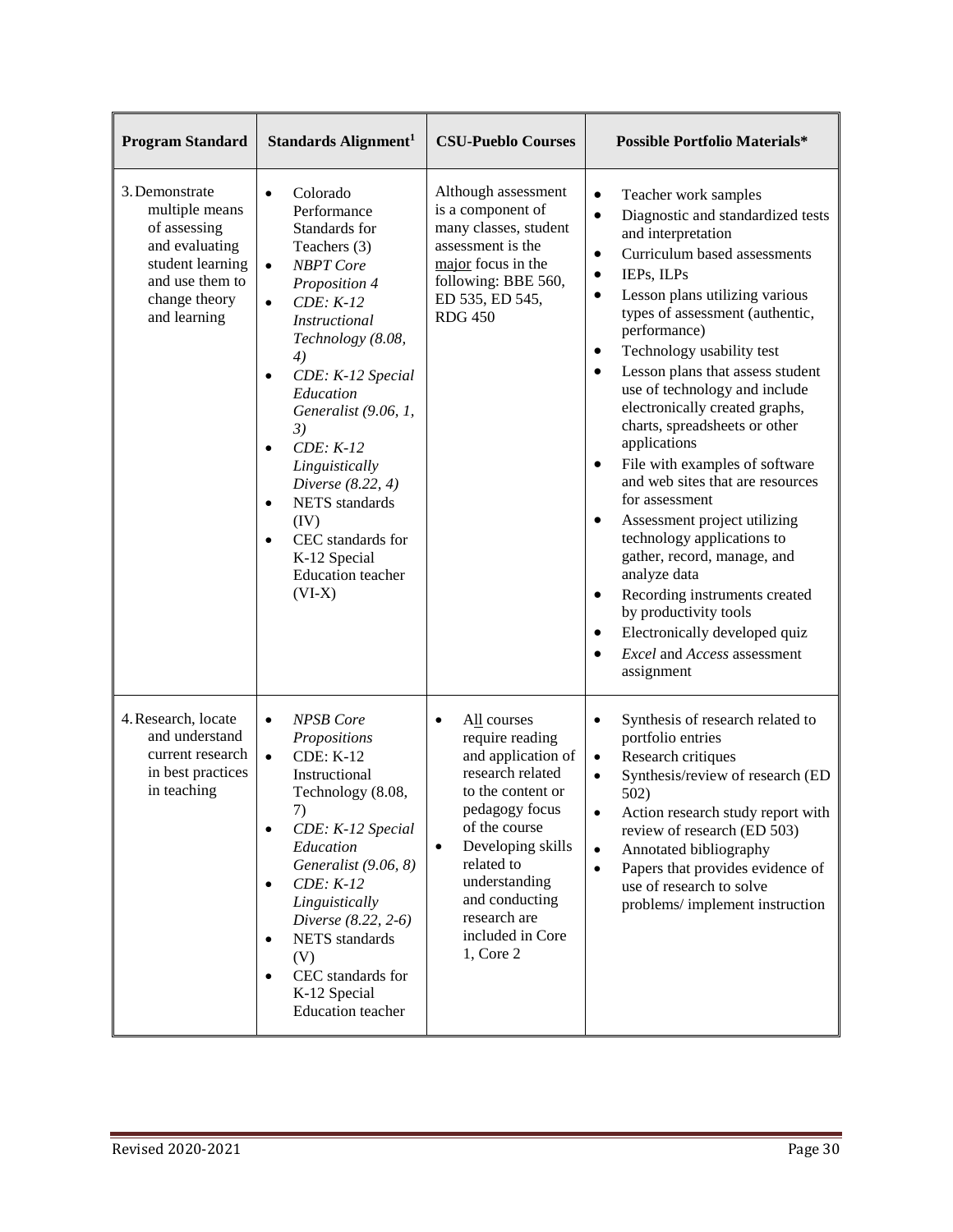| <b>Program Standard</b>                                                                                                                                                                                                                                                                               | Standards Alignment <sup>1</sup>                                                                                                                                                                                                                                                                                                                   | <b>CSU-Pueblo Courses</b>                                                                                                                                                                                                                                                                                                                                                                                  | <b>Possible Portfolio Materials*</b>                                                                                                                                                                                                                                                                                                                                                                                                                                                                                                                                                                                                   |
|-------------------------------------------------------------------------------------------------------------------------------------------------------------------------------------------------------------------------------------------------------------------------------------------------------|----------------------------------------------------------------------------------------------------------------------------------------------------------------------------------------------------------------------------------------------------------------------------------------------------------------------------------------------------|------------------------------------------------------------------------------------------------------------------------------------------------------------------------------------------------------------------------------------------------------------------------------------------------------------------------------------------------------------------------------------------------------------|----------------------------------------------------------------------------------------------------------------------------------------------------------------------------------------------------------------------------------------------------------------------------------------------------------------------------------------------------------------------------------------------------------------------------------------------------------------------------------------------------------------------------------------------------------------------------------------------------------------------------------------|
| 5. Understand<br>models for<br>professional<br>change,<br>including<br>teacher<br>collaboration,<br>professional<br>learning<br>communities,<br>strategies for<br>mentoring and<br>coaching to<br>facilitate<br>change, and<br>effective<br>professional<br>development.                              | <b>NPSB</b> Core<br>$\bullet$<br>Propositions<br><b>CDE: K-12</b><br>$\bullet$<br>Instructional<br>Technology (8.08,<br>7)<br>$\bullet$<br>CDE: K-12 Special<br>Education<br>Generalist (9.06, 8)<br>$CDE: K-12$<br>$\bullet$<br>Linguistically<br>Diverse (8.22, 6)<br>CEC standards for<br>$\bullet$<br>K-12 Special<br><b>Education</b> teacher | Core 1, Core 2, Core 3                                                                                                                                                                                                                                                                                                                                                                                     | Research critiques and reviews<br>$\bullet$<br>of literature<br>Reflections/self-evaluations of<br>$\bullet$<br>activities in mentoring, coaching,<br>and participation in professional<br>learning communities (e.g.,<br>lesson study)<br>Resume documenting own<br>$\bullet$<br>professional development and<br>participation in professional<br>change activities<br>Professional development project<br>$\bullet$<br>documenting improvement in<br>student learning (ED 504)<br>Inservice leadership activities<br>$\bullet$<br>Needs assessment survey and<br>$\bullet$<br>analysis                                               |
| 6. Demonstrate<br>understanding<br>of reflective<br>practice that<br>results in<br>improved<br>classroom<br>teaching and<br>learning,<br>including<br>teacher<br>reflection, use<br>of technology<br>in self-<br>assessment.<br>collaboration<br>for change, and<br>self-<br>management of<br>change. | • NPSB Core<br>Propositions<br>$\bullet$ CDE: K-12<br>Instructional<br>Technology (8.08,<br>7)<br>$\bullet$ CDE: K-12 Special<br>Education<br>Generalist (9.06, 8)<br>$\bullet$ CDE: K-12<br>Linguistically<br>Diverse (8.22, 6)<br>• NETS standards (V)<br>• CEC standards for K-<br>12 Special<br><b>Education</b> teacher                       | All pedagogy and<br>$\bullet$<br>content classes<br>require self-<br>evaluation as part<br>of the curriculum<br>development<br>process<br>Instruction on use<br>$\bullet$<br>of technology in<br>self-assessment<br>primarily in<br>Instruction on<br>$\bullet$<br>teacher reflection,<br>self-assessment,<br>collaboration, and<br>self-management<br>of change<br>primarily in Core<br>1, Core 2, Core 3 | Portfolio reflections<br>$\bullet$<br>Lesson plans/curricula that<br>$\bullet$<br>include comments reflecting on<br>your teaching<br><b>Teacher Work Sample</b><br>$\bullet$<br>reflections<br>Journal entries<br>$\bullet$<br>Reflective analyses of<br>$\bullet$<br>professional learning<br>community/professional<br>development activities<br>Personal professional<br>$\bullet$<br>development plan<br>Final Inventory self evaluation<br>$\bullet$<br>$\bullet$<br>Web site with professional<br>development resources<br>Inservice presentation for peers<br>$\bullet$<br>$\bullet$<br>Needs assessment survey and<br>analysis |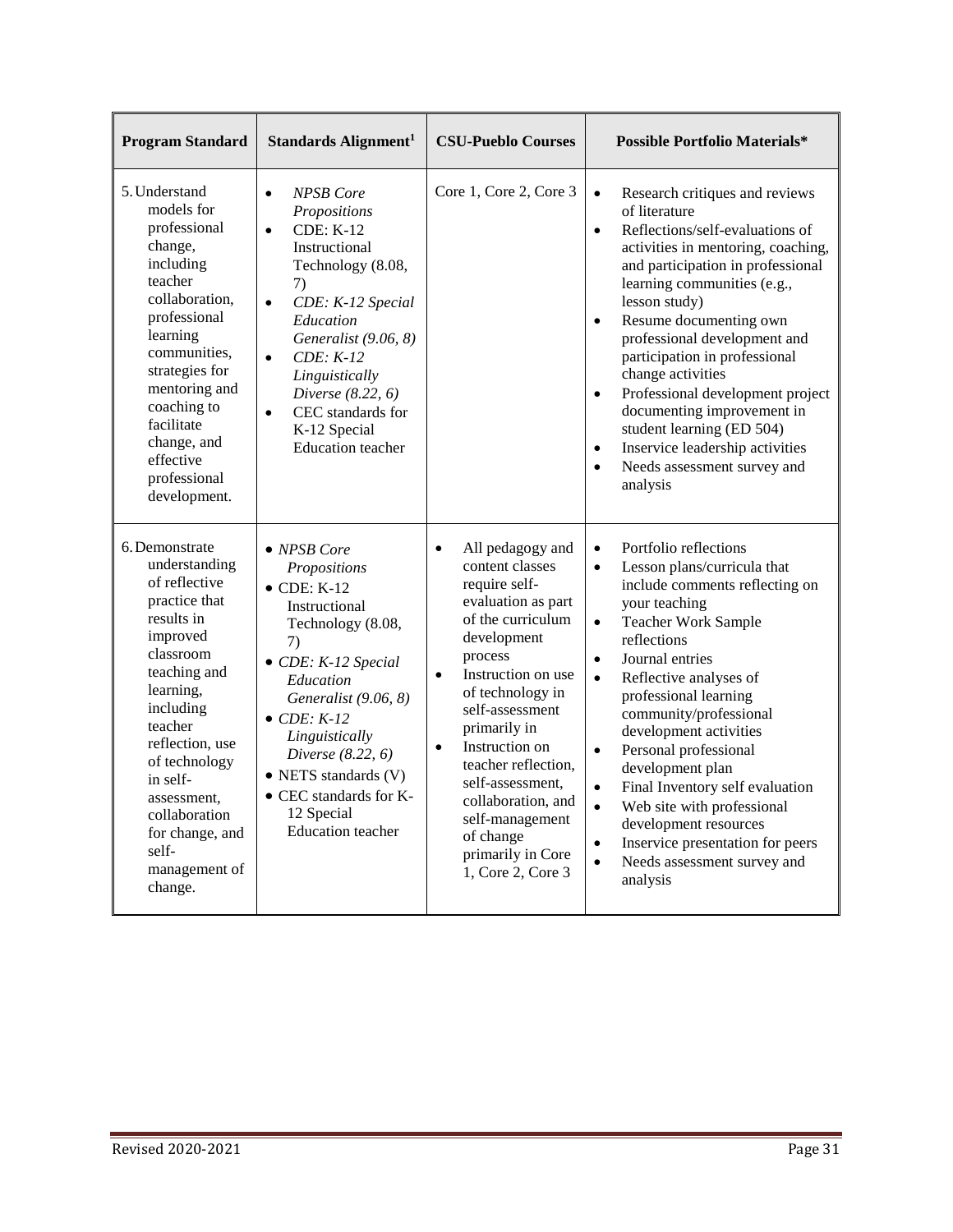| <b>Program Standard</b>                                                                                                                                                                                 | Standards Alignment <sup>1</sup>                                                                                                                                                                                                           | <b>CSU-Pueblo Courses</b>                                                                                       | <b>Possible Portfolio Materials*</b>                                                                                                                                                                                                                                                                                                                                                                                                                                                                                                                                                                                                                                                                           |
|---------------------------------------------------------------------------------------------------------------------------------------------------------------------------------------------------------|--------------------------------------------------------------------------------------------------------------------------------------------------------------------------------------------------------------------------------------------|-----------------------------------------------------------------------------------------------------------------|----------------------------------------------------------------------------------------------------------------------------------------------------------------------------------------------------------------------------------------------------------------------------------------------------------------------------------------------------------------------------------------------------------------------------------------------------------------------------------------------------------------------------------------------------------------------------------------------------------------------------------------------------------------------------------------------------------------|
| 7. Demonstrate<br>understanding<br>of system and<br>organizational<br>change in<br>education,<br>including<br>models for<br>school change<br>and current<br>research and<br>trends in school<br>change. | • NPSB Core<br>Propositions<br>$\bullet$ CDE: K-12<br>Instructional<br>Technology (8.08,<br>7)<br>$\bullet$ CDE: K-12<br>Linguistically<br>Diverse $(8.22, 6)$<br>• CDE: K-12 Special<br><b>Education Generalist</b><br>(9.06)             | Primary instruction<br>and practice included<br>in Core 2 and Core 3                                            | Research critiques and reviews<br>$\bullet$<br>of literature<br>Reflections/self-evaluations of<br>$\bullet$<br>activities in mentoring, coaching,<br>and participation in professional<br>learning communities (e.g.,<br>lesson study)<br>Resume documenting own<br>$\bullet$<br>professional development<br>Professional development project<br>$\bullet$<br>documenting improvement in<br>student learning<br><b>Resume with Professional</b><br>$\bullet$<br>Development activities listed<br>Web site with professional<br>$\bullet$<br>development resources<br>Inservice presentation for peers<br>$\bullet$<br>Needs assessment survey and<br>analysis<br>Professional development project<br>(ED 504) |
| 8. Demonstrate<br>responsibility<br>for student<br>learning at high<br>levels.                                                                                                                          | $\bullet$ NPSB Core<br>Propositions<br>$\bullet$ CDE: K-12<br>Instructional<br>Technology (8.08,<br>$2-6)$<br>• CDE: K-12 Special<br>Education<br>Generalist (9.06)<br>$\bullet$ CDE: K-12<br>Linguistically<br>Diverse $(8.22)$           | • All content, core,<br>and pedagogy<br>courses require<br>demonstration of<br>application of best<br>practices | Student work samples attached<br>$\bullet$<br>to curricula developed in courses<br>or video clips<br>Action Research data<br>$\bullet$<br>Teacher Work Sample data<br>$\bullet$<br>Professional development project<br>$\bullet$<br>documenting improvement in<br>student learning                                                                                                                                                                                                                                                                                                                                                                                                                             |
| 9. Demonstrate<br>responsibility<br>for school<br>reform and<br>leadership in<br>school change.                                                                                                         | $\bullet$ NPSB Core<br>Propositions<br>$\bullet$ CDE: K-12<br>Instructional<br>Technology (8.08,<br>7)<br>$\bullet$ CDE: K-12 Special<br>Education<br>Generalist (9.06, 8)<br>$\bullet$ CDE: K-12<br>Linguistically<br>Diverse $(8.22, 6)$ | Core 1, Core 2, Core 3                                                                                          | Action Research project (ED<br>503)<br>Resume notations related to<br>$\bullet$<br>mentorship, coaching, and other<br>leadership activities in the<br>schools<br>Professional development project<br>documenting reforms (ED 504)<br>Technology plan for<br>$\bullet$<br>school/district demonstrating<br>knowledge of emerging<br>technologies<br>Inservice presentations for peers<br>Needs assessment survey and<br>analysis                                                                                                                                                                                                                                                                                |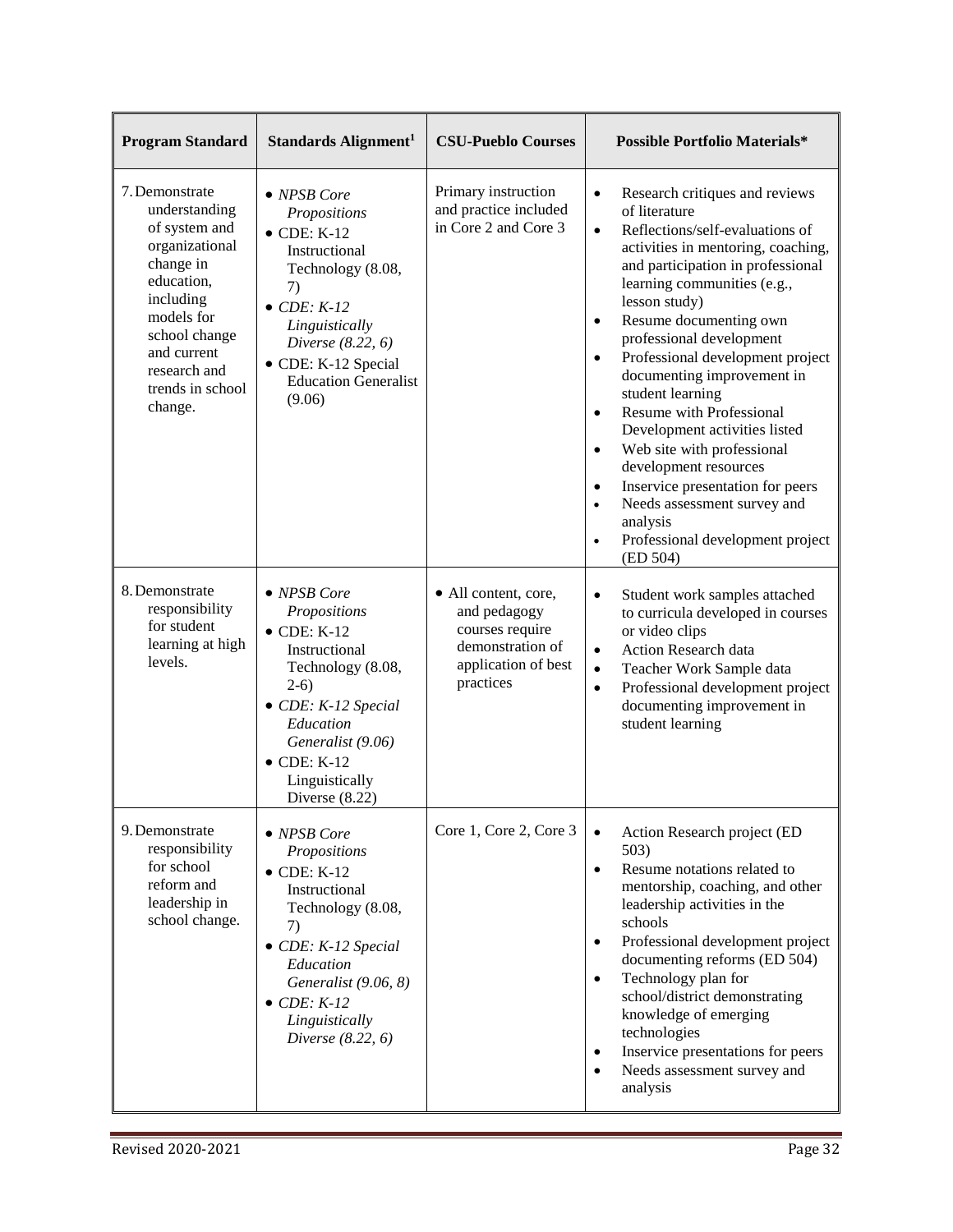<sup>1</sup>These standards serve as the basis for the development of course objectives, instructional activities, and graduate student assessment. Alignment of specific standards with courses are included in the course syllabi in the program.

# **Portfolio Requirements for Goal 1: Content Area**

Table 1. Plan for the Master's Portfolio: Art Education Emphasis Area

Table 2. Data evaluated at program completion to determine level of proficiency.

| <b>Standards for Program Goal 1</b>                                                                                                                                                                                                     | Possible Portfolio Exhibits <sup>1</sup>                                                                    |  |
|-----------------------------------------------------------------------------------------------------------------------------------------------------------------------------------------------------------------------------------------|-------------------------------------------------------------------------------------------------------------|--|
| Candidates should demonstrate 1) the breadth and depth of knowledge and skills expected of an art educator<br>at the master's level as well as 2) growth in each of the listed goal areas during their work in the master's<br>program. |                                                                                                             |  |
| <b>Current Issues and Techniques in Art</b><br><b>Education</b>                                                                                                                                                                         | Art Curricula: lesson plans, teacher work samples and units,<br>video examples of teaching, research papers |  |
| Materials & Processes of Art<br><b>Production</b>                                                                                                                                                                                       | Portfolio of art produced during the program, critiques of art                                              |  |
| Knowledge & Skills in Art History                                                                                                                                                                                                       | Curricula applying knowledge of art history, research papers,<br>presentations                              |  |
| Theory & Art Evaluation                                                                                                                                                                                                                 | Research paper, critiques and reviews of art                                                                |  |

#### Table 2. Plan for the Master's Portfolio: Early Learning Emphasis Area

Table 2. Data evaluated at program completion to determine level of proficiency.

| <b>Standards for Program Goal 1</b>                                                                                                                                                                                                                   | Possible Portfolio Exhibits <sup>1</sup>                                                                                                                                                                                                                                                                           |
|-------------------------------------------------------------------------------------------------------------------------------------------------------------------------------------------------------------------------------------------------------|--------------------------------------------------------------------------------------------------------------------------------------------------------------------------------------------------------------------------------------------------------------------------------------------------------------------|
| Candidates should demonstrate 1) the breadth and depth of knowledge and skills expected of an educator of<br>young children at the master's level as well as 2) growth in each of the listed goal areas during their work in<br>the master's program. |                                                                                                                                                                                                                                                                                                                    |
| <b>Current Issues and Techniques in the</b><br><b>Education of Young Children</b>                                                                                                                                                                     | Curricula, lesson plans, teacher work samples and units, video<br>examples of teaching, presentations, and/or research papers<br>that demonstrate knowledge and application of best practices<br>in teaching; exhibits should address a variety of teaching areas<br>(e.g., social studies, mathematics, the arts) |
| <b>Literacy Learning for Young Children</b>                                                                                                                                                                                                           | Curricula, research papers, assessments, etc., that demonstrate<br>knowledge and application of a range of strategies for meeting<br>the literacy needs of young children                                                                                                                                          |
| <b>Collaboration with Others in Teaching</b><br><b>Young Children: Working with</b><br><b>Families, the Community, and</b><br><b>Colleagues</b>                                                                                                       | Research papers, curricula, co-teaching examples, professional<br>developments, descriptions of activities (including<br>conferences)                                                                                                                                                                              |
| <b>Responsive, Culturally Based Teaching</b><br>of Young Children                                                                                                                                                                                     | Curricula, research papers, presentations                                                                                                                                                                                                                                                                          |

Table 3. Plan for the Master's Portfolio: Foreign Language Education Emphasis Area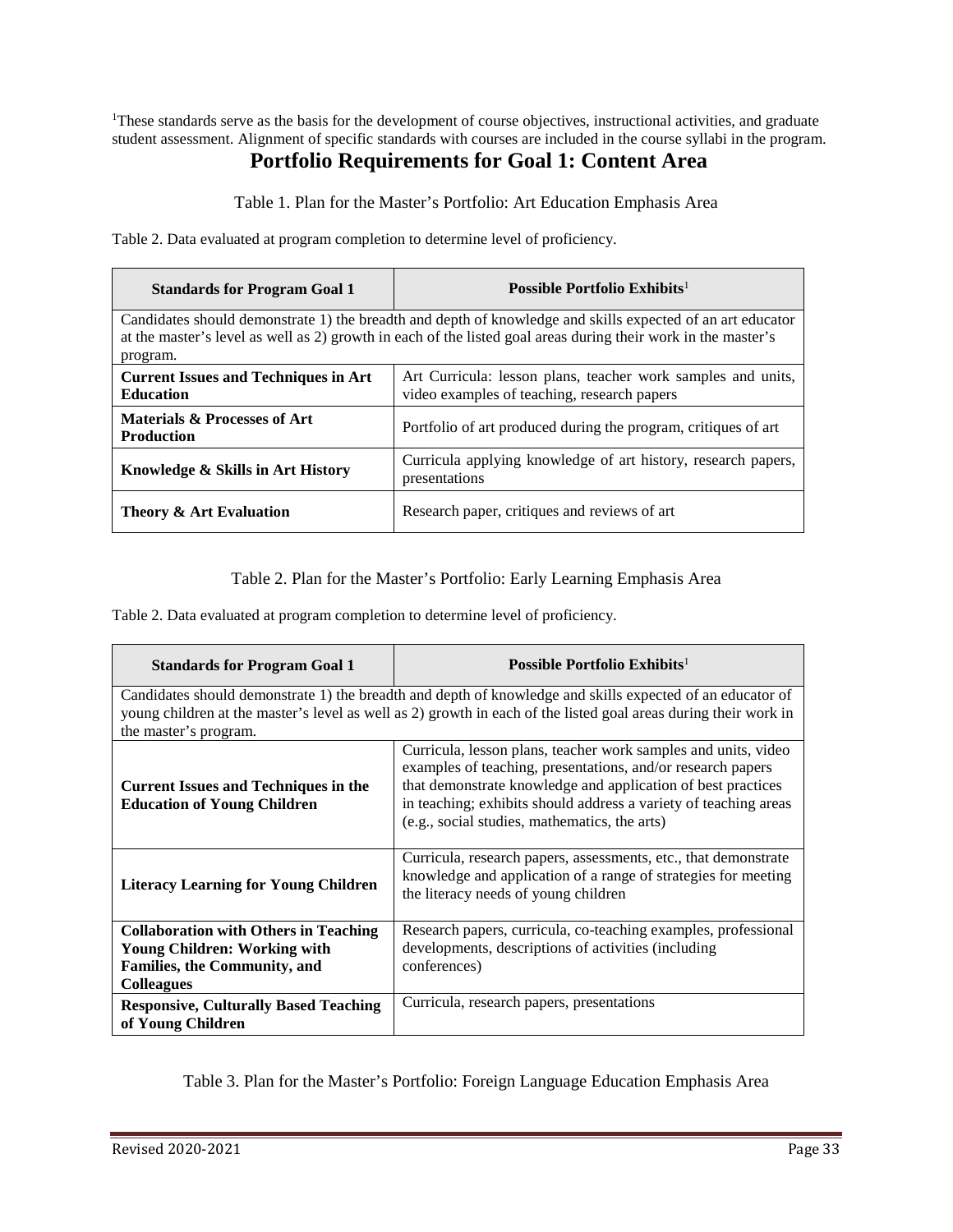Table 3. Data evaluated at program completion to determine level of proficiency.

| <b>Standards for Program Goal 1</b>                                          | Possible Portfolio Exhibits <sup>1</sup>                                                                                                                                                                                    |
|------------------------------------------------------------------------------|-----------------------------------------------------------------------------------------------------------------------------------------------------------------------------------------------------------------------------|
| program.                                                                     | Candidates should demonstrate 1) the breadth and depth of knowledge and skills expected of an art educator<br>at the master's level as well as 2) growth in each of the listed goal areas during their work in the master's |
| <b>Proficiency in Language</b>                                               | Research papers, video clips, test scores                                                                                                                                                                                   |
| <b>Knowledge of Literature</b>                                               | Research papers, curricula involving literature                                                                                                                                                                             |
| <b>Knowledge of Linguistics</b>                                              | Research papers, assessments of student language                                                                                                                                                                            |
| <b>Knowledge of Culture</b>                                                  | Research papers, curricula applying knowledge                                                                                                                                                                               |
| <b>Current Issues and Techniques in</b><br><b>Foreign Language Education</b> | Curricula applying techniques of foreign language education:<br>lesson plans, work samples and units, technology applications,<br>video clips                                                                               |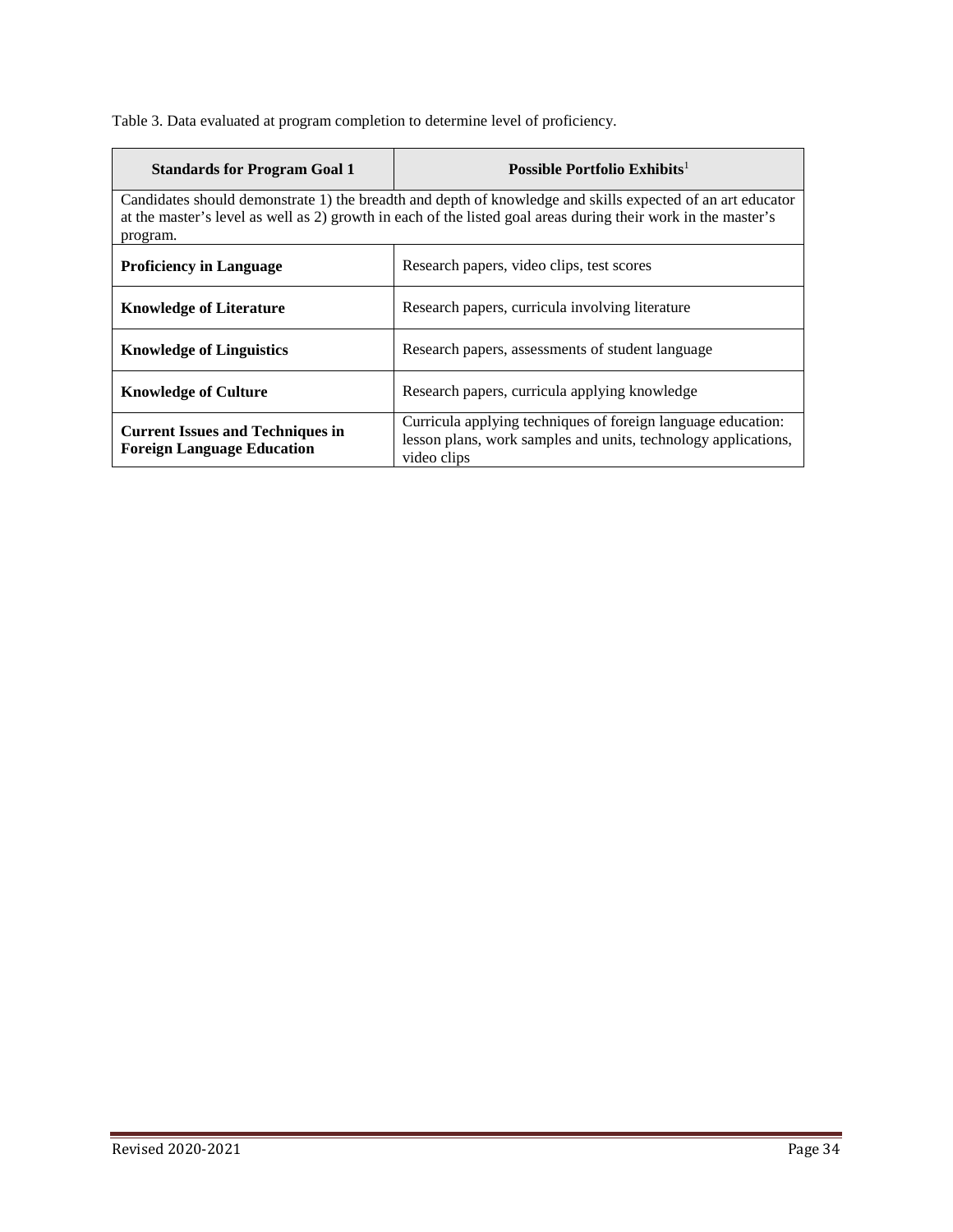| Goal 1: Content Expertise - Instructional Technology Emphasis Area                                                                                                                                                                                                                                                    |                                                                                                                                                                                                                                                                                                                                                                                                                                                                                                                                                                                                                                                                                                                                                                                                                                                                                                                             |  |
|-----------------------------------------------------------------------------------------------------------------------------------------------------------------------------------------------------------------------------------------------------------------------------------------------------------------------|-----------------------------------------------------------------------------------------------------------------------------------------------------------------------------------------------------------------------------------------------------------------------------------------------------------------------------------------------------------------------------------------------------------------------------------------------------------------------------------------------------------------------------------------------------------------------------------------------------------------------------------------------------------------------------------------------------------------------------------------------------------------------------------------------------------------------------------------------------------------------------------------------------------------------------|--|
| <b>Standards</b>                                                                                                                                                                                                                                                                                                      | Possible Portfolio Exhibits <sup>1</sup>                                                                                                                                                                                                                                                                                                                                                                                                                                                                                                                                                                                                                                                                                                                                                                                                                                                                                    |  |
| CDE 8.08 (1)<br>Proficiency in technology use<br>and emerging technologies<br><b>NBPT</b> Core Proposition 1<br><b>NETS</b> Standards for Teachers<br>(I)                                                                                                                                                             | Lesson plans demonstrating technology proficiency with various technology<br>tools (527, 528, 529, 535)<br>Classroom web site demonstrating proficiency in technology use (521)<br>٠<br>Lesson plan demonstrating emerging technology knowledge and skills (591)<br>Troubleshooting checklists showing proficiency at handling typical problems<br>$\bullet$<br>(532)<br>Technology plan for school/district demonstrating knowledge of emerging<br>$\bullet$<br>technologies (532)<br>Final multimedia project (529)<br>$\bullet$<br>Assessment Project, using technology tools to develop assessments and<br>monitor and analyze performance (535)                                                                                                                                                                                                                                                                        |  |
| CDE 8.08 (2)<br>Designing learning<br>environments: literacy,<br>diverse learners, resources,<br>and management<br><b>NBPT</b> Core Proposition 2<br><b>NETS</b> Standards for Teachers<br>(II, III)                                                                                                                  | Resource file of software and web applications (528)<br>Lesson plans with descriptions of management (523, 527, 528, 529, 534,<br>535)<br>Literacy teaching plans -- reading comprehension, writing, information and<br>media literacies (523, 529)<br>Technology plans for classroom and district (523, 532)<br>$\bullet$<br>Evaluations of software and web sites for use with diverse learners and for<br>equity (528, 529, 431/532)<br>Webquest with description of management (521, 529)<br>$\bullet$<br>Inclusion project with lesson plans that use technology to differentiate<br>instruction (528/529)<br>Multicultural project, that uses technology to teach about cultural diversity<br>$\bullet$<br>(531)<br>Equity action research and project (531)<br>$\bullet$<br>Assessment project, which requires the use of assessment to evaluate<br>learning, modify teaching, and monitor student performance (535) |  |
| CDE 8.08 (3)<br>Technology to address<br>content and technology<br>standards, learner-centered<br>and collaborative activities,<br>meeting needs of diverse<br>learners and strengthening<br>higher order thinking skills<br><b>NBPT</b> Core Proposition 3<br><b>NETS</b> Standards for Teachers<br>(II, III, V, VI) | Lesson plans that address various content and technology standards (523,<br>527, 528, 529, 534, 535)<br>Educational web site for classroom (521)<br>$\bullet$<br>Webquest (521)<br>$\bullet$<br>Problem Based Learning lesson plan (523) and other plans that stress using<br>$\bullet$<br>technology to teach higher order thinking skills (521, 523, 529, 531)<br>Web site or other examples of communication with parents<br>$\bullet$                                                                                                                                                                                                                                                                                                                                                                                                                                                                                   |  |

### Table 4. Plan for the Master's Portfolio: Instructional Technology Emphasis Area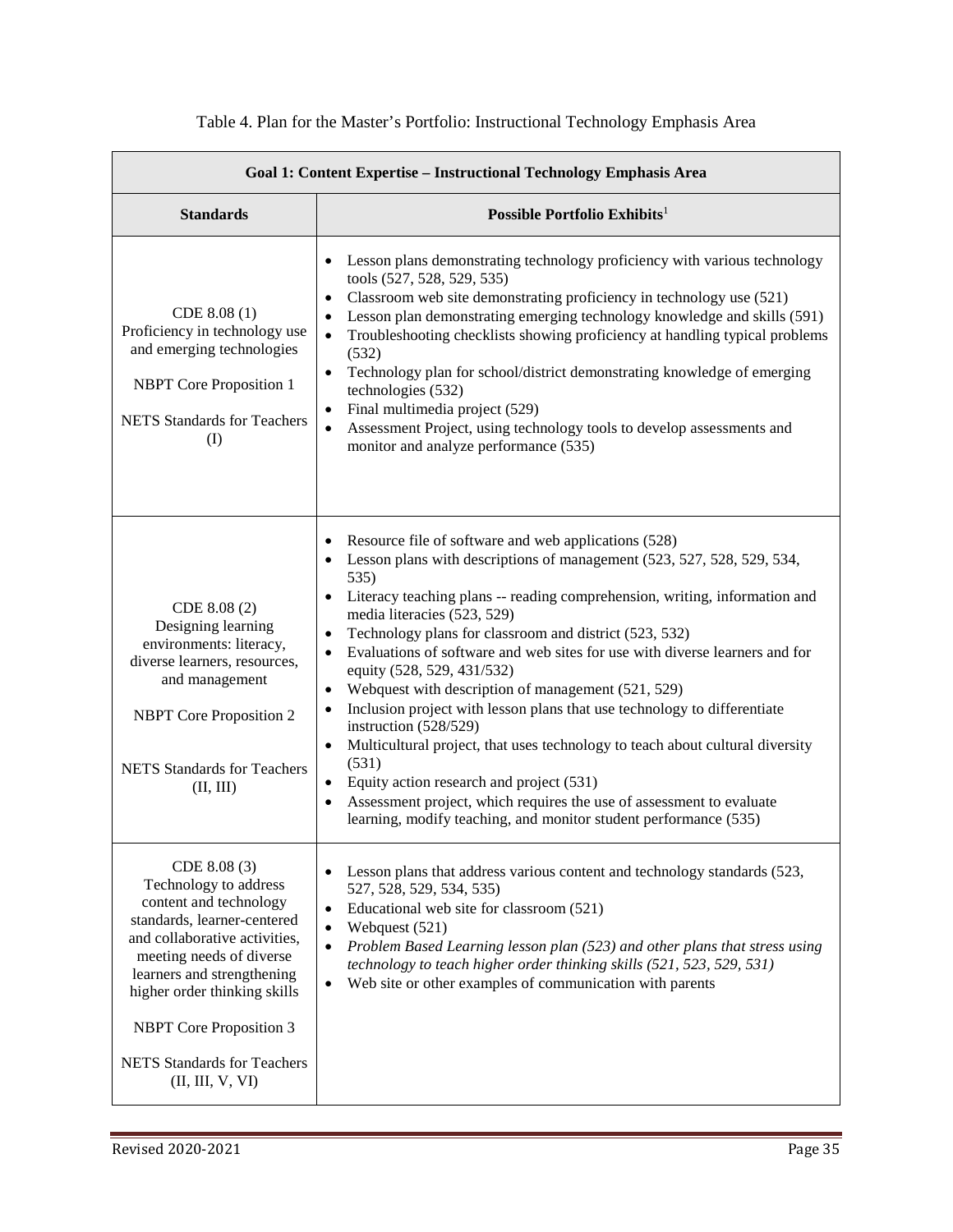| CDE 8.08 (4)<br>Technology in assessing<br>student learning<br><b>NBPT</b> Core Proposition 4<br><b>NETS</b> Standards for Teachers<br>(IV)                                                                                                                        | Rubric evaluating software and software evaluation (528)<br>٠<br>Usability test (528)<br>٠<br>Lesson plans that assess student use of technology and include electronically<br>created graphs, charts, spreadsheets or other applications (523, 527, 528, 529,<br>534, 535)<br>File with examples of software and web sites that are resources for<br>$\bullet$<br>assessment (528)<br>Assessment project utilizing technology applications to gather, record,<br>$\bullet$<br>manage, and analyze data (535)<br>Four recording instruments created by productivity tools (535)<br>$\bullet$<br>Electronically developed quiz (535)<br>$\bullet$<br>Excel and Access assessment assignment (527)<br>$\bullet$                                                                                                                                             |
|--------------------------------------------------------------------------------------------------------------------------------------------------------------------------------------------------------------------------------------------------------------------|-----------------------------------------------------------------------------------------------------------------------------------------------------------------------------------------------------------------------------------------------------------------------------------------------------------------------------------------------------------------------------------------------------------------------------------------------------------------------------------------------------------------------------------------------------------------------------------------------------------------------------------------------------------------------------------------------------------------------------------------------------------------------------------------------------------------------------------------------------------|
| CDE 8.08 (5)<br>Increase and enhance own<br>productivity, and promote<br>creative and productive use<br>of technology by students,<br>instructing students on<br>technology use<br><b>NBPT</b> Core Proposition 5<br><b>NETS</b> Standards for Teachers<br>(V, VI) | Lesson plans requiring students' use of productivity and publishing tools<br>(432/523, 527, 528, 529, 534)<br>Lesson plans requiring students' use of publishing software, creative<br>$\bullet$<br>applications (432/523, 527, 528, 529, 534)<br>Examples of teacher use of technology to enhance productivity in creating<br>$\bullet$<br>assessment tools (528, 535)<br>Examples of teacher use of <i>Office</i> applications to enhance productivity (527)<br>$\bullet$<br>Examples of teacher use of technology to enhance productivity by using<br>$\bullet$<br>educational software applications (528, 534, 535)<br>Usability testing applications (528)<br>$\bullet$<br>Exhibits demonstrating selection, evaluation, and use of assistive<br>$\bullet$<br>technologies (535)<br>Examples of use of technology to locate research (521, 529, 531) |
| CDE 8.08 (6)<br>Ensure social, ethical, legal,<br>and human application of<br>technology<br><b>NETS</b> Standards for Teachers<br>(VI)                                                                                                                             | Equity project/research (531)<br>٠<br>Intellectual property paper (521)<br>$\bullet$<br>Multicultural curriculum development project (531)<br>$\bullet$<br>Assessment tools for evaluating web sites, software, and technology<br>٠<br>applications for ADA requirements (531)<br>Evaluations of software and web sites for equity (521, 528, 529, 531)<br>Inclusion project with plans for teaching students with IEPs (531)                                                                                                                                                                                                                                                                                                                                                                                                                             |
| CDE 8.08 (7)<br>Self-assessment and<br>professional development<br><b>NETS</b> Standards for Teachers<br>(V, VI)                                                                                                                                                   | Resume with Professional Development activities listed<br>٠<br>Web site with professional development resources (started in 521)<br>Papers that provides evidence of use of research to solve problems/<br>٠<br>implement instruction (523, 529, 531, 532)<br>Lesson plans that include comments reflecting on your teaching (523, 527,<br>528, 529, 534)<br>Inservice presentation for peers (529)<br>$\bullet$<br>Needs assessment survey and analysis (532)                                                                                                                                                                                                                                                                                                                                                                                            |

<sup>1</sup>Courses in which exhibits are generated are listed in parentheses.

<sup>2</sup>These standards will differ depending upon the teacher's teaching area and would be aligned with the National Board Standards for that area. As a demonstration of what the portfolio might include, we have aligned program objectives with the National Board Core Propositions.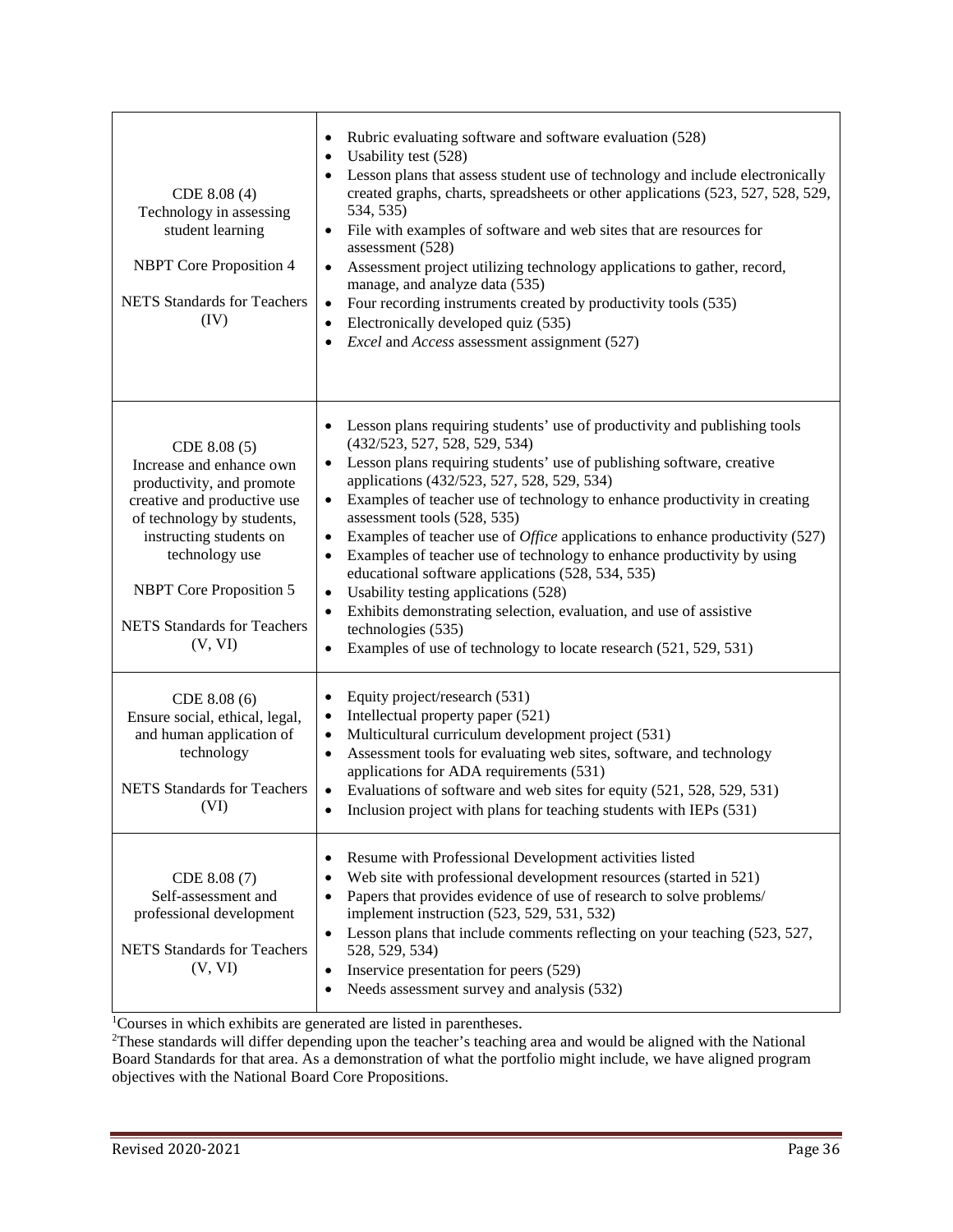#### Table 5. Draft Plan for the Master's Portfolio: Linguistically Diverse Emphasis Area (Culturally & Linguistically Diverse Standards

| <b>Standards</b>                                                                                                                                                                                                            | Possible Portfolio Exhibits <sup>1</sup>                                                                                                                                                                                                                                                                                                                                                                                                                                                                                                                                                                                                                                                                                                                                                                                                                                                                                                                                                   |
|-----------------------------------------------------------------------------------------------------------------------------------------------------------------------------------------------------------------------------|--------------------------------------------------------------------------------------------------------------------------------------------------------------------------------------------------------------------------------------------------------------------------------------------------------------------------------------------------------------------------------------------------------------------------------------------------------------------------------------------------------------------------------------------------------------------------------------------------------------------------------------------------------------------------------------------------------------------------------------------------------------------------------------------------------------------------------------------------------------------------------------------------------------------------------------------------------------------------------------------|
| CDE 8.22 (1)<br>First and second language<br>acquisition and learning<br><b>NBPT</b> Core Proposition 1                                                                                                                     | Lesson Plans (401/501, 403/503, 420/520, 480/580)<br>$\bullet$<br>Research Paper related to standard (460/560)<br>$\bullet$<br>Resume (evidence of attending development activities)<br>$\bullet$<br>Presentations or in-services in which share language and culture<br>$\bullet$<br>information with colleagues (403/503, 460/560)<br>Peer evaluations (403/503, 420/520)<br>$\bullet$<br>Glossary/handbook or materials for parents and educators (460/560)<br>$\bullet$<br>Family Project (480/580)<br>$\bullet$<br>Field Experience Evaluations completed by cooperating teachers or<br>$\bullet$<br>colleagues (403/503, 480/580)<br><b>PLACE</b> scores<br>$\bullet$                                                                                                                                                                                                                                                                                                                |
| CDE 8.22 (2)<br>Foundations of the English<br>language and English<br>language acquisition<br><b>NBPT</b> Core Proposition 1<br>CDE 8.22 (3)<br>Scientific language teaching<br>methodology and<br>instructional techniques | Video clip demonstrating teaching (401/501, 403/503, 420/520,<br>$\bullet$<br>480/580)<br>Lesson plans (401/501, 403/503, 420/520, 480/580)<br>$\bullet$<br>Tape of communication with student or others in student's first<br>$\bullet$<br>language<br>Other evidence of ability to communicate with students in their first<br>$\bullet$<br>language<br>Parent Project showing evidence of appreciation of other cultures<br>$\bullet$<br>(480/580)<br>Field Experience Evaluations completed by cooperating teachers or<br>$\bullet$<br>colleagues (403/503, 480/580)<br><b>PLACE</b> scores<br>$\bullet$<br>Video demonstrating implementation of SIOP (403/503, 480/580)<br>$\bullet$<br>Evaluation demonstrating implementation of SIOP (403/503, 480/580)<br>$\bullet$<br>Lesson plan including all aspects of SIOP (403/503)<br>$\bullet$<br>Student achievement data (403/503, 480/580)<br>$\bullet$<br>Other Lesson Plans/unit (401/501, 403/503, 420/520, 480/580)<br>$\bullet$ |
| <b>NBPT</b> Core Proposition 1<br>CDE 8.22 (4)<br>Assessment and its<br>applications to the<br>instructional process<br><b>NBPT</b> Core Proposition 1                                                                      | CELA Assessment Report (460/560) and peer evaluation<br>$\bullet$<br>Student achievement data (403/503, 480/580)<br>$\bullet$<br>Video demonstrating monitoring effectively (403/503, 480/580)<br>$\bullet$<br>Lesson plans that demonstrate a variety of assessment strategies<br>$\bullet$<br>(401/501, 403/503, 420/520, 480/580)<br>Rubrics and authentic assessments<br>$\bullet$<br>Graphs, charts, spreadsheets illustrating monitoring strategies<br>$\bullet$<br>Tests and other assessments you created<br>$\bullet$<br>Feedback or comments on student work<br>$\bullet$<br>Student assessments (i.e., students assess your teaching).<br>$\bullet$<br>Examples of different ways you communicated with students (notes,<br>$\bullet$<br>conferences).<br>Sample reports to parents on student work<br>$\bullet$<br>Materials prepared for student-teacher conferences<br>$\bullet$                                                                                             |

Table 5. Data evaluated at program completion to determine level of proficiency.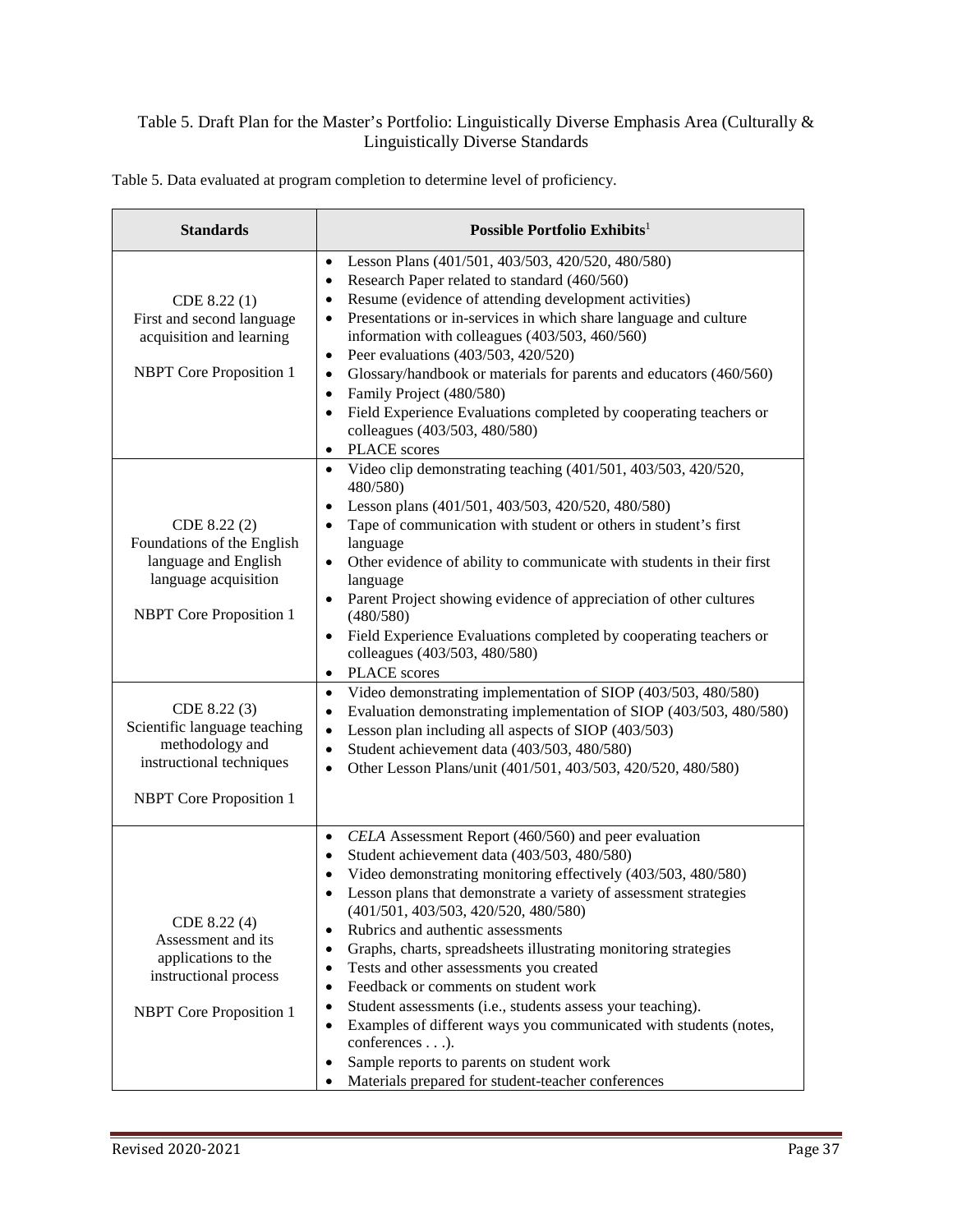|                                                                                                             | Field Experience Evaluations completed by cooperating teachers or<br>$\bullet$<br>colleagues (403/503, 480/580)<br><b>PLACE</b> scores<br>$\bullet$                                                                                                                                                                                                                                                                                                                                                                                                                                                                                                                                                                                                                                                                                                                                                                   |
|-------------------------------------------------------------------------------------------------------------|-----------------------------------------------------------------------------------------------------------------------------------------------------------------------------------------------------------------------------------------------------------------------------------------------------------------------------------------------------------------------------------------------------------------------------------------------------------------------------------------------------------------------------------------------------------------------------------------------------------------------------------------------------------------------------------------------------------------------------------------------------------------------------------------------------------------------------------------------------------------------------------------------------------------------|
| CDE 8.22 (5)<br>Communication strategies<br>and availability of resources<br><b>NBPT</b> Core Proposition 1 | Family Project (480/580)<br>$\bullet$<br>Materials from your community meetings that show effective<br>$\bullet$<br>collaboration with interpreters and encourage maintenance of first<br>language skills and traditions.<br>Materials you have used to communicate and involve families: letters,<br>$\bullet$<br>newsletters, emails, notes home, homework assignments involving<br>parents<br>Lesson plans with evidence of community resources (401/501,<br>$\bullet$<br>403/503, 420/520, 480/580)<br>Resume indicating evidence of volunteer work in the community<br>$\bullet$<br>and/or schools (not field experiences)<br>A unit plan showing long-term planning<br>$\bullet$<br>Materials that show evidence of appreciation of other cultures<br>$\bullet$<br>Field Experience Evaluations completed by cooperating teachers or<br>$\bullet$<br>colleagues (403/503, 480/580)<br>PLACE scores<br>$\bullet$ |
| CDE 8.22(6)<br>Self-assessment and<br>professional development                                              | Professional Development Plan (ED 480/580)<br>$\bullet$<br>Resume with PD activities listed<br>$\bullet$<br>Research paper that provides evidence of use of research to solve<br>$\bullet$<br>problems/ implement instruction (403/503, 420/520, 460/560, 480/580)<br>Examples of self-assessments, self-evaluations, or peer assessments<br>$\bullet$<br>(401/501, 403/503, 420/520, 480/580)<br>Examples of Weekly Learning Logs illustrating your growth as a<br>$\bullet$<br>teacher in analysis and reflection (480/580)<br>Lesson plans that include comments reflecting on teaching (401/501,<br>$\bullet$<br>403/503, 420/520, 480/580)<br>Self-reflections attached to a video of teaching (401/501, 403/503,<br>$\bullet$<br>420/520, 480/580)<br>Field Experience Evaluations completed by cooperating teachers or<br>$\bullet$<br>colleagues (401/502, 403/503, 420/520, 480/580)                         |

#### Table 6. Draft Plan for the Master's Portfolio: Music Education Emphasis Area

Table 6. Data evaluated at program completion to determine level of proficiency.

| <b>Standards for Goal 1</b>                                                                                                                                                                                                             | Possible Portfolio Exhibits <sup>1</sup>                                                                                           |  |
|-----------------------------------------------------------------------------------------------------------------------------------------------------------------------------------------------------------------------------------------|------------------------------------------------------------------------------------------------------------------------------------|--|
| Candidates should demonstrate 1) the breadth and depth of knowledge and skills expected of an art educator<br>at the master's level as well as 2) growth in each of the listed goal areas during their work in the master's<br>program. |                                                                                                                                    |  |
| <b>Music Literature and Music History</b>                                                                                                                                                                                               | Research papers, programs, curricula incorporating content                                                                         |  |
| <b>Advanced Pedagogy in Both</b><br><b>Elementary and Secondary Music</b><br><b>Education</b>                                                                                                                                           | Curricula illustrating advanced pedagogy: lesson plans, work<br>samples or units, technology applications; video clips of teaching |  |
| <b>Music Performance</b>                                                                                                                                                                                                                | Audio clips, video clips, critiques of performances, resume of<br>performances                                                     |  |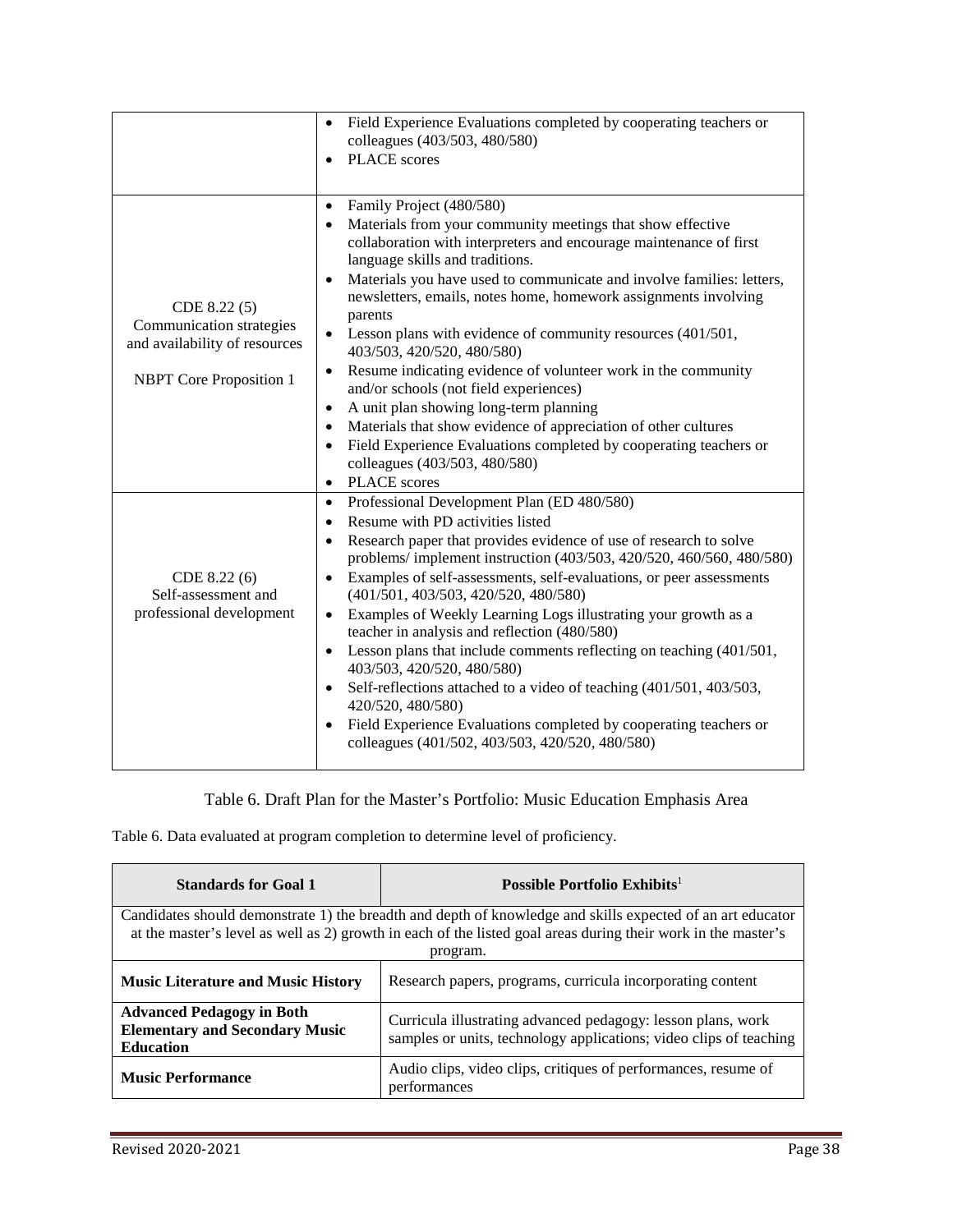Table7. Draft Plan for the Master's Portfolio: Physical Education and Health Promotion Emphasis Area

Table 7. Data evaluated at program completion to determine level of proficiency.

| <b>Standards for Goal 1</b>       | Possible Portfolio Exhibits <sup>1</sup>                                                                      |
|-----------------------------------|---------------------------------------------------------------------------------------------------------------|
|                                   | Candidates should demonstrate 1) the breadth and depth of knowledge and skills expected of an art educator    |
|                                   | at the master's level as well as 2) growth in each of the listed goal areas during their work in the master's |
|                                   | program.                                                                                                      |
| <b>Advanced Pedagogy in</b>       | Curricula illustrating advanced pedagogy: lesson plans, work samples or                                       |
| <b>Physical Education</b>         | units, technology applications; video clips of teaching                                                       |
| <b>Health Promotion</b>           | Curricula focusing on health, materials from community health activities                                      |
| <b>Professional Leadership in</b> |                                                                                                               |
| <b>Physical Education and/or</b>  | Resume documenting activities, programs and materials from activities                                         |
| <b>Health Promotion</b>           |                                                                                                               |
| <b>Research in Physical</b>       |                                                                                                               |
| <b>Education and/or Health</b>    | Research papers, critiques, action research                                                                   |
| <b>Promotion</b>                  |                                                                                                               |

Table 8. Draft Plan for the Master's Portfolio: Special Education Emphasis Area

| Table 8. Data evaluated at program completion to determine level of proficiency. |  |  |  |
|----------------------------------------------------------------------------------|--|--|--|
|----------------------------------------------------------------------------------|--|--|--|

| <b>Standards</b>                                                                                 | Possible Portfolio Exhibits <sup>1</sup>                                                                                                                                                                                                                                                                                                                                                                                                                                                                                                                                                                                                                                                                                                                                                                                                                                       |
|--------------------------------------------------------------------------------------------------|--------------------------------------------------------------------------------------------------------------------------------------------------------------------------------------------------------------------------------------------------------------------------------------------------------------------------------------------------------------------------------------------------------------------------------------------------------------------------------------------------------------------------------------------------------------------------------------------------------------------------------------------------------------------------------------------------------------------------------------------------------------------------------------------------------------------------------------------------------------------------------|
| CDE 8.22 (1)<br>Literacy<br>CEC Entry Standards 4, 7, 8,<br>10<br><b>NBPT</b> Core Proposition 1 | RDG 550: Mastery Test over phonics skills, Test File, Diagnostic<br>$\bullet$<br>Assessment & ILP Project Collaboration Project (100 pts.). Working<br>with another colleague in your school, you will plan and monitor<br>instruction for a struggling reader for at least six weeks.<br>Teaching Plans (5 $@$ 20 pts). You may utilize the student(s) from either<br>$\bullet$<br>of the projects in developing these plans. Develop 5 teaching plans for<br>reading, Lesson Plans (401/501, 403/503, 420/520, 480/580)<br>Research Paper related to standard (460/560)<br>٠<br>Resume (evidence of attending development activities)<br>Presentations or in-services in which share language and culture<br>$\bullet$<br>information with colleagues $(403/503, 460/560)$<br>Peer evaluations (403/503, 420/520)<br>٠<br><b>Teacher Work Sample</b><br>PLACE exam sub score |
| CDE 8.22 (2)<br><b>Mathematics</b><br>CEC Entry Standards 4, 7, 8,                               | Video clip demonstrating teaching (401/501, 403/503, 420/520,<br>٠<br>480/580)<br>Lesson plans (401/501, 403/503, 420/520, 480/580)<br>Tape of communication with student or others in student's first<br>language                                                                                                                                                                                                                                                                                                                                                                                                                                                                                                                                                                                                                                                             |
| 10                                                                                               |                                                                                                                                                                                                                                                                                                                                                                                                                                                                                                                                                                                                                                                                                                                                                                                                                                                                                |

 $\overline{\phantom{0}}$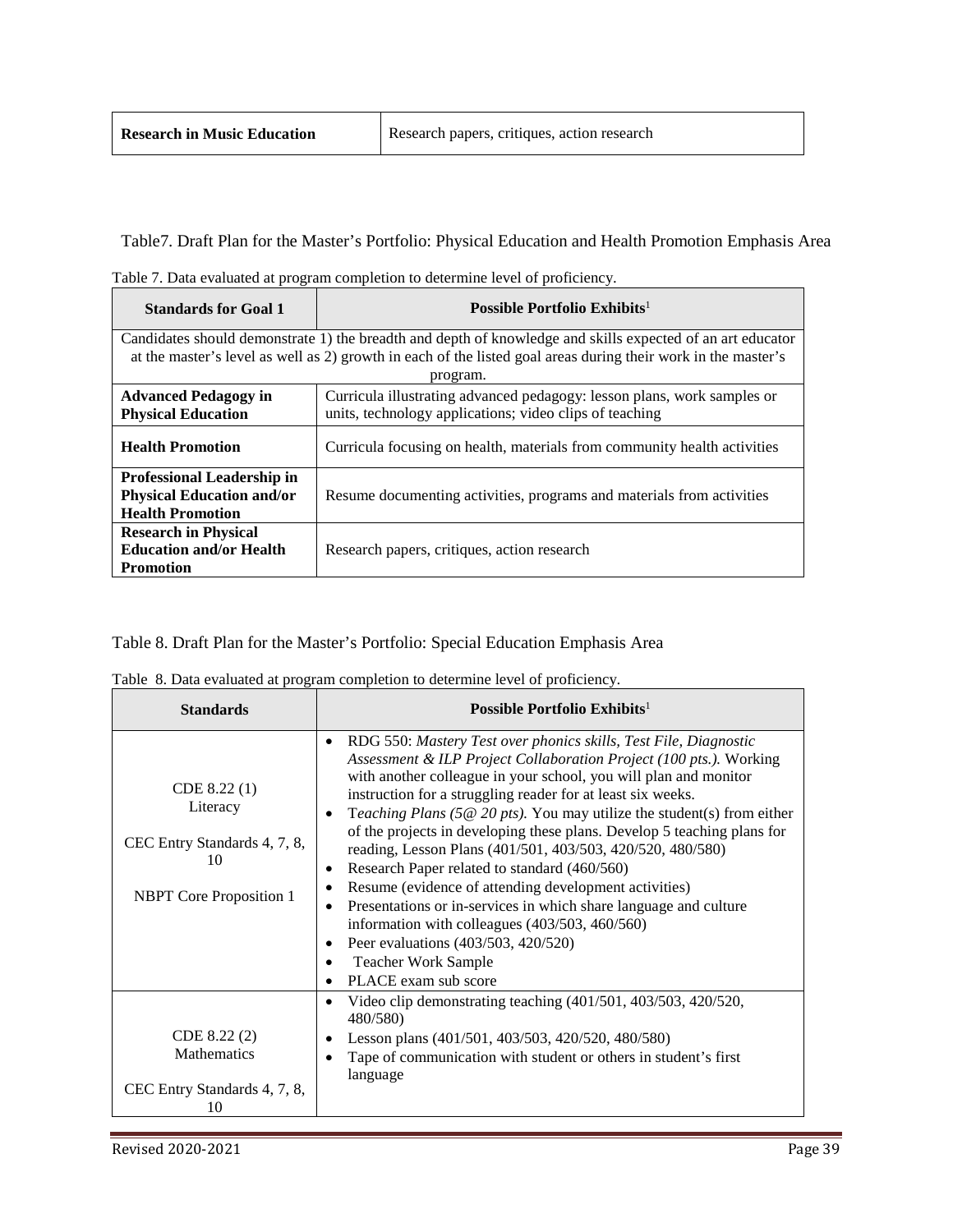| <b>NBPT</b> Core Proposition 1<br>CDE 8.22 (3)<br>Assessment and its<br>applications<br>CEC Standards 1, 7, 8, 10<br><b>NBPT</b> Core Proposition 1 | Other evidence of ability to communicate with students in their first<br>$\bullet$<br>language<br>Parent Project showing evidence of appreciation of other cultures<br>$\bullet$<br>(480/580)<br>Field Experience Evaluations completed by cooperating teachers or<br>$\bullet$<br>colleagues (403/503, 480/580)<br><b>PLACE</b> scores<br>$\bullet$<br>Video demonstrating implementation of SIOP (403/503, 480/580)<br>$\bullet$<br>Evaluation demonstrating implementation of SIOP (403/503, 480/580)<br>$\bullet$<br>Lesson plan including all aspects of SIOP (403/503)<br>$\bullet$<br>Student achievement data (403/503, 480/580)<br>$\bullet$<br>Other Lesson Plans/unit (401/501, 403/503, 420/520, 480/580)<br>$\bullet$                                                                                                                                                                                                                                                                                |
|-----------------------------------------------------------------------------------------------------------------------------------------------------|-------------------------------------------------------------------------------------------------------------------------------------------------------------------------------------------------------------------------------------------------------------------------------------------------------------------------------------------------------------------------------------------------------------------------------------------------------------------------------------------------------------------------------------------------------------------------------------------------------------------------------------------------------------------------------------------------------------------------------------------------------------------------------------------------------------------------------------------------------------------------------------------------------------------------------------------------------------------------------------------------------------------|
| CDE 8.22 (4)<br><b>Content Area</b><br>CEC Entry Standards 4, 7, 8<br><b>NBPT</b> Core Proposition 1                                                | CELA Assessment Report (460/560) and peer evaluation<br>$\bullet$<br>Student achievement data (403/503, 480/580)<br>$\bullet$<br>Video demonstrating monitoring effectively (403/503, 480/580)<br>$\bullet$<br>Lesson plans that demonstrate a variety of assessment strategies<br>$\bullet$<br>(401/501, 403/503, 420/520, 480/580)<br>Rubrics and authentic assessments<br>$\bullet$<br>Graphs, charts, spreadsheets illustrating monitoring strategies<br>$\bullet$<br>Tests and other assessments you created<br>$\bullet$<br>Feedback or comments on student work<br>$\bullet$<br>Student assessments (i.e., students assess your teaching).<br>$\bullet$<br>Examples of different ways you communicated with students (notes,<br>$\bullet$<br>conferences).<br>Sample reports to parents on student work<br>$\bullet$<br>Materials prepared for student-teacher conferences<br>$\bullet$<br>Field Experience Evaluations completed by cooperating teachers or<br>$\bullet$<br>colleagues (403/503, 480/580) |
| CDE 9.06 (5)<br>Creation of effective learning<br>environments<br>CEC Entry Standards 3, 4,<br><b>NBPT</b> Core Proposition 1                       | PLACE scores<br>$\bullet$<br>Family Project (480/580)<br>$\bullet$<br>Materials from your community meetings that show effective<br>$\bullet$<br>collaboration with interpreters and encourage maintenance of first<br>language skills and traditions.<br>Materials you have used to communicate and involve families: letters,<br>newsletters, emails, notes home, homework assignments involving<br>parents<br>Lesson plans with evidence of community resources (401/501,<br>$\bullet$<br>403/503, 420/520, 480/580)<br>Resume indicating evidence of volunteer work in the community<br>$\bullet$<br>and/or schools (not field experiences)<br>A unit plan showing long-term planning<br>$\bullet$<br>Materials that show evidence of appreciation of other cultures<br>$\bullet$<br>Field Experience Evaluations completed by cooperating teachers or<br>$\bullet$<br>colleagues (403/503, 480/580)<br><b>PLACE</b> scores<br>$\bullet$                                                                      |
| CDE 9.06 (6)<br>Instruction that meets<br>individual<br>student needs                                                                               | Professional Development Plan (ED 480/580)<br>$\bullet$<br>Resume with PD activities listed<br>$\bullet$<br>Research paper that provides evidence of use of research to solve<br>$\bullet$<br>problems/ implement instruction (403/503, 420/520, 460/560, 480/580)                                                                                                                                                                                                                                                                                                                                                                                                                                                                                                                                                                                                                                                                                                                                                |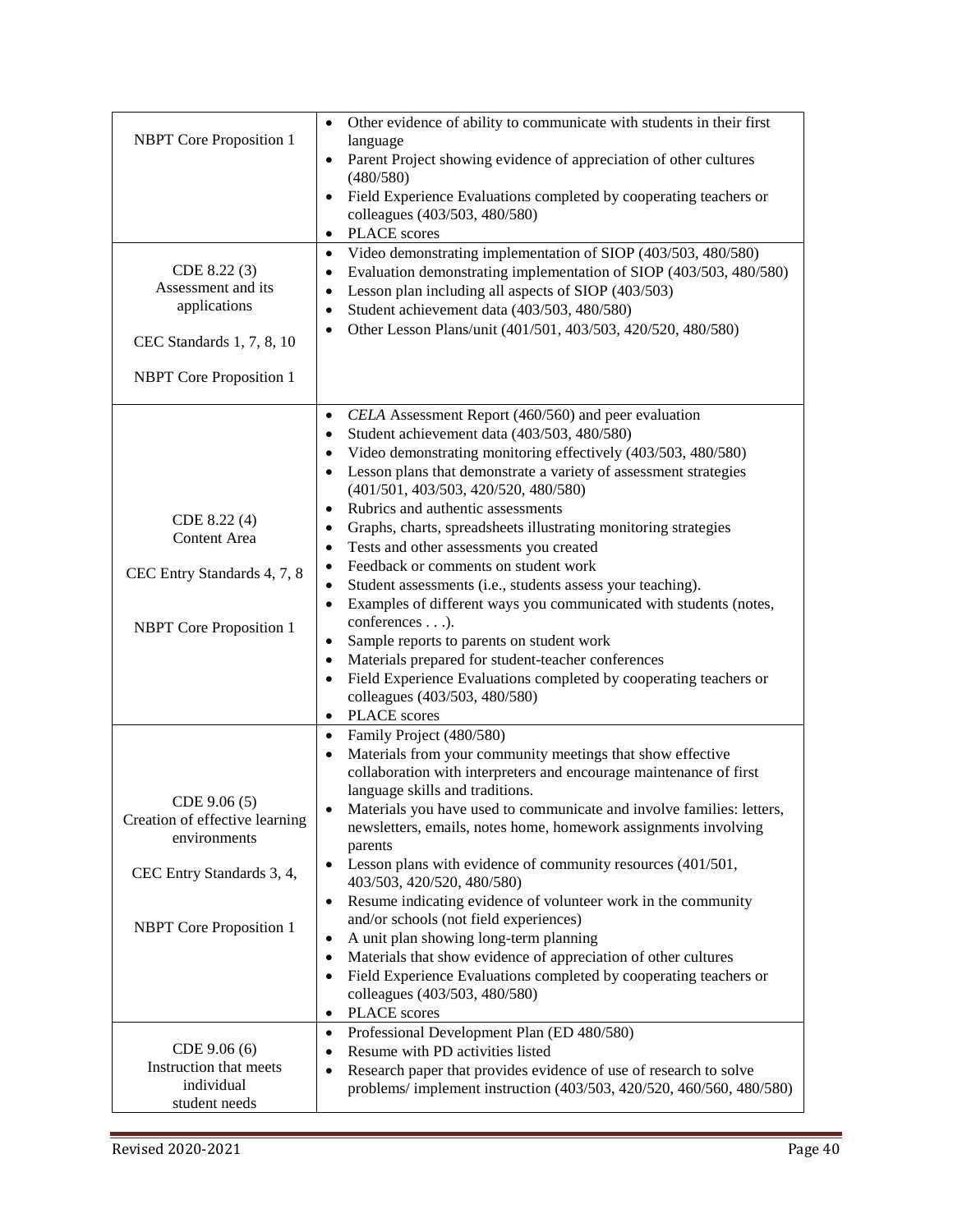| CEC Entry Standards 3, 4,          | Examples of self-assessments, self-evaluations, or peer assessments<br>$\bullet$<br>(401/501, 403/503, 420/520, 480/580)<br>Examples of Weekly Learning Logs illustrating your growth as a<br>$\bullet$<br>teacher in analysis and reflection (480/580)<br>Lesson plans that include comments reflecting on teaching (401/501,<br>$\bullet$<br>403/503, 420/520, 480/580)<br>Self-reflections attached to a video of teaching (401/501, 403/503,<br>$\bullet$<br>420/520, 480/580)<br>Field Experience Evaluations completed by cooperating teachers or<br>$\bullet$<br>colleagues (401/502, 403/503, 420/520, 480/580) |
|------------------------------------|-------------------------------------------------------------------------------------------------------------------------------------------------------------------------------------------------------------------------------------------------------------------------------------------------------------------------------------------------------------------------------------------------------------------------------------------------------------------------------------------------------------------------------------------------------------------------------------------------------------------------|
|                                    | Examples of technology applications in data collection, data<br>$\bullet$                                                                                                                                                                                                                                                                                                                                                                                                                                                                                                                                               |
| CDE 9.06 (7)                       | monitoring, data analysis, and visual display of data (e.g., curriculum-                                                                                                                                                                                                                                                                                                                                                                                                                                                                                                                                                |
| Technology and its<br>applications | based assessment data monitoring charts)<br>IEPs that are developed or monitored using electronic software<br>$\bullet$                                                                                                                                                                                                                                                                                                                                                                                                                                                                                                 |
|                                    | Lesson plans utilizing technology (e.g., software, Internet, webquests)<br>$\bullet$                                                                                                                                                                                                                                                                                                                                                                                                                                                                                                                                    |
| CEC Entry Standards 4, 7, 8        | Examples of use of technology in communicating with peers and<br>$\bullet$                                                                                                                                                                                                                                                                                                                                                                                                                                                                                                                                              |
|                                    | parents (web sites, blogs)                                                                                                                                                                                                                                                                                                                                                                                                                                                                                                                                                                                              |
| <b>NBPT</b> Core Proposition 1     | Use of technology in productivity (e.g., development of student<br>$\bullet$                                                                                                                                                                                                                                                                                                                                                                                                                                                                                                                                            |
|                                    | materials)                                                                                                                                                                                                                                                                                                                                                                                                                                                                                                                                                                                                              |
|                                    | Use of adaptive technologies in teaching (e.g., reading pens,<br>$\bullet$                                                                                                                                                                                                                                                                                                                                                                                                                                                                                                                                              |
|                                    | communication boards, touch screens)                                                                                                                                                                                                                                                                                                                                                                                                                                                                                                                                                                                    |
|                                    | Professional Development Plan (ED 480/580)<br>$\bullet$                                                                                                                                                                                                                                                                                                                                                                                                                                                                                                                                                                 |
|                                    | Resume with PD activities listed<br>$\bullet$                                                                                                                                                                                                                                                                                                                                                                                                                                                                                                                                                                           |
| CDE 9.06 (8)                       | Research paper that provides evidence of use of research to solve<br>$\bullet$<br>problems/ implement instruction (403/503, 420/520, 460/560, 480/580)                                                                                                                                                                                                                                                                                                                                                                                                                                                                  |
| Democratic Ideal, the Law,         | Examples of self-assessments, self-evaluations, or peer assessments<br>$\bullet$                                                                                                                                                                                                                                                                                                                                                                                                                                                                                                                                        |
| professionalism and                | (401/501, 403/503, 420/520, 480/580)                                                                                                                                                                                                                                                                                                                                                                                                                                                                                                                                                                                    |
| professional development           | Examples of Weekly Learning Logs illustrating your growth as a<br>$\bullet$<br>teacher in analysis and reflection (480/580)                                                                                                                                                                                                                                                                                                                                                                                                                                                                                             |
| CEC Entry Standards 1, 9           | Lesson plans that include comments reflecting on teaching (401/501,<br>403/503, 420/520, 480/580)                                                                                                                                                                                                                                                                                                                                                                                                                                                                                                                       |
| <b>NBPT</b> Core Proposition 1     | Self-reflections attached to a video of teaching (401/501, 403/503,<br>$\bullet$<br>420/520, 480/580)                                                                                                                                                                                                                                                                                                                                                                                                                                                                                                                   |
|                                    | Field Experience Evaluations completed by cooperating teachers or<br>$\bullet$<br>colleagues (401/502, 403/503, 420/520, 480/580)                                                                                                                                                                                                                                                                                                                                                                                                                                                                                       |

Table 9. Plan for the Master's Portfolio: Space Studies

Table 9. Data evaluated at program completion to determine level of proficiency.

| <b>Standards for Program Goal 1</b>                      | Possible Portfolio Exhibits <sup>1</sup>                                                                                                                                                                            |
|----------------------------------------------------------|---------------------------------------------------------------------------------------------------------------------------------------------------------------------------------------------------------------------|
| master's program.                                        | Candidates should demonstrate 1) the breadth and depth of knowledge and skills expected of science<br>educator at the master's level as well as 2) growth in each of the listed goal areas during their work in the |
| <b>Knowledge of Space Studies</b>                        | Transcript of courses, research papers, essays, curricula that<br>demonstrate knowledge of Space Studies, conferencing<br>attendance                                                                                |
| <b>Knowledge/Teaching of Science</b><br><b>Education</b> | Curricula, research papers, assessments, etc., that demonstrate<br>knowledge and application of a range of strategies for teaching<br>science to K-8 students                                                       |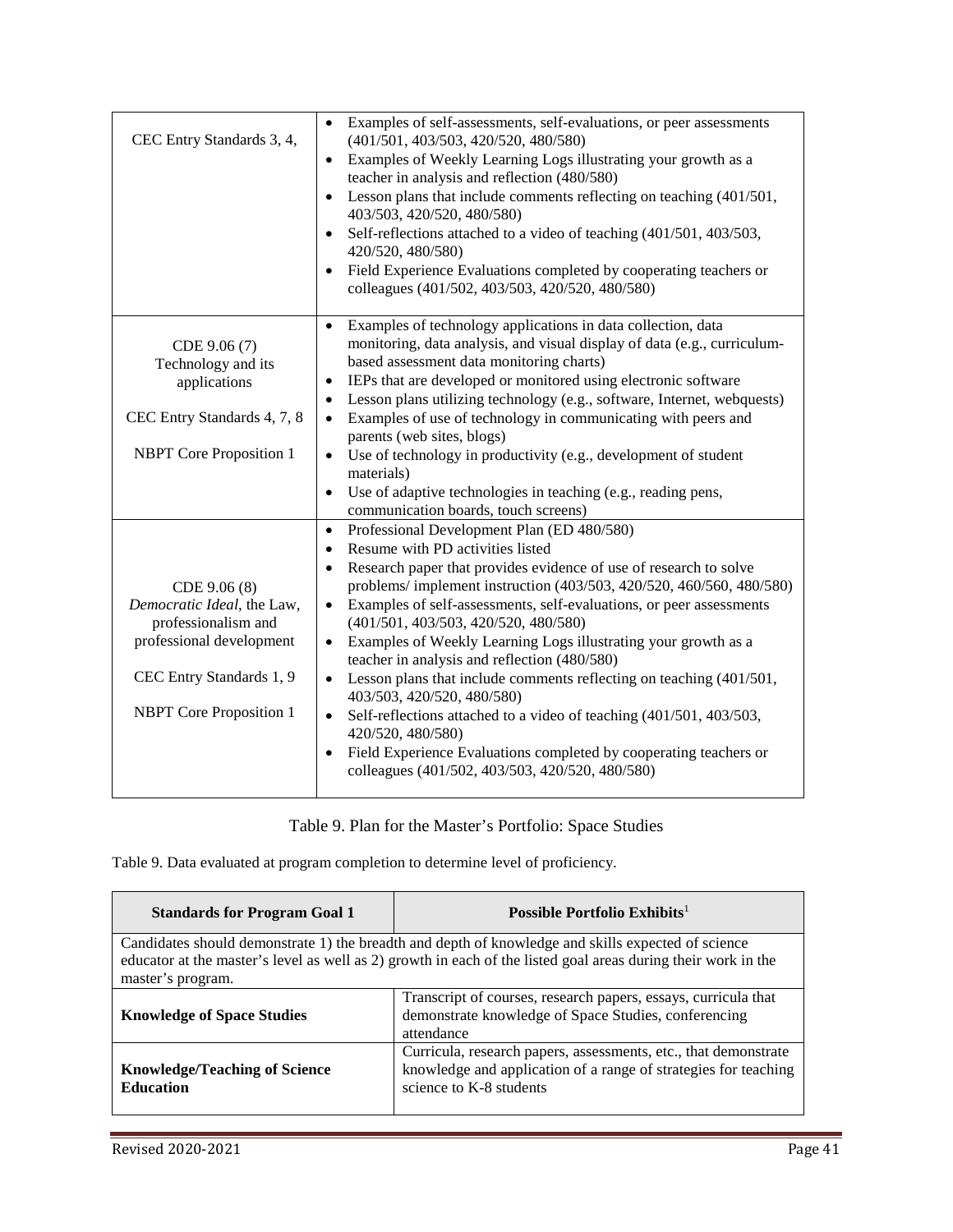| <b>Current Issues and Techniques in</b><br>Integrating Science, and in particular,<br>Space Studies, across the curriculum | Curricula, lesson plans, teacher work samples and units, video<br>examples of teaching, presentations, and/or research papers<br>that demonstrate knowledge and application of best practices<br>in integration of Space Studies across the K-8 curriculum |
|----------------------------------------------------------------------------------------------------------------------------|------------------------------------------------------------------------------------------------------------------------------------------------------------------------------------------------------------------------------------------------------------|
| Utilization of community and other<br>resources, including online and                                                      | Curricula, co-teaching examples, professional developments,<br>descriptions of activities (including conferences)                                                                                                                                          |
| extracurricular resources in teaching                                                                                      |                                                                                                                                                                                                                                                            |
| Science, and, in particular, Space                                                                                         |                                                                                                                                                                                                                                                            |
| <b>Studies</b>                                                                                                             |                                                                                                                                                                                                                                                            |

# **Appendix C**

# **Matrices Used in Evaluating the Portfolio**

#### **General Rules for Assessing Performance**

- 1. It is the responsibility of the candidate's mentor, as the content expert, to rate the content for Standard 1 (first dimension) and to make that evaluation available to other members of the team in TEIMS. This should be done prior to the final seminar.
- 2. Other members of the team should review the portfolio and assign temporary ratings for standards 1- 10 prior to the seminar, noting qualities leading to the ratings on the draft document. Ratings should be assigned from 1-8, in increments of .25 (e.g., 3.0. 3.25, 3.50, 3.75).
- 3. In addition, faculty should develop questions they want to address at the seminar. Faculty should plan to meet briefly prior to the beginning of the seminar to review these questions and general concerns/questions related to the portfolio. Preferably, this could be done electronically at an earlier time.
- 4. At the meeting, faculty should bring their rating sheets. The candidate's performance at the seminar will affect the ratings for a number of these standards.
- 5. After completion of the seminar, faculty should meet and review their findings. ALTHOUGH ALL RATINGS PRIOR TO THIS MEETING SHOULD BE COMPLETED INDEPENDENTLY, this review should come to a consensus about the rating for each standard. Disagreement will be noted by the chair of the candidate's committee.
- 6. The faculty will inform the candidate of the disposition of each standard and any changes needed for recommendation for graduation.
- 7. The consensus information will be recorded in TEIMS by the candidate's sponsor.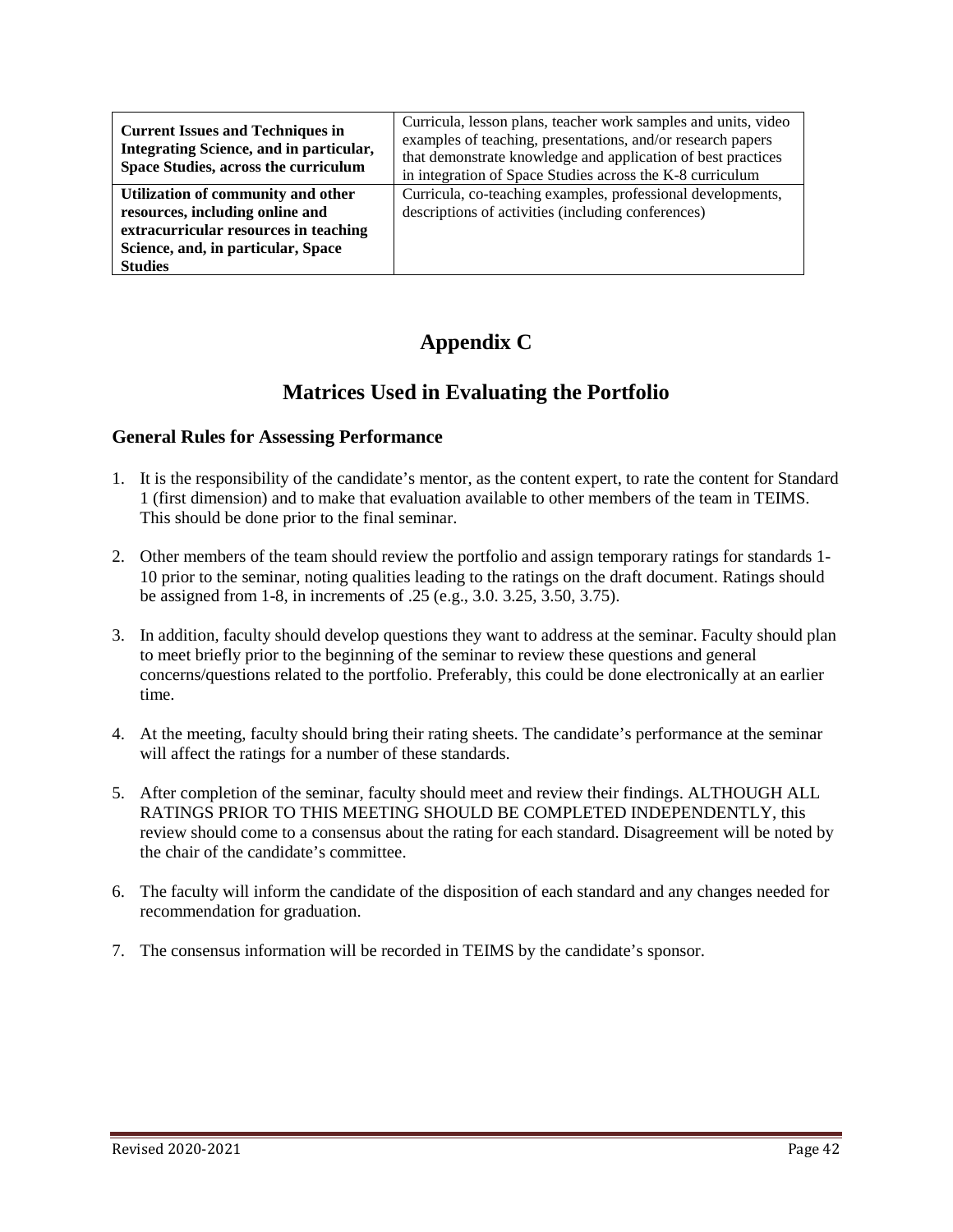1. Demonstrate growth in content knowledge related to teaching assignment and the application of content knowledge to classroom instruction and assessment. Note: Application of Content Knowledge is evaluated in Standard 8.

|                                                  | <b>NOT PASSING</b>                                                                                                                                                                                                                                                                                                                   |                                                                                                                                                                                                                                                                                                                                                                                                                                                                                                                                       | <b>PASSING</b>                                                                                                                                                                                                                                                                                                                                                                                                                                                                                                                                                                                                                                                                                        |                                                                                                                                                                                                                                                                                                    |               |
|--------------------------------------------------|--------------------------------------------------------------------------------------------------------------------------------------------------------------------------------------------------------------------------------------------------------------------------------------------------------------------------------------|---------------------------------------------------------------------------------------------------------------------------------------------------------------------------------------------------------------------------------------------------------------------------------------------------------------------------------------------------------------------------------------------------------------------------------------------------------------------------------------------------------------------------------------|-------------------------------------------------------------------------------------------------------------------------------------------------------------------------------------------------------------------------------------------------------------------------------------------------------------------------------------------------------------------------------------------------------------------------------------------------------------------------------------------------------------------------------------------------------------------------------------------------------------------------------------------------------------------------------------------------------|----------------------------------------------------------------------------------------------------------------------------------------------------------------------------------------------------------------------------------------------------------------------------------------------------|---------------|
|                                                  | Basic $(1-2)$                                                                                                                                                                                                                                                                                                                        | Developing $(3-4)$                                                                                                                                                                                                                                                                                                                                                                                                                                                                                                                    | Proficient (5-6)                                                                                                                                                                                                                                                                                                                                                                                                                                                                                                                                                                                                                                                                                      | <b>Advanced</b> (7-8)                                                                                                                                                                                                                                                                              | <b>RATING</b> |
| Knowledge<br>of.<br><b>Breadth</b><br>ಳ<br>Depth | Performance is similar to<br>$\bullet$<br>expectations for students who<br>have not completed a teacher<br>education program<br>Propositions/and or artifact(s)<br>are not present and/or do not<br>address the assignment<br>requirements<br>Rationale for artifact is<br>superficial and/or incoherent<br>or conceptually confused | Performance is similar to<br>$\bullet$<br>expectations for student<br>teachers or beginning teachers<br>with limited teaching<br>experience:<br>Propositions and/or artifact(s)<br>$\bullet$<br>are present but may be<br>superficial and/or incoherent or<br>conceptually confused<br>(At the seminar) candidate<br>$\bullet$<br>explains propositions<br>superficially and/or the<br>relationship between the<br>proposition and research cited<br>Evidence may be limited to<br>$\bullet$<br>course generated<br>products/research | Performance demonstrates candidate can<br>$\bullet$<br>meet the content standards for an initial<br>license in the area based on the ratings of<br>faculty member in that area (proficient<br>evidence presented on all CDE standards<br>or proficient evidence presented on<br>content program standards)<br>Proposition(s) are conceptually sound and<br>$\bullet$<br>important generalization(s) related to<br>content area<br>(At the seminar) candidate clearly explains<br>$\bullet$<br>propositions and the relationship between<br>the proposition and research cited<br>Evidence may be limited to course generated<br>products/research<br>Quality of writing may affect proficiency level. | Performance is beyond expectations<br>for well prepared teachers completing<br>a master's program; exceptional<br>performance on the majority of<br>standards rated by the content<br>mentor.<br>Proposition(s) and bibliography<br>demonstrate exceptional skills and<br>application of research. |               |
|                                                  | GPA is a $<$ 2.5 for completed<br>courses in emphasis area                                                                                                                                                                                                                                                                           | $GPA < 3.0$ for completed courses in<br>emphasis area                                                                                                                                                                                                                                                                                                                                                                                                                                                                                 | GPA is a minimum of 3.0 to 3.5 for completed<br>courses in emphasis area                                                                                                                                                                                                                                                                                                                                                                                                                                                                                                                                                                                                                              | GPA in courses in emphasis area is<br>$>3.5$ ; the highest rating should be<br>assigned for a GPA of 4.0.                                                                                                                                                                                          |               |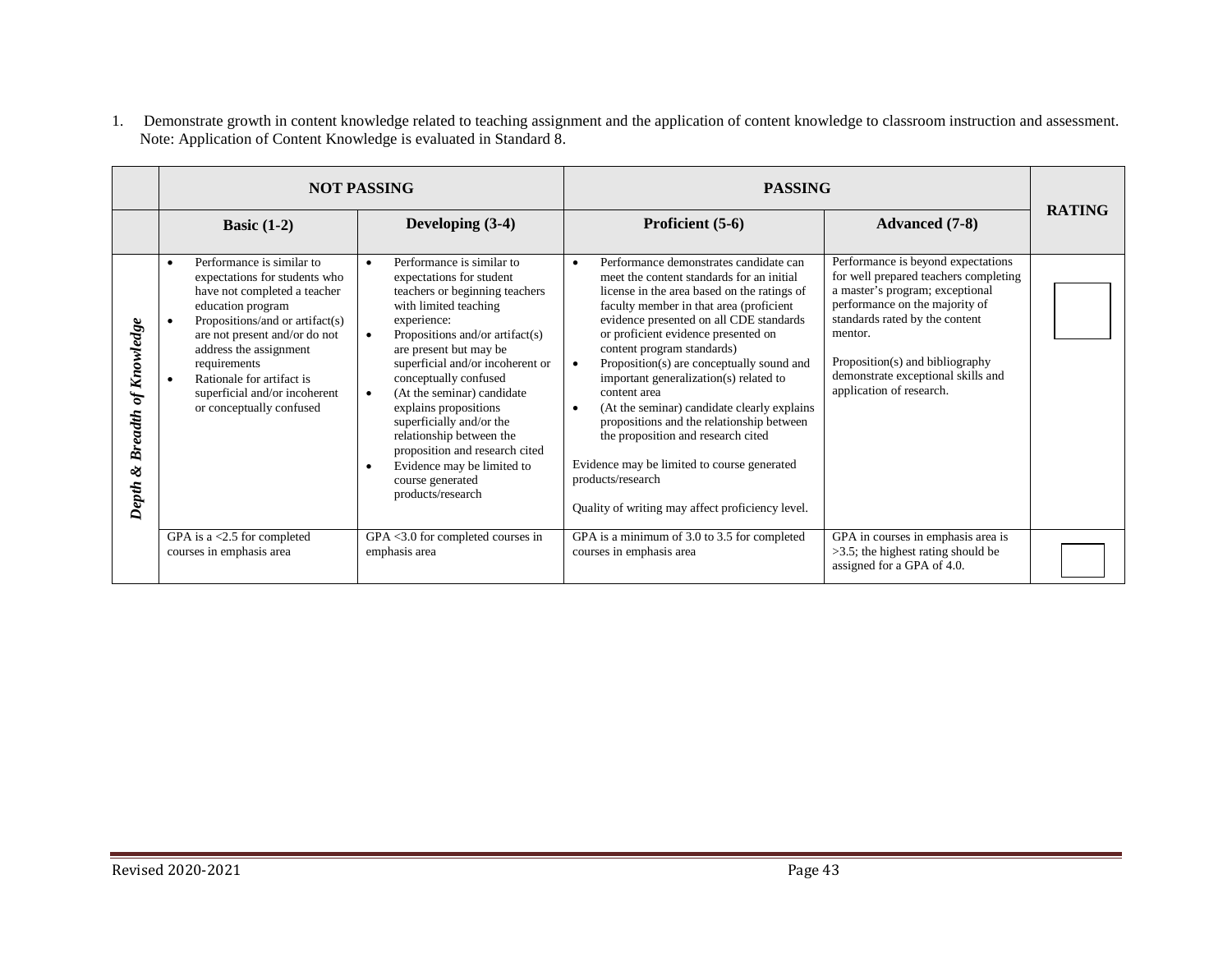|                               | NOTE: This criterion is not applied if there is no required exam for the<br>content area.<br>No evidence of licensure exam | Received a score of <220                                                                                                                                                                                     | Licensure exam scaled score is a minimum of<br>220                                                                                             | Licensure exam scaled score is a<br>minimum of 220 and passed all<br>sections of the PLACE exam (3s and<br>4's) and received at least 2 4s                              |  |
|-------------------------------|----------------------------------------------------------------------------------------------------------------------------|--------------------------------------------------------------------------------------------------------------------------------------------------------------------------------------------------------------|------------------------------------------------------------------------------------------------------------------------------------------------|-------------------------------------------------------------------------------------------------------------------------------------------------------------------------|--|
| Knowledge<br><b>Growth</b> in | No evidence presented or evidence<br>does not address the standard                                                         | Evidence does not demonstrate<br>$\bullet$<br>change in learning/performance<br>Evidence in reflection/rationale<br>$\bullet$<br>is superficial or includes errors<br>in thinking or analysis of<br>artifact | Artifact(s) and/or rationale/reflection<br>demonstrate a change in content knowledge<br>from time entered program until program<br>completion. | Artifact(s) and or rationale/reflection<br>demonstrate exceptional growth,<br>either in depth of growth of content<br>knowledge or in the number of areas<br>of change. |  |
|                               | List qualities that are not passing:                                                                                       |                                                                                                                                                                                                              | List qualities that demonstrate proficiency:                                                                                                   | List qualities that are advanced:                                                                                                                                       |  |

OVERALL RATING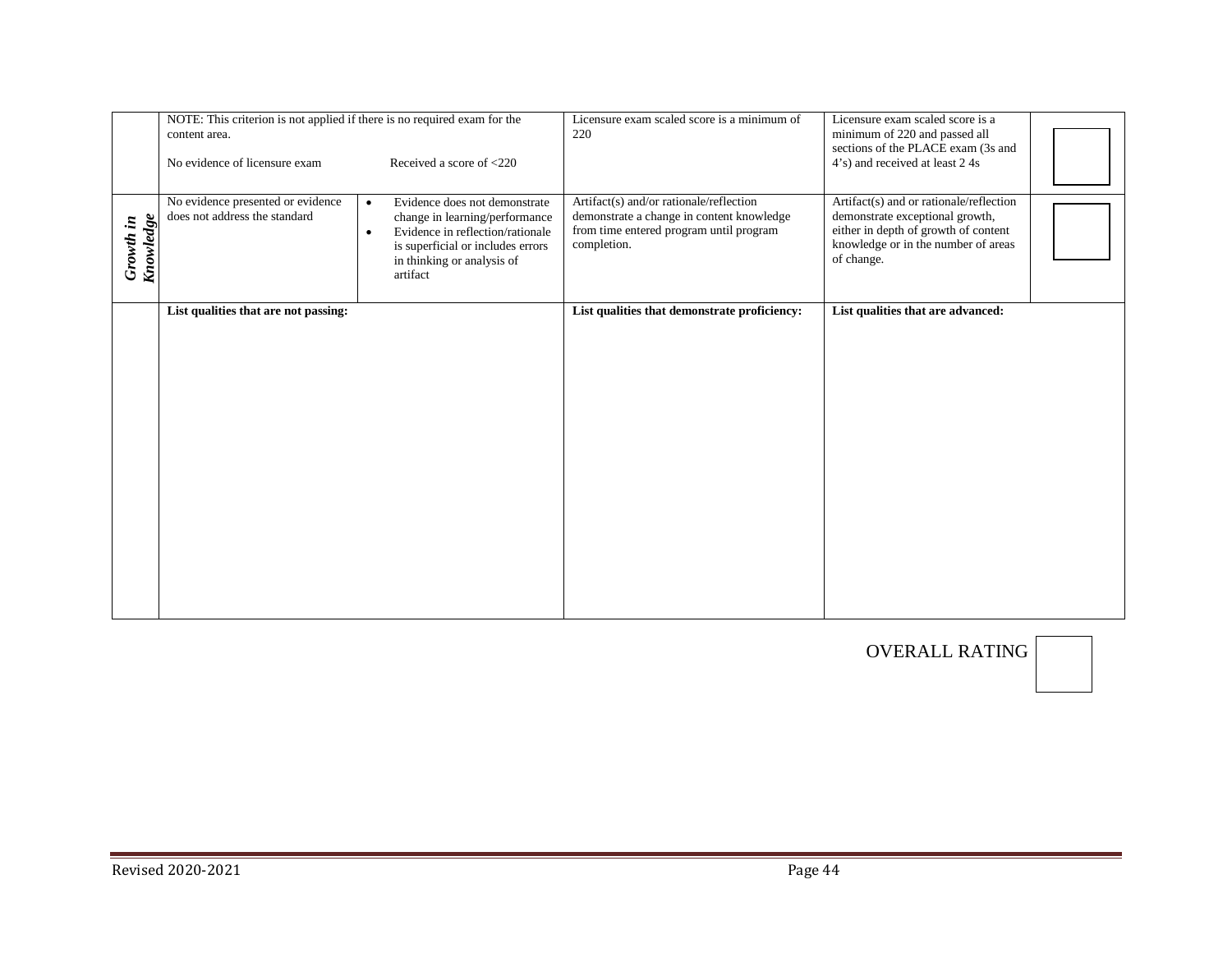2. Demonstrate professional growth in the application of scientifically-based practices in teaching and learning, including strategies in literacy education, instructional technology, differentiation of instruction, and apply them to raise student achievement.

| <b>NOT PASSING</b>                                                                                                                                                                                                                                                                                                                                                                |                                                                                                                                                                                                                                                                                                                                                                                                                         | <b>PASSING</b>                                                                                                                                                                                                                                                                                                                                                                                                                                                                                                                                                                                                                                                                                                                                                                                                                                                                                                               | <b>OVERALL</b>                                                                                                                                                                                                                                                                                                                         |               |
|-----------------------------------------------------------------------------------------------------------------------------------------------------------------------------------------------------------------------------------------------------------------------------------------------------------------------------------------------------------------------------------|-------------------------------------------------------------------------------------------------------------------------------------------------------------------------------------------------------------------------------------------------------------------------------------------------------------------------------------------------------------------------------------------------------------------------|------------------------------------------------------------------------------------------------------------------------------------------------------------------------------------------------------------------------------------------------------------------------------------------------------------------------------------------------------------------------------------------------------------------------------------------------------------------------------------------------------------------------------------------------------------------------------------------------------------------------------------------------------------------------------------------------------------------------------------------------------------------------------------------------------------------------------------------------------------------------------------------------------------------------------|----------------------------------------------------------------------------------------------------------------------------------------------------------------------------------------------------------------------------------------------------------------------------------------------------------------------------------------|---------------|
| Basic $(1-2)$                                                                                                                                                                                                                                                                                                                                                                     | Developing (3-4)                                                                                                                                                                                                                                                                                                                                                                                                        | Proficient (5-6)                                                                                                                                                                                                                                                                                                                                                                                                                                                                                                                                                                                                                                                                                                                                                                                                                                                                                                             | <b>Advanced</b> (7-8)                                                                                                                                                                                                                                                                                                                  | <b>RATING</b> |
| Performance is similar to<br>expectations for students<br>who have not completed a<br>teacher education program<br>No evidence is included<br>$\bullet$<br>and/or evidence included<br>does nor provide support for<br>the goal<br>Rationale for artifact is<br>$\bullet$<br>superficial and/or<br>incoherent or conceptually<br>confused<br>List qualities that are not passing: | Performance is similar to<br>$\bullet$<br>expectations for student<br>teachers or beginning<br>teachers with limited<br>teaching experience<br>Propositions and/or<br>$\bullet$<br>reflections/rationale may<br>be superficial and/or<br>incoherent or conceptually<br>confused or may not be<br>supported by theory or<br>research<br>Evidence may be limited<br>$\bullet$<br>to course generated<br>products/research | Performance on propositions and artifact(s) meet<br>$\bullet$<br>expectations for well prepared teachers<br>completing a master's program<br>Presents artifact(s) that demonstrate include<br>$\bullet$<br>application of scientifically based practice AND<br>changes in teaching in at least one of the<br>following areas based on educational research in<br>that area:<br>Literacy<br>$\circ$<br><b>Instructional Technology</b><br>$\circ$<br>Differentiation of Instruction<br>$\circ$<br>Artifact(s) must demonstrate changes in teaching<br>$\bullet$<br>as well as research that informed practice<br>Rationale/reflection demonstrates understanding<br>$\bullet$<br>of own knowledge base and research applied<br>Evidence may be limited to course generated<br>$\bullet$<br>products/research<br>Quality of writing may affect proficiency level.<br>$\bullet$<br>List qualities that demonstrate proficiency: | Performance is beyond expectations for<br>well prepared teachers completing a<br>master's program; exceptional performance<br>on one or more bulleted item at the left.<br>A rating at the highest level should be based<br>on exceptional performance in more than<br>one of the bulleted areas.<br>List qualities that are advanced: |               |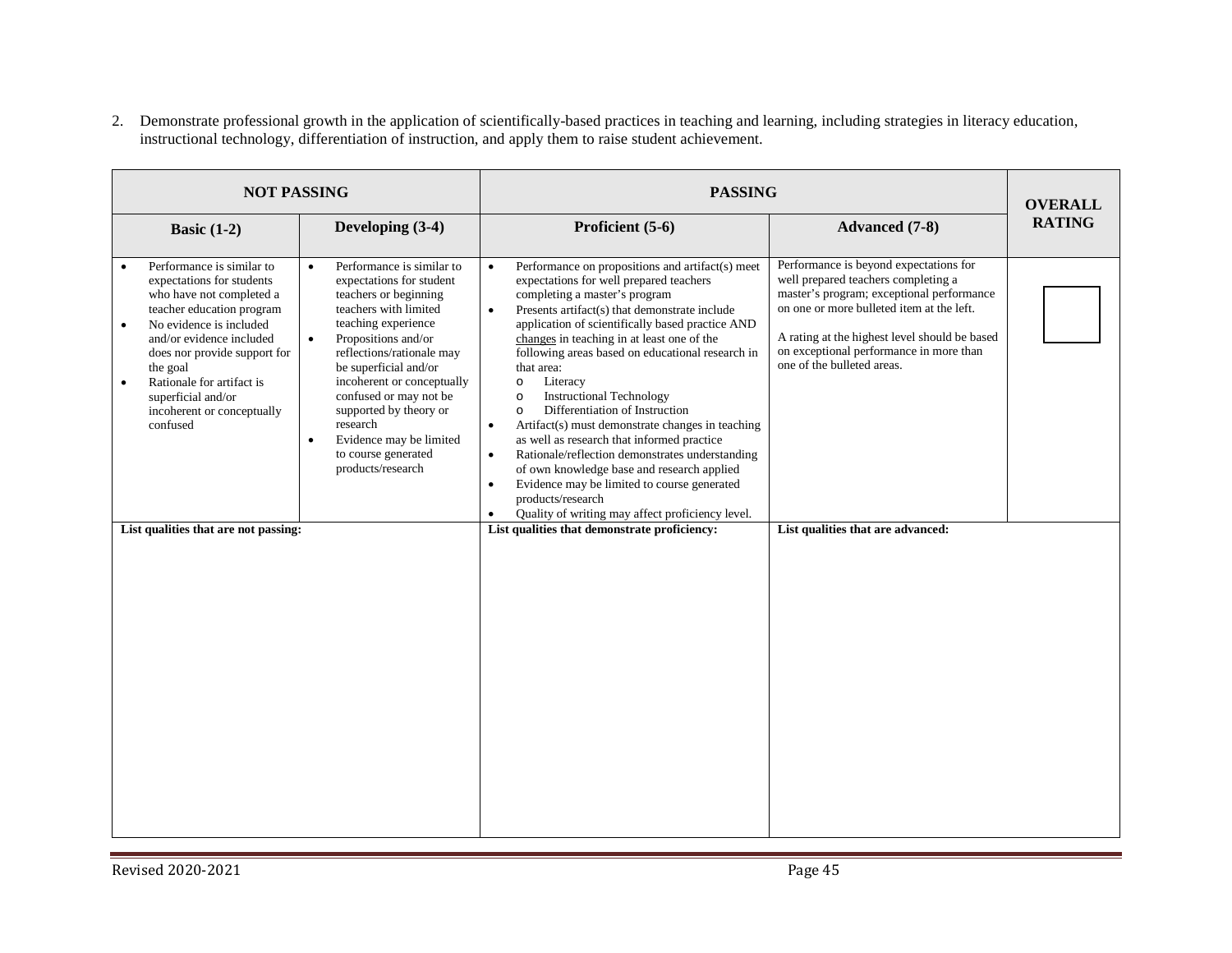#### 3. Demonstrate multiple means of assessing and evaluating student learning and use them to change teaching and learning.

| <b>NOT PASSING</b>                                                                                                                                                                                                                                                                                                                        |                                                                                                                                                                                                                                                                                                                                    | <b>PASSING</b>                                                                                                                                                                                                                                                                                                                                                                                                                                                                                                                                                                                                | <b>OVERALL</b>                                                                                                                                                                                                                                                                                                                                            |               |
|-------------------------------------------------------------------------------------------------------------------------------------------------------------------------------------------------------------------------------------------------------------------------------------------------------------------------------------------|------------------------------------------------------------------------------------------------------------------------------------------------------------------------------------------------------------------------------------------------------------------------------------------------------------------------------------|---------------------------------------------------------------------------------------------------------------------------------------------------------------------------------------------------------------------------------------------------------------------------------------------------------------------------------------------------------------------------------------------------------------------------------------------------------------------------------------------------------------------------------------------------------------------------------------------------------------|-----------------------------------------------------------------------------------------------------------------------------------------------------------------------------------------------------------------------------------------------------------------------------------------------------------------------------------------------------------|---------------|
| Basic $(1-2)$                                                                                                                                                                                                                                                                                                                             | Developing (3-4)                                                                                                                                                                                                                                                                                                                   | Proficient (5-6)                                                                                                                                                                                                                                                                                                                                                                                                                                                                                                                                                                                              | <b>Advanced</b> (7-8)                                                                                                                                                                                                                                                                                                                                     | <b>RATING</b> |
| Performance is similar to<br>expectations for students<br>who have not completed a<br>teacher education program<br>No evidence is included<br>$\bullet$<br>and/or evidence included<br>does nor provide support for<br>the goal<br>Rationale for artifact is<br>$\bullet$<br>superficial and/or<br>incoherent or conceptually<br>confused | Performance is similar to<br>$\bullet$<br>expectations for student<br>teachers or beginning<br>teachers with limited<br>teaching experience<br>Reflections may be<br>$\bullet$<br>superficial and/or<br>incoherent or conceptually<br>confused<br>Evidence may be limited<br>$\bullet$<br>to course generated<br>products/research | Performance on proposition(s) and artifact(s) meet<br>expectations for well prepared teachers completing a<br>master's program<br>Evidence is included that demonstrates all of the<br>following:<br>More than one means of assessing student<br>$\bullet$<br>learning is included<br>Candidate aggregates student performance and<br>$\bullet$<br>accurately draws conclusions<br>Reflection/rationale demonstrates changes in<br>$\bullet$<br>teaching based on evaluation of data<br>Evidence may be limited to course generated<br>products/research.<br>Quality of writing may affect proficiency level. | Performance is beyond expectations for well<br>prepared teachers completing a master's<br>program; exceptional performance on at least<br>one of the bulleted items at the left<br>A rating at the highest level should be<br>assigned if evidence also includes artifacts<br>that were not generated as requirements for a<br>course or for the program. |               |
| List qualities that are not passing:                                                                                                                                                                                                                                                                                                      |                                                                                                                                                                                                                                                                                                                                    | List qualities that demonstrate proficiency:                                                                                                                                                                                                                                                                                                                                                                                                                                                                                                                                                                  | List qualities that are advanced:                                                                                                                                                                                                                                                                                                                         |               |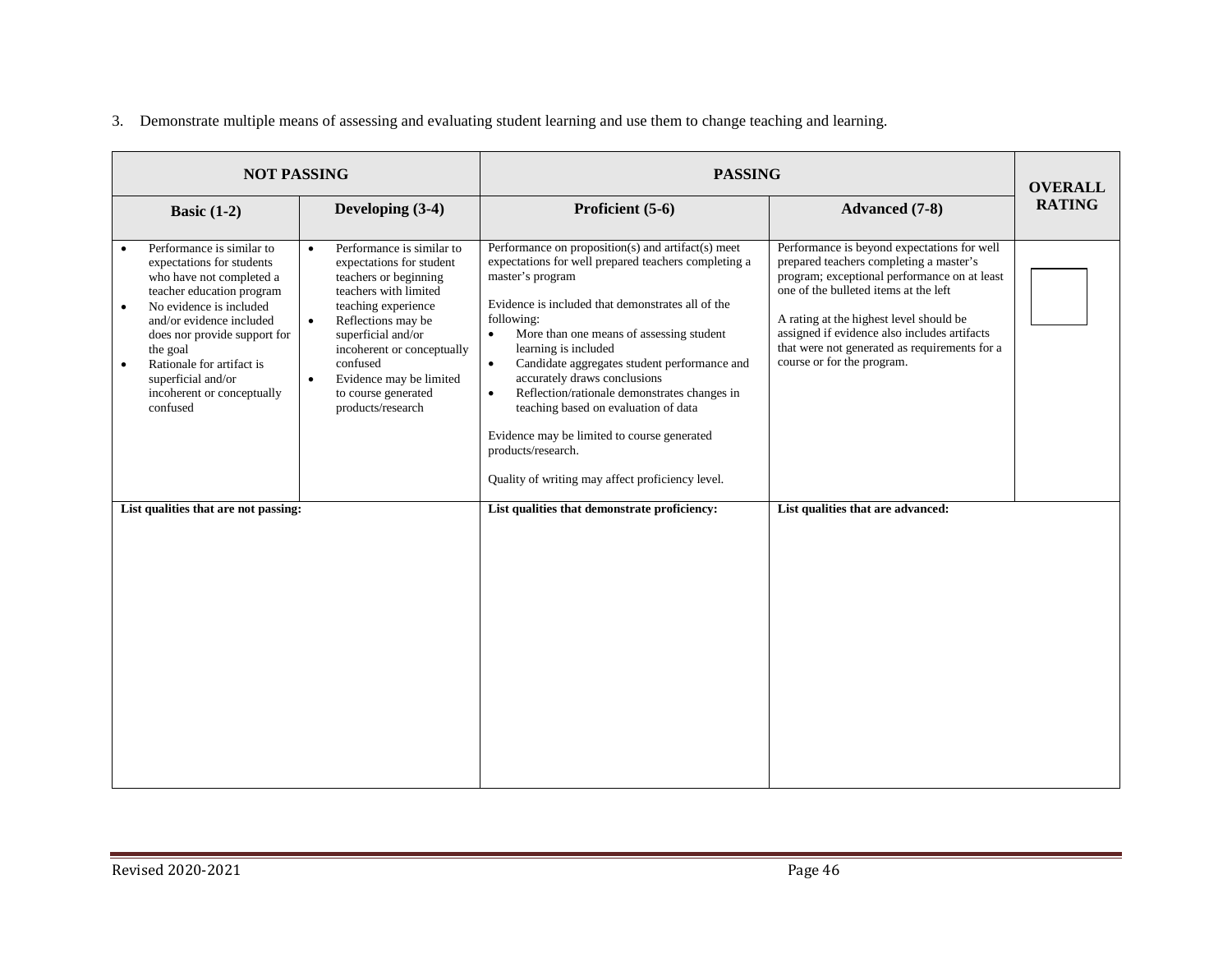|  |  | 4. Research, locate and interpret educational research in best practices in teaching. OVERALL RATING: |  |
|--|--|-------------------------------------------------------------------------------------------------------|--|
|  |  |                                                                                                       |  |

|                                                   | <b>NOT PASSING</b>                                                                                                                                                                                                                                                                                                                                                             |                                                                                                                                                                                                                                                                                                                                                                                                                                                                                                                   | <b>PASSING</b>                                                                                                                                                                                                                                                                                                                                                                                                                                                                                                                                                                                                                                                                                                                                                                                                                                |                                                                                                                                                                                |               |
|---------------------------------------------------|--------------------------------------------------------------------------------------------------------------------------------------------------------------------------------------------------------------------------------------------------------------------------------------------------------------------------------------------------------------------------------|-------------------------------------------------------------------------------------------------------------------------------------------------------------------------------------------------------------------------------------------------------------------------------------------------------------------------------------------------------------------------------------------------------------------------------------------------------------------------------------------------------------------|-----------------------------------------------------------------------------------------------------------------------------------------------------------------------------------------------------------------------------------------------------------------------------------------------------------------------------------------------------------------------------------------------------------------------------------------------------------------------------------------------------------------------------------------------------------------------------------------------------------------------------------------------------------------------------------------------------------------------------------------------------------------------------------------------------------------------------------------------|--------------------------------------------------------------------------------------------------------------------------------------------------------------------------------|---------------|
|                                                   | Basic $(1-2)$                                                                                                                                                                                                                                                                                                                                                                  | Developing (3-4)                                                                                                                                                                                                                                                                                                                                                                                                                                                                                                  | Proficient (5-6)                                                                                                                                                                                                                                                                                                                                                                                                                                                                                                                                                                                                                                                                                                                                                                                                                              | <b>Advanced</b> (7-8)                                                                                                                                                          | <b>RATING</b> |
| <b>Critically Reading &amp; Applying Research</b> | Performance is similar to<br>$\bullet$<br>expectations for students<br>who have not completed a<br>teacher education program<br>Propositions are not present<br>and/or do not address the<br>assignment requirements<br>(At the seminar) candidate<br>cannot explain propositions<br>Rationale for artifact is<br>superficial and/or<br>incoherent or conceptually<br>confused | Performance is similar to<br>$\bullet$<br>expectations for student<br>teachers or beginning teachers<br>with limited teaching<br>experience<br>Propositions are present but<br>$\bullet$<br>may be superficial and/or<br>incoherent or conceptually<br>confused<br>(At the seminar) candidate<br>$\bullet$<br>explains propositions<br>superficially and/or the<br>relationship between the<br>proposition and research cited<br>Evidence may be limited to<br>$\bullet$<br>course generated<br>products/research | Performance on propositions and artifact(s) meet<br>expectations for well prepared teachers completing a<br>master's program, including:<br>Citing relevant research from a variety of<br>$\bullet$<br>sources<br>Accurately analyzing and synthesizing research<br>$\bullet$<br>Integrating relevant research and theory from<br>multiple sources and across courses<br>Applying research for self-directed inquiry and<br>$\bullet$<br>for own problem-solving<br>Making authentic connections to practice<br>$\bullet$<br>Integrating theoretical, philosophical, and<br>$\bullet$<br>research sources<br>Analyzing and synthesizing research related to<br>$\bullet$<br>emphasis area<br>Explaining propositions by expanding on<br>$\bullet$<br>theory, research, and practice<br>Integrating theories and research into own<br>thinking | Performance is beyond<br>expectations for well prepared<br>teachers completing a master's<br>program; exceptional<br>performance on more than one<br>bulleted item at the left |               |
| <b>Action Research</b>                            | No action research included<br>and/or action research is<br>incomplete<br>Rationale/reflection is not<br>included or may be described as<br>superficial/incoherent or<br>conceptually confused                                                                                                                                                                                 | Action research is present but<br>includes sufficient errors that result<br>in<br>Errors occur in analysis of data<br>and/or rationale/reflection that limit<br>effectiveness of research                                                                                                                                                                                                                                                                                                                         | Investigates educational problem by completing all<br>components of an action research project, analyzing<br>data and drawing accurate conclusions about practice<br>Rationale/reflection with research demonstrates<br>changed patterns in thought and action with regard to<br>the connections between research and practice<br>Quality of writing may affect proficiency level.                                                                                                                                                                                                                                                                                                                                                                                                                                                            | Performance is beyond<br>expectations for well prepared<br>teachers completing a master's<br>program; exceptional<br>performance on action research                            |               |
| Comments                                          | List qualities that are not passing:                                                                                                                                                                                                                                                                                                                                           |                                                                                                                                                                                                                                                                                                                                                                                                                                                                                                                   | List qualities that demonstrate proficiency:                                                                                                                                                                                                                                                                                                                                                                                                                                                                                                                                                                                                                                                                                                                                                                                                  | List qualities that are advanced:                                                                                                                                              |               |

an<br>Ma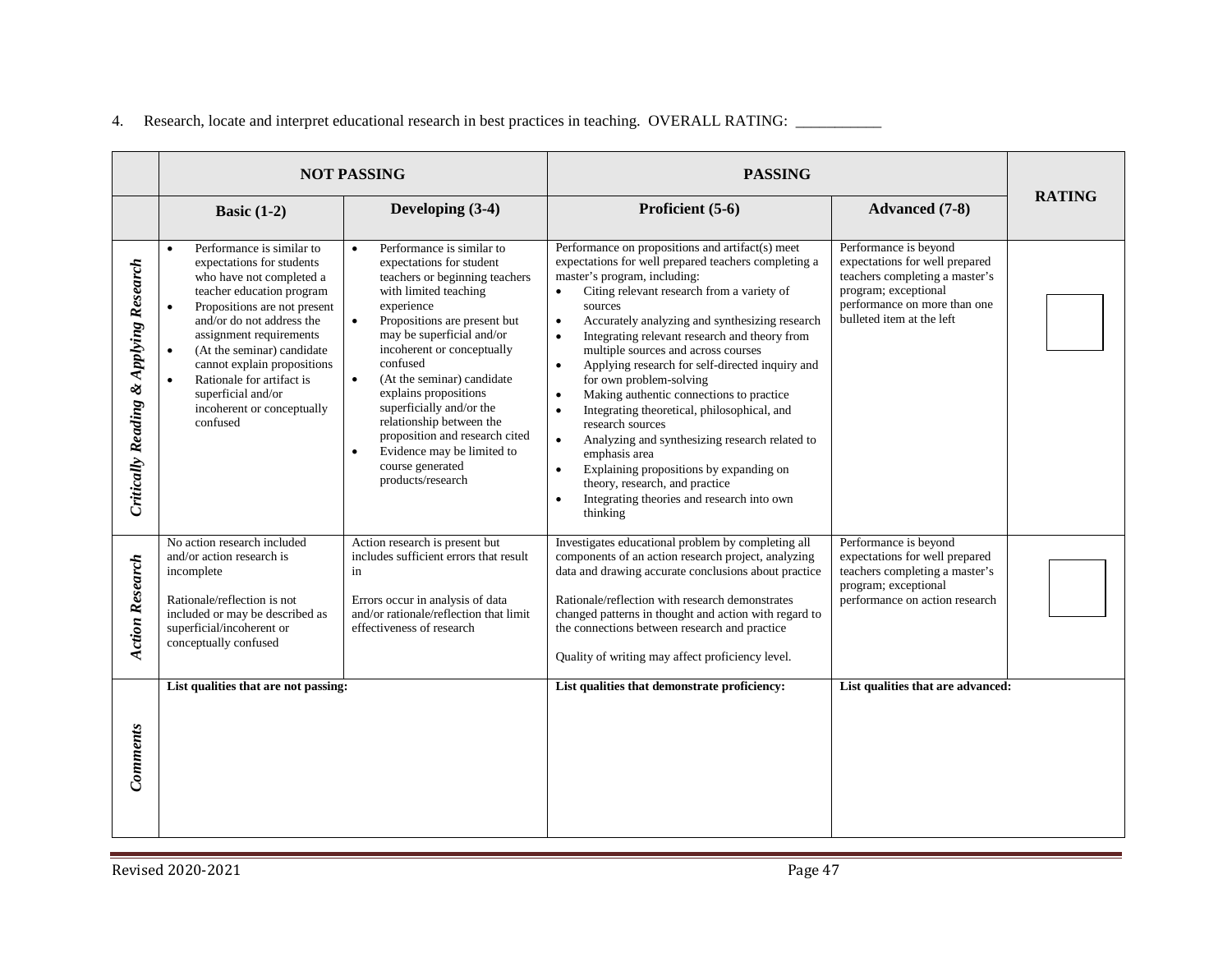5. Understand models for professional change, including teacher collaboration, professional learning communities, strategies for mentoring and coaching to facilitate change, and effective professional development.

| <b>NOT PASSING</b>                                                                                                                                                                                                                                                                  |                                                                                                                                                                                                                                                                                                                                                                                                                                                   |                                                                                                                                                                                                                                                                                                                                                                                                                                                                                                                                                                                                                                                                                                                                                                                                                                                                                                                 | <b>PASSING</b>                                                                                                                                                                                                                                                                                                                                                                                                                                            |               |  |
|-------------------------------------------------------------------------------------------------------------------------------------------------------------------------------------------------------------------------------------------------------------------------------------|---------------------------------------------------------------------------------------------------------------------------------------------------------------------------------------------------------------------------------------------------------------------------------------------------------------------------------------------------------------------------------------------------------------------------------------------------|-----------------------------------------------------------------------------------------------------------------------------------------------------------------------------------------------------------------------------------------------------------------------------------------------------------------------------------------------------------------------------------------------------------------------------------------------------------------------------------------------------------------------------------------------------------------------------------------------------------------------------------------------------------------------------------------------------------------------------------------------------------------------------------------------------------------------------------------------------------------------------------------------------------------|-----------------------------------------------------------------------------------------------------------------------------------------------------------------------------------------------------------------------------------------------------------------------------------------------------------------------------------------------------------------------------------------------------------------------------------------------------------|---------------|--|
| Basic $(1-2)$                                                                                                                                                                                                                                                                       | Developing (3-4)                                                                                                                                                                                                                                                                                                                                                                                                                                  | Proficient (5-6)                                                                                                                                                                                                                                                                                                                                                                                                                                                                                                                                                                                                                                                                                                                                                                                                                                                                                                | <b>Advanced</b> (7-8)                                                                                                                                                                                                                                                                                                                                                                                                                                     | <b>RATING</b> |  |
| Performance is similar<br>to expectations for<br>students who have not<br>completed a teacher<br>education program:<br>No evidence is<br>presented or evidence is<br>not directly related to<br>the standard<br>Rationale is not present,<br>incoherent or<br>conceptually confused | Performance is similar to<br>$\bullet$<br>expectations for student<br>teachers or beginning teachers<br>with limited teaching<br>experience:<br>Evidence limited to course<br>$\bullet$<br>generated products/research<br>Artifact(s) do not provide<br>$\bullet$<br>sufficient evidence related to<br>the standard<br>Rationale and/or propositions<br>$\bullet$<br>are superficial and/or may not<br>be defensible based on current<br>research | Performance on artifact(s) and proposition meet<br>expectations for well prepared teachers<br>completing a master's program including<br>Planning and implementing quality<br>$\bullet$<br>professional growth opportunities for other<br>teachers<br>Participation in collaborative leadership to<br>$\bullet$<br>address educational challenges<br>Participation formally and informally in<br>$\bullet$<br>appropriate professional learning<br>communities and teams to improve<br>educational practice<br>Rationale/reflection and/or artifact demonstrate<br>effectiveness of professional development on<br>educational practice of colleagues<br>Rationale is keyed to impact of professional<br>growth in leadership abilities on professional<br>self-efficacy and self-worth<br>Evidence may be limited to course generated<br>products/research<br>Quality of writing may affect proficiency level. | Performance is beyond expectations for well<br>prepared teachers completing a master's program;<br>exceptional performance on more than one<br>bulleted item at the left.<br>The range of activities and quality of the activity<br>should be considered in assigning a rating in the<br>advanced range.<br>A rating at the highest level should require<br>evidence of involvement effective professional<br>development beyond expectations in courses. |               |  |
| List qualities that are not passing:                                                                                                                                                                                                                                                |                                                                                                                                                                                                                                                                                                                                                                                                                                                   | List qualities that demonstrate proficiency:                                                                                                                                                                                                                                                                                                                                                                                                                                                                                                                                                                                                                                                                                                                                                                                                                                                                    | List qualities that are advanced:                                                                                                                                                                                                                                                                                                                                                                                                                         |               |  |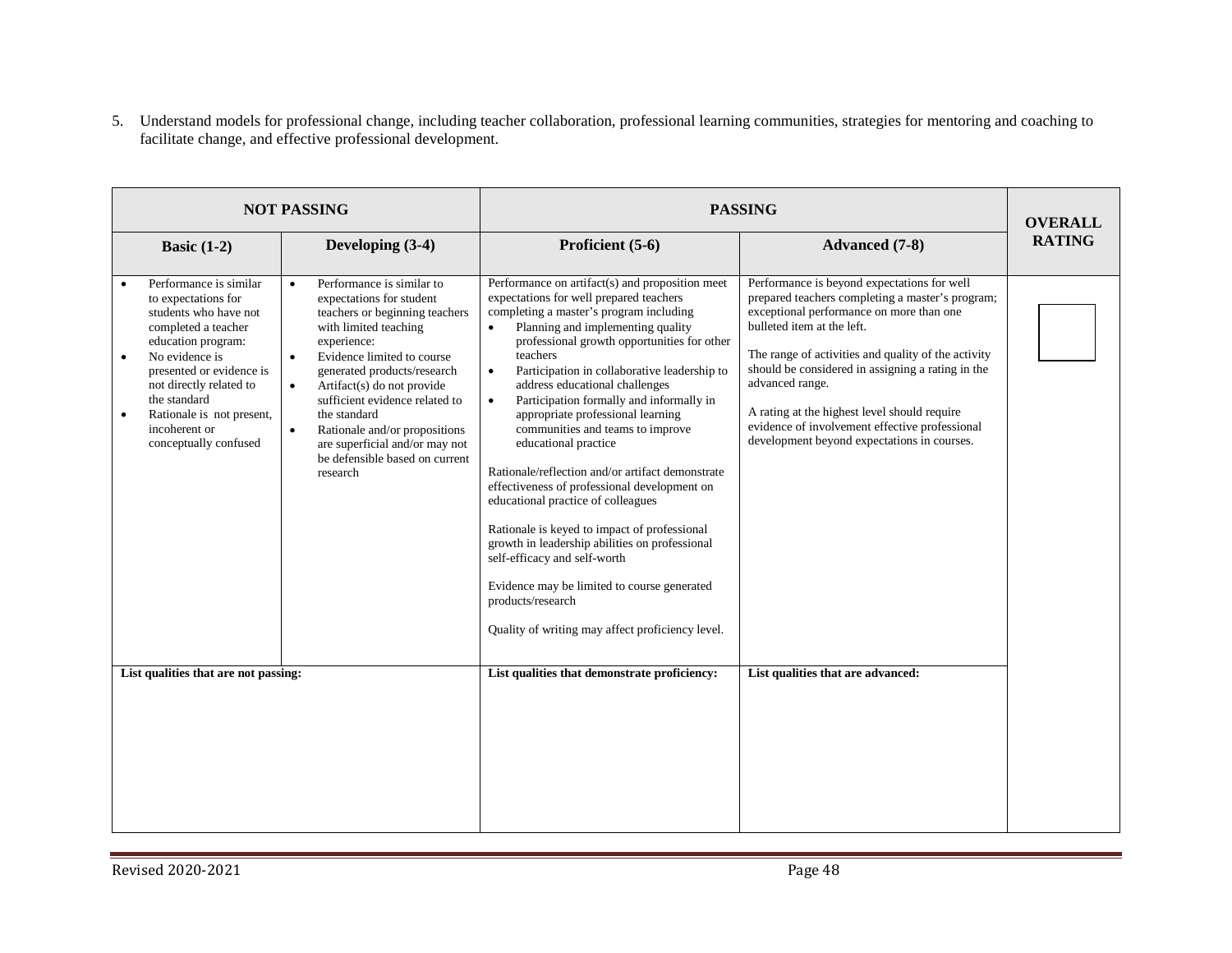6. Demonstrate understanding of reflective practice that results in improved classroom teaching and learning, including teacher reflection, use of technology in self-assessment, collaboration for change, and self-management of change.

| <b>NOT PASSING</b>                                                                                                                                                                                                                                                                                                           |                                                                                                                                                                                                                                                                                                                                                                                                   | <b>PASSING</b>                                                                                                                                                                                                                                                                                                                                                                                                                                                                                                                                                                                                                                                                                                                                                                                                                                                                                                                    |                                                                                                                                                                                                                                                                                 | <b>OVERALL</b> |
|------------------------------------------------------------------------------------------------------------------------------------------------------------------------------------------------------------------------------------------------------------------------------------------------------------------------------|---------------------------------------------------------------------------------------------------------------------------------------------------------------------------------------------------------------------------------------------------------------------------------------------------------------------------------------------------------------------------------------------------|-----------------------------------------------------------------------------------------------------------------------------------------------------------------------------------------------------------------------------------------------------------------------------------------------------------------------------------------------------------------------------------------------------------------------------------------------------------------------------------------------------------------------------------------------------------------------------------------------------------------------------------------------------------------------------------------------------------------------------------------------------------------------------------------------------------------------------------------------------------------------------------------------------------------------------------|---------------------------------------------------------------------------------------------------------------------------------------------------------------------------------------------------------------------------------------------------------------------------------|----------------|
| Basic $(1-2)$                                                                                                                                                                                                                                                                                                                | Developing (3-4)                                                                                                                                                                                                                                                                                                                                                                                  | Proficient (5-6)                                                                                                                                                                                                                                                                                                                                                                                                                                                                                                                                                                                                                                                                                                                                                                                                                                                                                                                  | <b>Advanced</b> (7-8)                                                                                                                                                                                                                                                           | <b>RATING</b>  |
| Performance is similar to<br>expectations for students<br>who have not completed a<br>teacher education program<br>No evidence is included<br>and/or evidence included<br>does nor provide support for<br>the goal<br>Rationale for artifact is<br>$\bullet$<br>superficial and/or<br>incoherent or conceptually<br>confused | Performance is similar to<br>$\bullet$<br>expectations for student<br>teachers or beginning<br>teachers with limited<br>teaching experience:<br>Reflections/rationale may<br>$\bullet$<br>be superficial and/or<br>incoherent or conceptually<br>confused or may not be<br>supported by theory or<br>research<br>Evidence may be limited<br>$\bullet$<br>to course generated<br>products/research | 1. Candidate's reflection meets expectations for well-prepared<br>teachers completing a master's program and<br>Describes value of experience on thinking and practice<br>$\bullet$<br>Utilizes reflection to change own practice of teaching<br>$\bullet$<br>Illustrates relationship among research/theory, own<br>$\bullet$<br>practice and student achievement<br>Refers to changes in patterns in thought and action with<br>$\bullet$<br>regard to own practice<br>Identifies patterns of program impact on practice<br>$\bullet$<br>Identifies directions for future inquiry and development<br>$\bullet$<br>Candidate must demonstrate at least 4/6 expectations.<br>$\bullet$<br>3.<br>Artifact(s) or proposition addresses use of technology in<br>self-assessment or collaboration for change.<br>Evidence may be limited to course generated<br>products/research<br>Quality of writing may affect proficiency level. | Performance is beyond expectations<br>for well prepared teachers<br>completing a master's program;<br>exceptional performance on more<br>than one bulleted item at the left.<br>A rating of the highest level must<br>demonstrate exceptional<br>performance on both #1 and #1. |                |
| List qualities that are not passing:                                                                                                                                                                                                                                                                                         |                                                                                                                                                                                                                                                                                                                                                                                                   | List qualities that demonstrate proficiency:                                                                                                                                                                                                                                                                                                                                                                                                                                                                                                                                                                                                                                                                                                                                                                                                                                                                                      | List qualities that are advanced:                                                                                                                                                                                                                                               |                |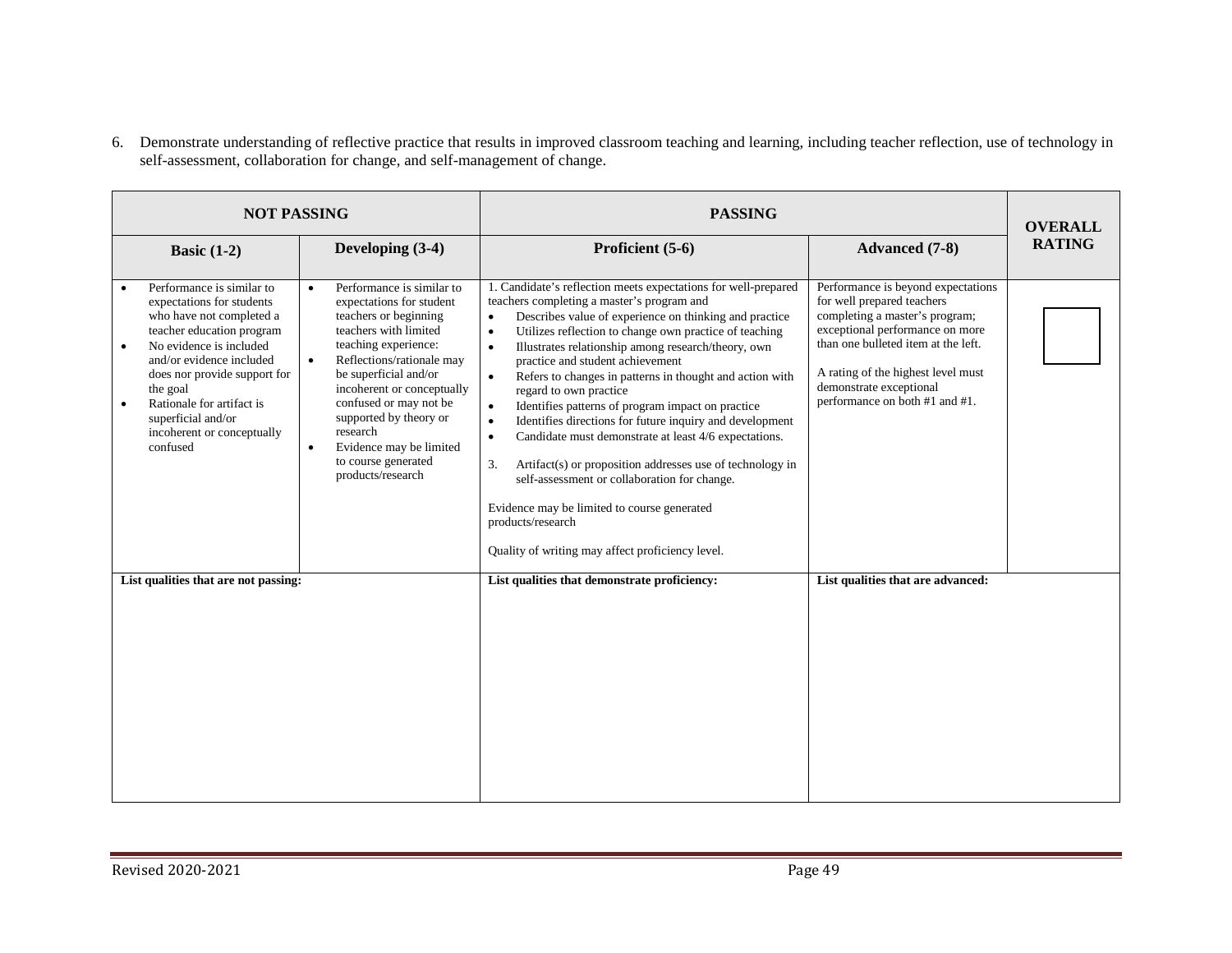7. Demonstrate understanding of system and organizational change in education, including models for school change and current research and trends in school change.

| <b>NOT PASSING</b> |                                                                                                                                                                                                                                                                                                                              |                                                                                                                                                                                                                                                                                                                                     | <b>PASSING</b>                                                                                                                                                                                                                                                                                                                                                                                                                                                              |                                                                                                                                                                                                                                                                                                                                                                        | <b>OVERALL</b> |
|--------------------|------------------------------------------------------------------------------------------------------------------------------------------------------------------------------------------------------------------------------------------------------------------------------------------------------------------------------|-------------------------------------------------------------------------------------------------------------------------------------------------------------------------------------------------------------------------------------------------------------------------------------------------------------------------------------|-----------------------------------------------------------------------------------------------------------------------------------------------------------------------------------------------------------------------------------------------------------------------------------------------------------------------------------------------------------------------------------------------------------------------------------------------------------------------------|------------------------------------------------------------------------------------------------------------------------------------------------------------------------------------------------------------------------------------------------------------------------------------------------------------------------------------------------------------------------|----------------|
|                    | Basic $(1-2)$                                                                                                                                                                                                                                                                                                                | Developing (3-4)                                                                                                                                                                                                                                                                                                                    | Proficient (5-6)                                                                                                                                                                                                                                                                                                                                                                                                                                                            | <b>Advanced</b> (7-8)                                                                                                                                                                                                                                                                                                                                                  | <b>RATING</b>  |
|                    | Performance is similar to<br>expectations for students<br>who have not completed a<br>teacher education program<br>No evidence is included<br>$\bullet$<br>and/or evidence included<br>does nor provide support for<br>the goal<br>Rationale for artifact is<br>superficial and/or<br>incoherent or conceptually<br>confused | Performance is similar to<br>$\bullet$<br>expectations for student<br>teachers or beginning<br>teachers with limited<br>teaching experience:<br>Reflections may be<br>$\bullet$<br>superficial and/or<br>incoherent or conceptually<br>confused<br>Evidence may be limited<br>$\bullet$<br>to course generated<br>products/research | Performance on propositions and artifact(s) meet<br>$\bullet$<br>expectations for well prepared teachers<br>completing a master's program<br>Both the artifact(s), its rationale/reflection, and<br>$\bullet$<br>proposition(s) all demonstrate the ability to<br>accurately analyze and synthesize current<br>research and trends in school change<br>Evidence may be limited to course generated<br>products/research<br>Quality of writing may affect proficiency level. | Performance is beyond expectations for well<br>prepared teachers completing a master's<br>program; exceptional performance in<br>analyzing and synthesizing research.<br>A rating at the highest level would address<br>research/trends related to candidate's<br>emphasis area or may include artifacts that<br>are not related to course or program<br>requirements. |                |
|                    | List qualities that are not passing:                                                                                                                                                                                                                                                                                         |                                                                                                                                                                                                                                                                                                                                     | List qualities that demonstrate proficiency:                                                                                                                                                                                                                                                                                                                                                                                                                                | List qualities that are advanced:                                                                                                                                                                                                                                                                                                                                      |                |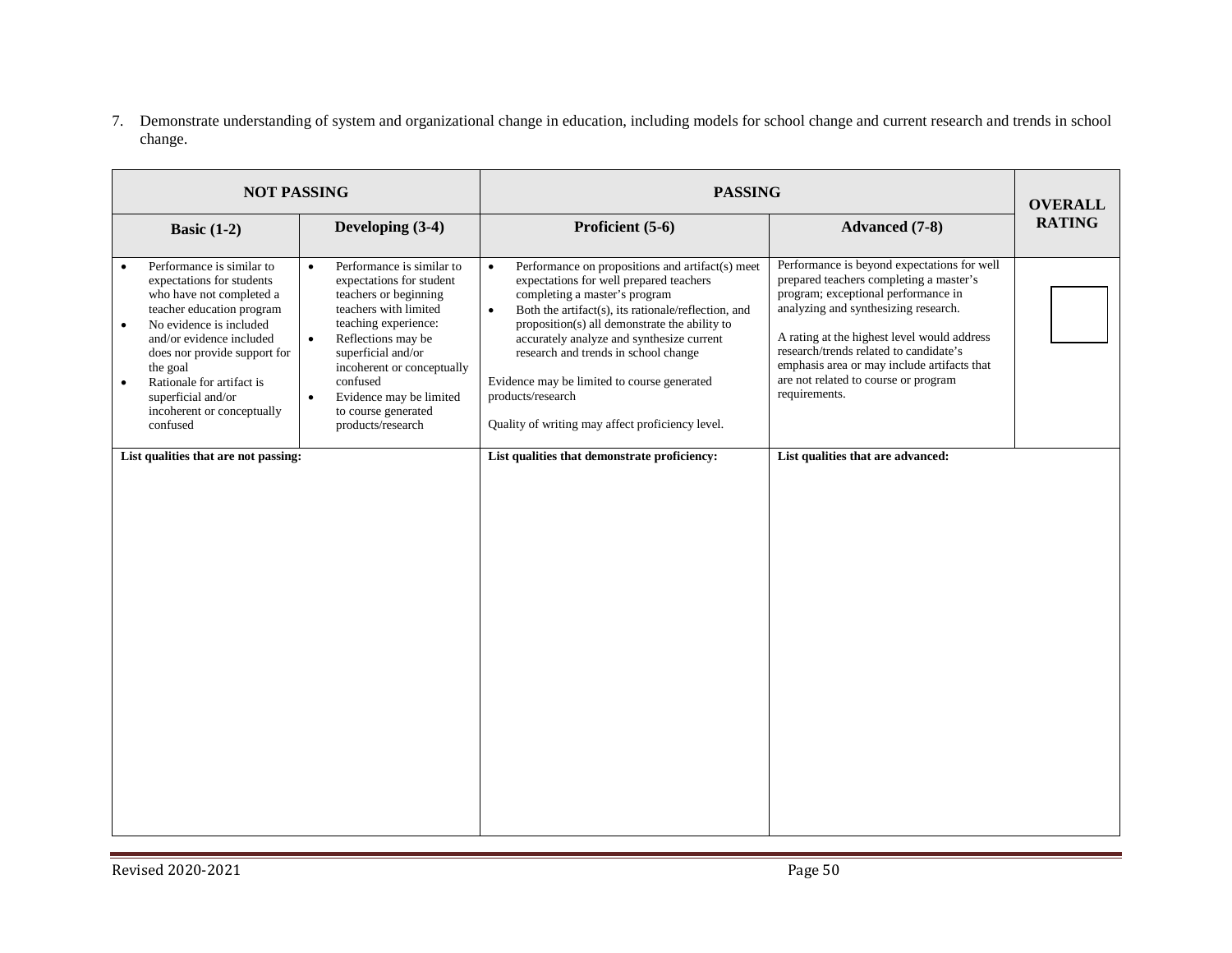#### 8. Demonstrate responsibility for student learning at high levels.

| <b>NOT PASSING</b>                                                                                                                                                                                                                                                                                                                        |                                                                                                                                                                                                                                                                                                                                                                                                                         | <b>PASSING</b>                                                                                                                                                                                                                                                                                                                                                                                                                                                                                                                                                                                                                                                                               | <b>OVERALL</b>                                                                                                                                                                                                                           |               |
|-------------------------------------------------------------------------------------------------------------------------------------------------------------------------------------------------------------------------------------------------------------------------------------------------------------------------------------------|-------------------------------------------------------------------------------------------------------------------------------------------------------------------------------------------------------------------------------------------------------------------------------------------------------------------------------------------------------------------------------------------------------------------------|----------------------------------------------------------------------------------------------------------------------------------------------------------------------------------------------------------------------------------------------------------------------------------------------------------------------------------------------------------------------------------------------------------------------------------------------------------------------------------------------------------------------------------------------------------------------------------------------------------------------------------------------------------------------------------------------|------------------------------------------------------------------------------------------------------------------------------------------------------------------------------------------------------------------------------------------|---------------|
| Basic $(1-2)$                                                                                                                                                                                                                                                                                                                             | Developing (3-4)                                                                                                                                                                                                                                                                                                                                                                                                        | Proficient (5-6)                                                                                                                                                                                                                                                                                                                                                                                                                                                                                                                                                                                                                                                                             | <b>Advanced</b> (7-8)                                                                                                                                                                                                                    | <b>RATING</b> |
| Performance is similar to<br>expectations for students<br>who have not completed a<br>teacher education program<br>No evidence is included<br>$\bullet$<br>and/or evidence included<br>does nor provide support for<br>the goal<br>Rationale for artifact is<br>$\bullet$<br>superficial and/or<br>incoherent or conceptually<br>confused | Performance is similar to<br>$\bullet$<br>expectations for student<br>teachers or beginning<br>teachers with limited<br>teaching experience<br>Propositions and/or<br>$\bullet$<br>reflections/rationale may<br>be superficial and/or<br>incoherent or conceptually<br>confused or may not be<br>supported by theory or<br>research<br>Evidence may be limited<br>$\bullet$<br>to course generated<br>products/research | Performance on propositions and artifact(s) meet<br>$\bullet$<br>expectations for well prepared teachers<br>completing a master's program<br>Artifact(s) clearly demonstrates improvement in<br>$\bullet$<br>student achievement to high levels<br>Artifact(s) disaggregates data for individual<br>$\bullet$<br>students and demonstrates improvement in<br>achievement for students with various learning<br>characteristics<br>Reflection demonstrates understanding of<br>$\bullet$<br>relationship between student learning and<br>teaching/learning activities<br>Evidence may be limited to course generated<br>products/research<br>Quality of writing may affect proficiency level. | Performance is beyond expectations for well<br>prepared teachers completing a master's<br>program; exceptional performance on<br>bulleted items at the left. Exceptional<br>performance should present some research<br>base for change. |               |
| List qualities that are not passing:                                                                                                                                                                                                                                                                                                      |                                                                                                                                                                                                                                                                                                                                                                                                                         | List qualities that indicate proficiency:                                                                                                                                                                                                                                                                                                                                                                                                                                                                                                                                                                                                                                                    | List qualities that are advanced:                                                                                                                                                                                                        |               |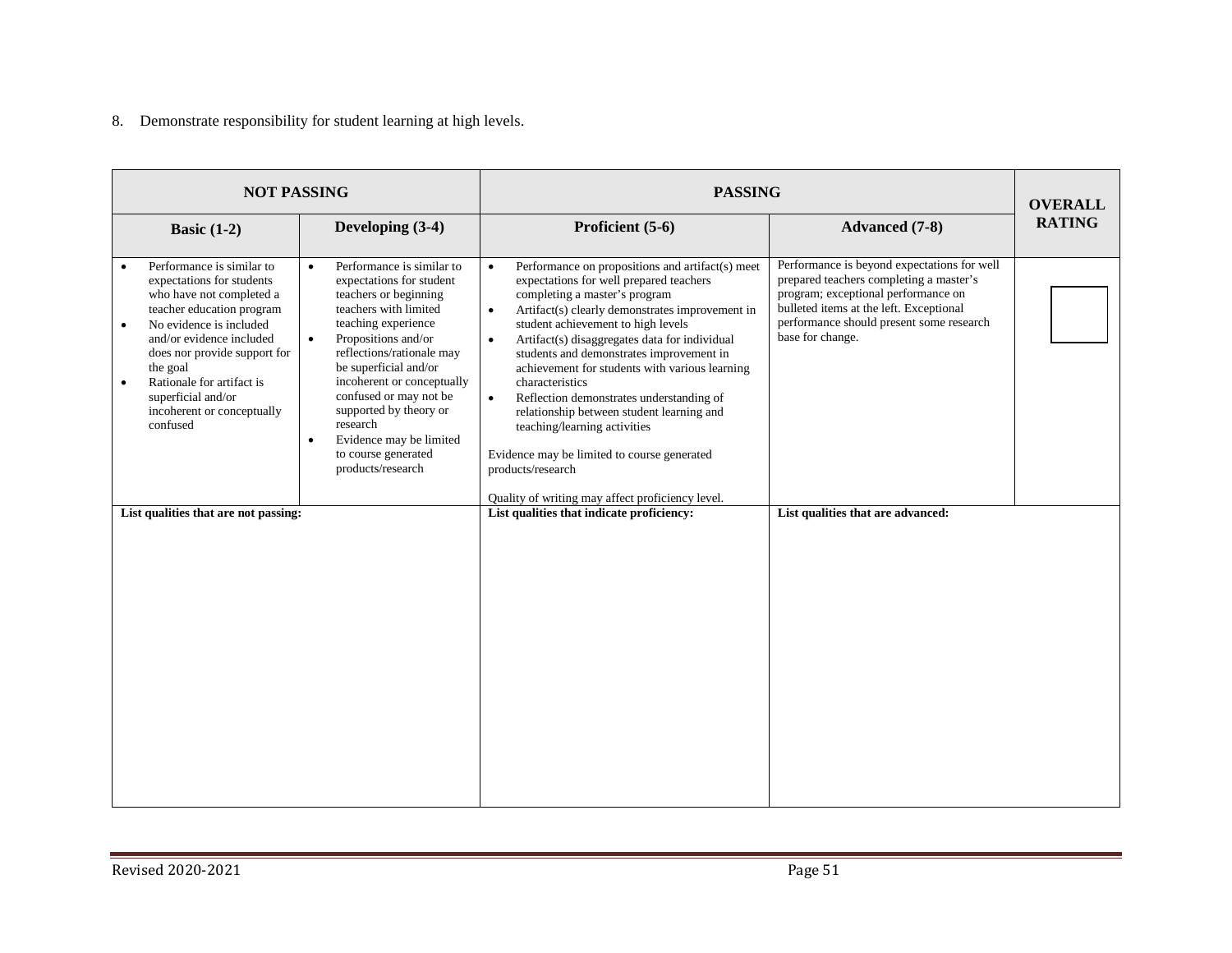#### 9. Demonstrate responsibility for school reform and leadership in school change.

| <b>NOT PASSING</b>                                                                                                                                                                                                                                                                                                                        |                                                                                                                                                                                                                                                                                                                                                                                                                                                                                            |                                                                                                                                                                                                                                                                                                                                                                                                                                                                                                                                                                                                                                                                                                                                                                                                                                                                                                            | <b>PASSING</b>                                                                                                                                                                                                                                                                                                                                    |               |  |  |  |
|-------------------------------------------------------------------------------------------------------------------------------------------------------------------------------------------------------------------------------------------------------------------------------------------------------------------------------------------|--------------------------------------------------------------------------------------------------------------------------------------------------------------------------------------------------------------------------------------------------------------------------------------------------------------------------------------------------------------------------------------------------------------------------------------------------------------------------------------------|------------------------------------------------------------------------------------------------------------------------------------------------------------------------------------------------------------------------------------------------------------------------------------------------------------------------------------------------------------------------------------------------------------------------------------------------------------------------------------------------------------------------------------------------------------------------------------------------------------------------------------------------------------------------------------------------------------------------------------------------------------------------------------------------------------------------------------------------------------------------------------------------------------|---------------------------------------------------------------------------------------------------------------------------------------------------------------------------------------------------------------------------------------------------------------------------------------------------------------------------------------------------|---------------|--|--|--|
| Basic $(1-2)$                                                                                                                                                                                                                                                                                                                             | Developing (3-4)                                                                                                                                                                                                                                                                                                                                                                                                                                                                           | Proficient (5-6)                                                                                                                                                                                                                                                                                                                                                                                                                                                                                                                                                                                                                                                                                                                                                                                                                                                                                           | <b>Advanced</b> (7-8)                                                                                                                                                                                                                                                                                                                             | <b>RATING</b> |  |  |  |
| Performance is similar to<br>$\bullet$<br>expectations for students<br>who have not completed a<br>teacher education program<br>No evidence is included<br>and/or evidence included<br>does not provide support for<br>the goal<br>Rationale for artifact is<br>$\bullet$<br>superficial and/or<br>incoherent or conceptually<br>confused | Performance is similar to<br>$\bullet$<br>expectations for student<br>teachers or beginning<br>teachers with limited<br>teaching experience<br>Reflections may be<br>$\bullet$<br>superficial and/or<br>incoherent or conceptually<br>confused<br>Evidence may be limited<br>$\bullet$<br>to course generated<br>products/research<br>Propositions may be<br>$\bullet$<br>superficial and/or<br>incoherent or conceptually<br>confused or may not be<br>supported by theory or<br>research | Performance on propositions and artifact(s) meet<br>expectations for well prepared teachers completing a<br>master's program demonstrate candidate can assume<br>responsibility and leadership in school change through<br>at least two of the following:<br>Artifact that demonstrates leadership in change<br>$\bullet$<br>Artifact demonstrates a plan that would lead to<br>$\bullet$<br>school reform<br>$\bullet$<br>Involvement in school, district, or discipline<br>activities that impact school change outside<br>one's own classroom (collaborative work,<br>presentation, grant writing, etc.)<br>Artifact that verifies effect on at least one aspect<br>$\bullet$<br>of school change<br>Rationale explains relationship of research to<br>$\bullet$<br>own efforts<br>Evidence may be limited to course generated<br>products/research<br>Quality of writing may affect proficiency level. | Performance is beyond expectations for<br>well prepared teachers completing a<br>master's program; exceptional<br>performance on more than one bulleted<br>item at the left: includes some verification<br>of the effect of own efforts on school<br>change.<br>Some evidence is included that was not<br>generated as a requirement in a course. |               |  |  |  |
| List qualities that are not passing:                                                                                                                                                                                                                                                                                                      |                                                                                                                                                                                                                                                                                                                                                                                                                                                                                            | List qualities that are proficient:                                                                                                                                                                                                                                                                                                                                                                                                                                                                                                                                                                                                                                                                                                                                                                                                                                                                        | List qualities that are advanced:                                                                                                                                                                                                                                                                                                                 |               |  |  |  |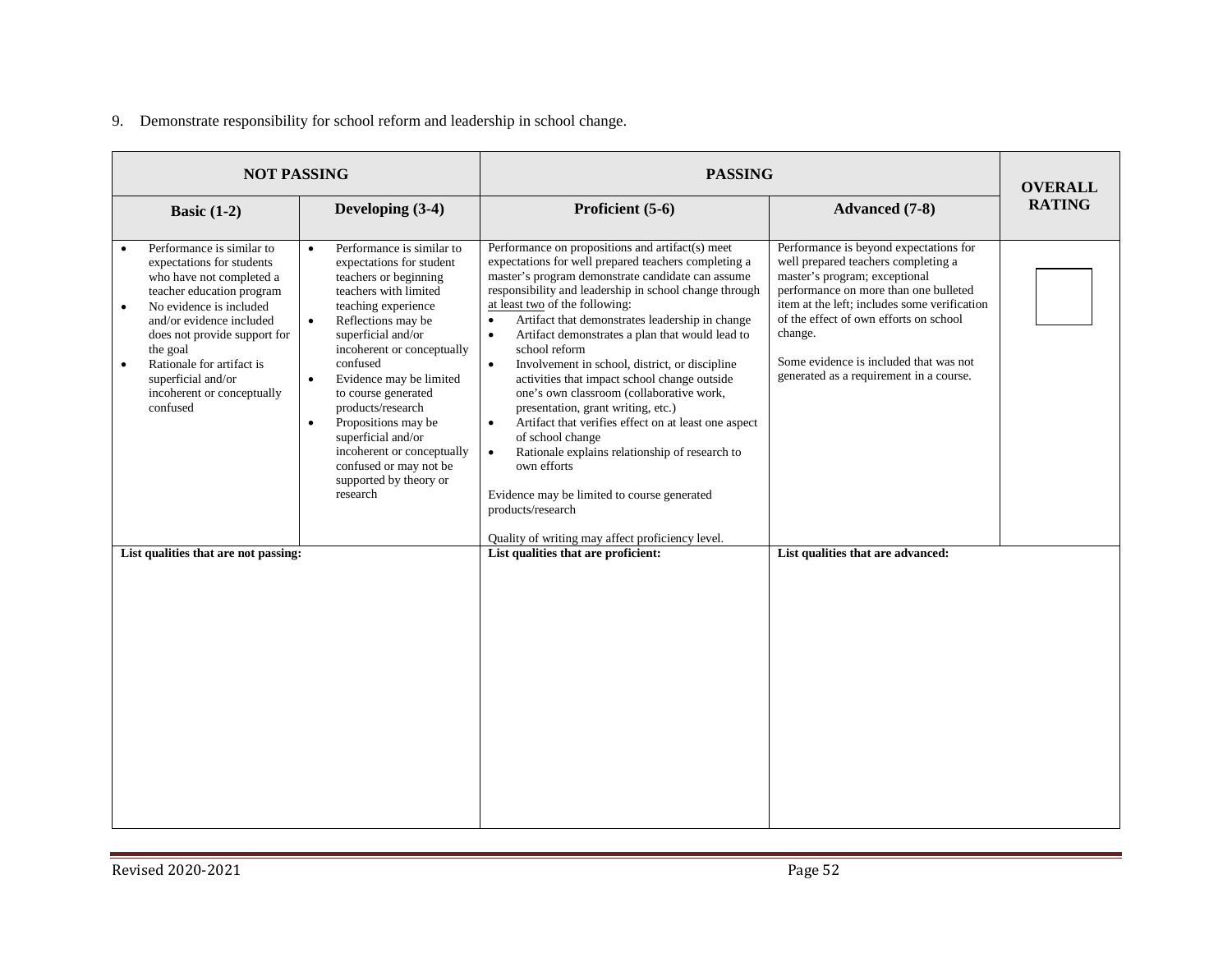# **Appendix D**

# **Graduate Endorsements**

#### K-12 Instructional Technology Teacher

A. Completion of a minimum of 24 hours, including ED 520 (or its equivalent)

| Courses | <b>Titles</b>                           | Credits        |
|---------|-----------------------------------------|----------------|
| ED 520  | Educational Media & Technology          | 3              |
| ED 521  | Classroom Integration of Internet       | 3              |
| ED 523  | <b>Teaching and Managing Technology</b> | 3              |
| ED 529  | Literacy & Technology                   | 3              |
| ED 531  | Diverse Learners & Technology           | 3              |
| ED 532  | Hardware & Networking for Educators     | 3              |
| ED 534  | Multimedia Design                       | 3              |
| ED 536  | Technology & Assessment Tools           | $\overline{3}$ |
|         |                                         | 24             |

*or* 

B. Completion of the PRAXIS exam for K-12 Instructional Technology teachers

#### K-12 Instructional Technology Specialist

A. Completion of the requirements for K-12 Technology Teacher *and*

- B. Completion of ED 570, ED 571, and ED 581 *and*
- C. 3 years of licensed teaching experience

#### K-12 Culturally & Linguistically Diverse Education

A. Completion of a minimum of 24 hours in courses focusing on teaching English Language learners and linguistics, including all of the following:

| Courses         | <b>Titles</b>                              | Credits |
|-----------------|--------------------------------------------|---------|
| <b>CLDE 501</b> | <b>Teaching English Language Learners</b>  |         |
| <b>CLDE 503</b> | <b>Content Instruction for EL Learners</b> |         |
| <b>CLDE 520</b> | Literacy for EL Learners                   |         |
| <b>CLDE 560</b> | ELL Assessment & Administration            |         |
| <b>CLDE 581</b> | Practicum & Seminar in Education.          |         |
| <b>ENG 553</b>  | Language in the USA                        |         |
| <b>ENG 560</b>  | Language Acquisition & Linguistics         |         |
| <b>ENG 523</b>  | Syntax for ESL/EFL                         |         |
|                 |                                            |         |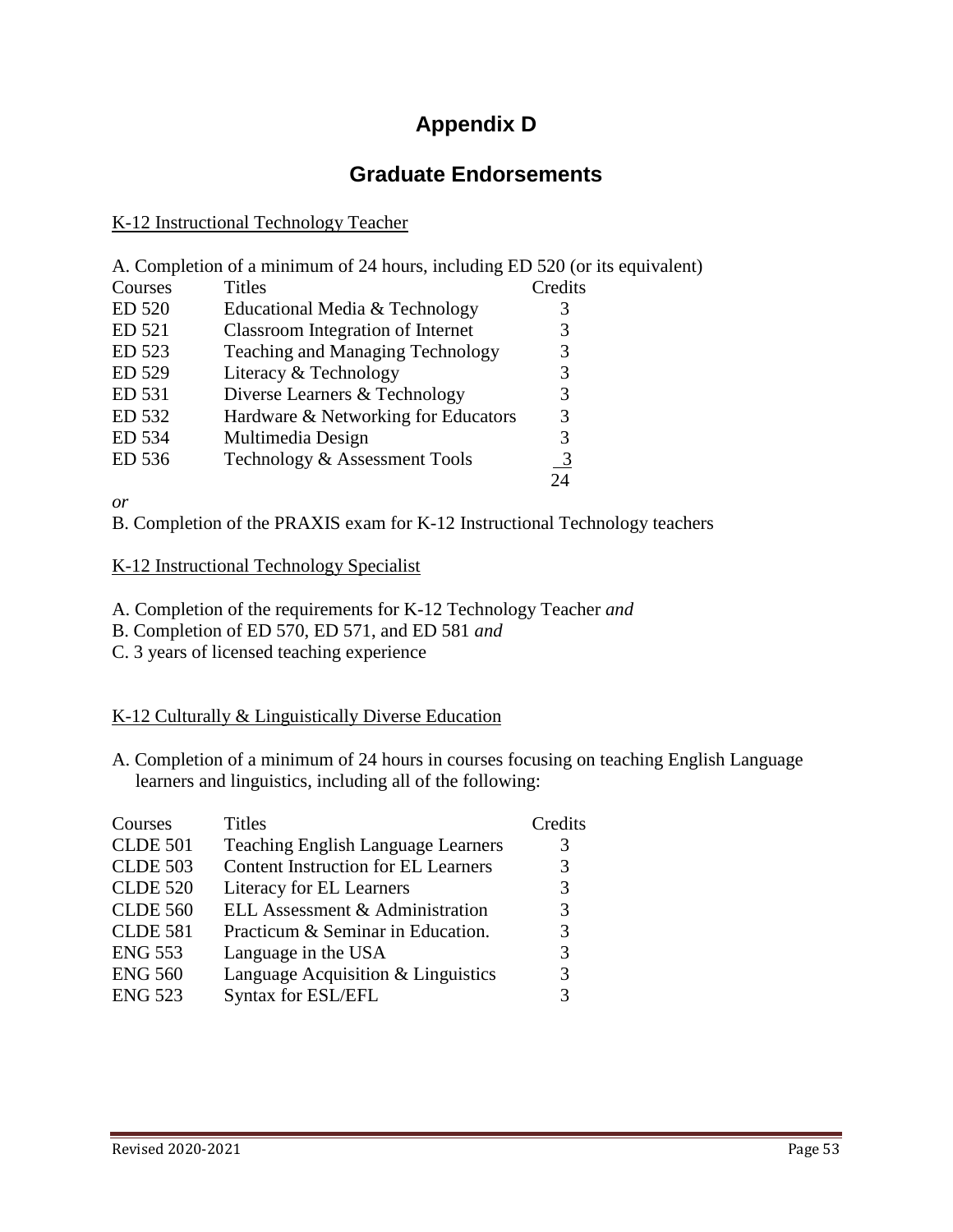### K-12 Special Education Generalist

A. Completion of a minimum of 27 hours, including all of the following:

| Courses        | <b>Titles</b>                        | Credits |
|----------------|--------------------------------------|---------|
| ED 512         | <b>Teaching Diverse Learners</b>     |         |
| <b>RDG 550</b> | Diagnosis & Remed. of Rdg Problems   |         |
| ED 506         | <b>Behavioral Support.</b>           | 3       |
| ED 507         | Levels of Support I                  |         |
| <b>ED 508</b>  | Levels of Support II                 | 3       |
| ED 509         | Levels of Support III                | 3       |
| ED 545         | Assessment & Data Driven Instruction | 3       |
| ED 510         | Collaboration in Education           |         |
| ED 581         | Practicum and Seminar in Education   |         |
| and            |                                      |         |
|                |                                      |         |

B. Completion of an initial course in reading *and* 

C. Completion of the PRAXIS exams for Elementary Education and K-12 Special Education Generalist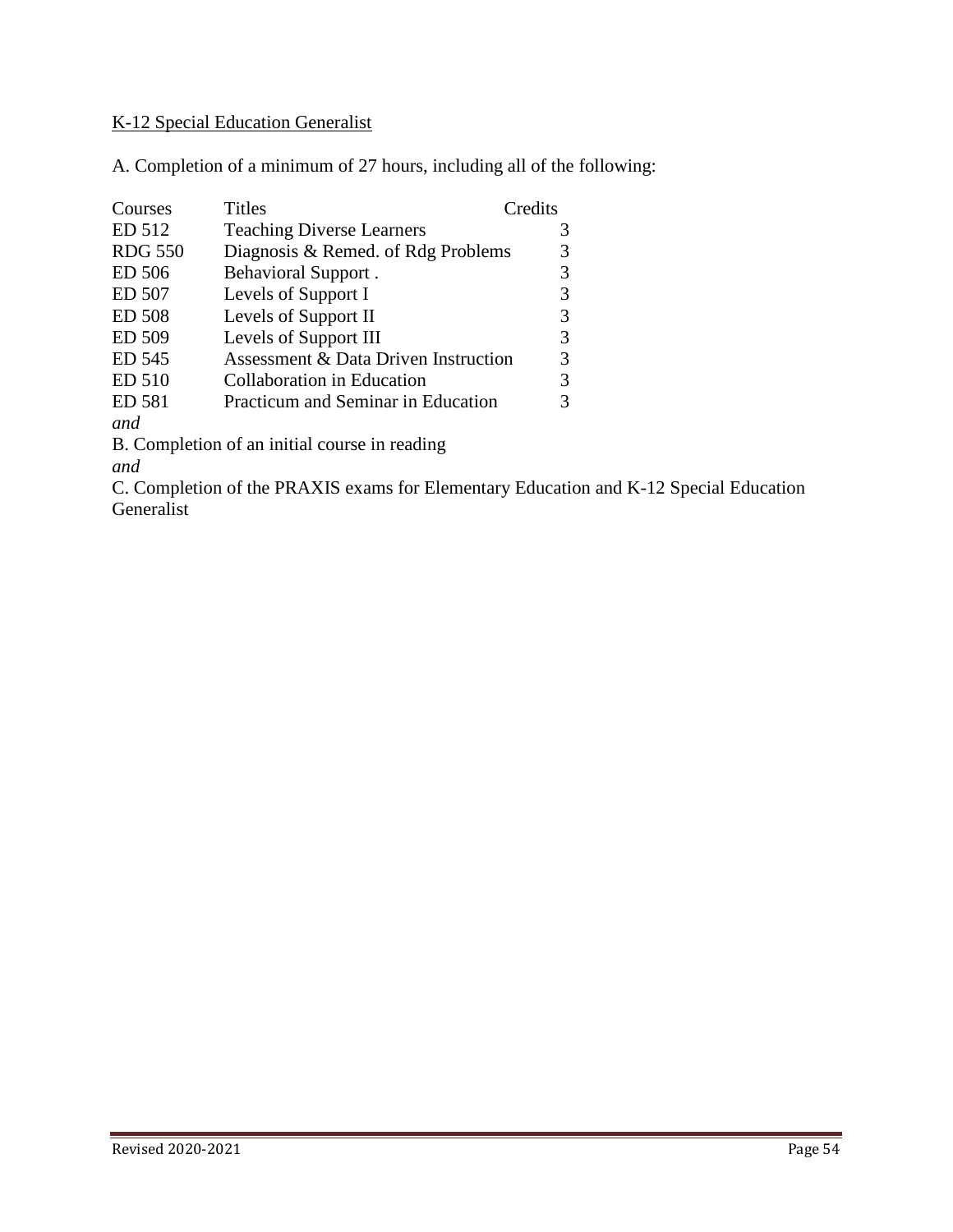# **Appendix E**

# **Forms for the Graduate Program**

Program Completion Forms Application for the Graduate Seminar Self-Evaluation Form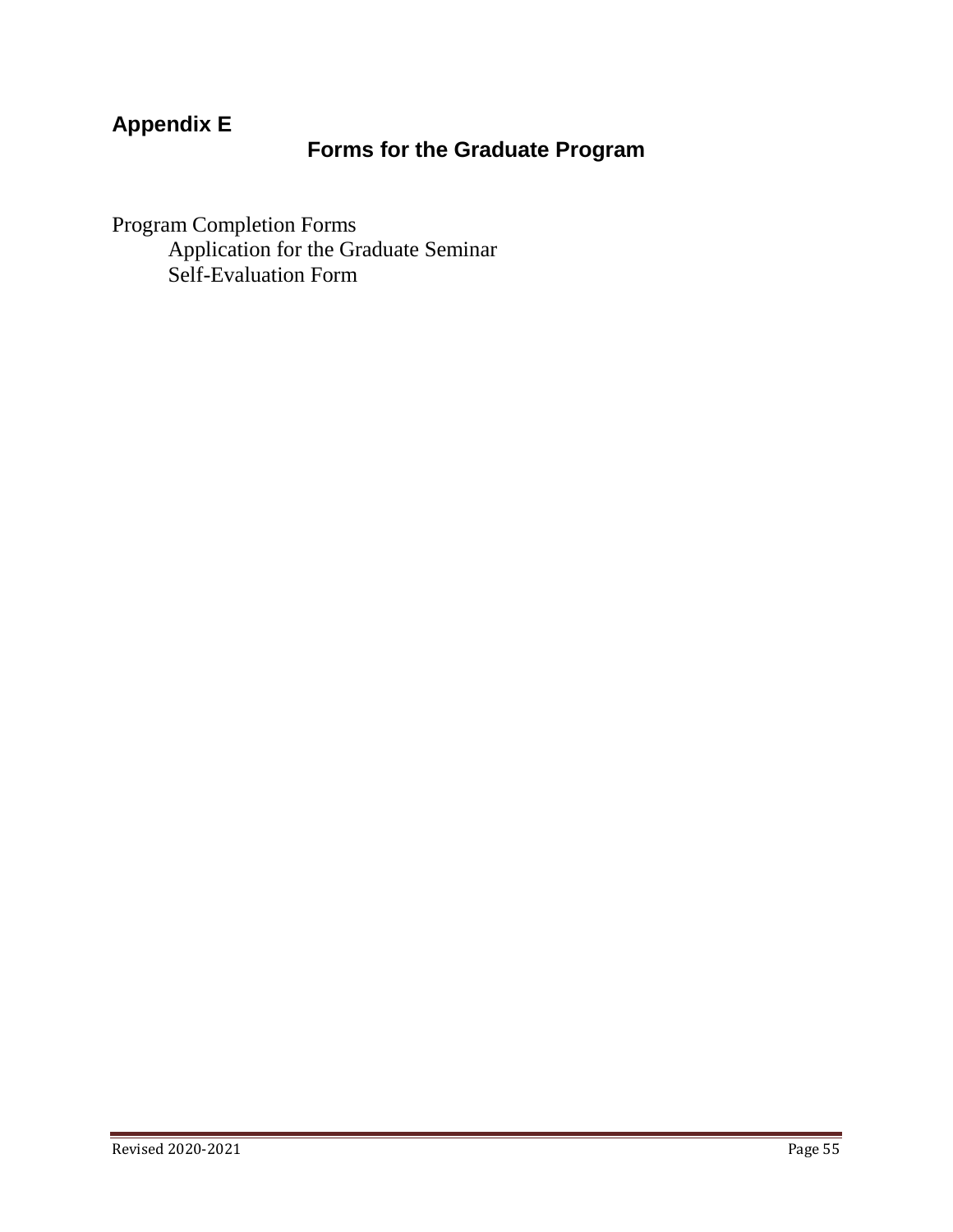|                                      | <b>Request for the Final Seminar</b> |                                                                                                                                                                           |
|--------------------------------------|--------------------------------------|---------------------------------------------------------------------------------------------------------------------------------------------------------------------------|
|                                      |                                      |                                                                                                                                                                           |
| weeks from today.                    |                                      | I have completed and submitted my portfolio to the program and am requesting the<br>following dates for the 2-hour final graduate seminar. These dates are a minimum of 2 |
|                                      | Date                                 | All Possible Times*                                                                                                                                                       |
| <b>First Choice</b>                  |                                      |                                                                                                                                                                           |
|                                      |                                      |                                                                                                                                                                           |
| Third Choice                         |                                      |                                                                                                                                                                           |
| <b>Signature of Graduate Student</b> |                                      | Date                                                                                                                                                                      |
| <b>Signature of Mentor</b>           |                                      | Date                                                                                                                                                                      |
| mentor are available.                |                                      | *List inclusive times (e.g., $8:00 - 5:00$ ). These are times that both the graduate student and                                                                          |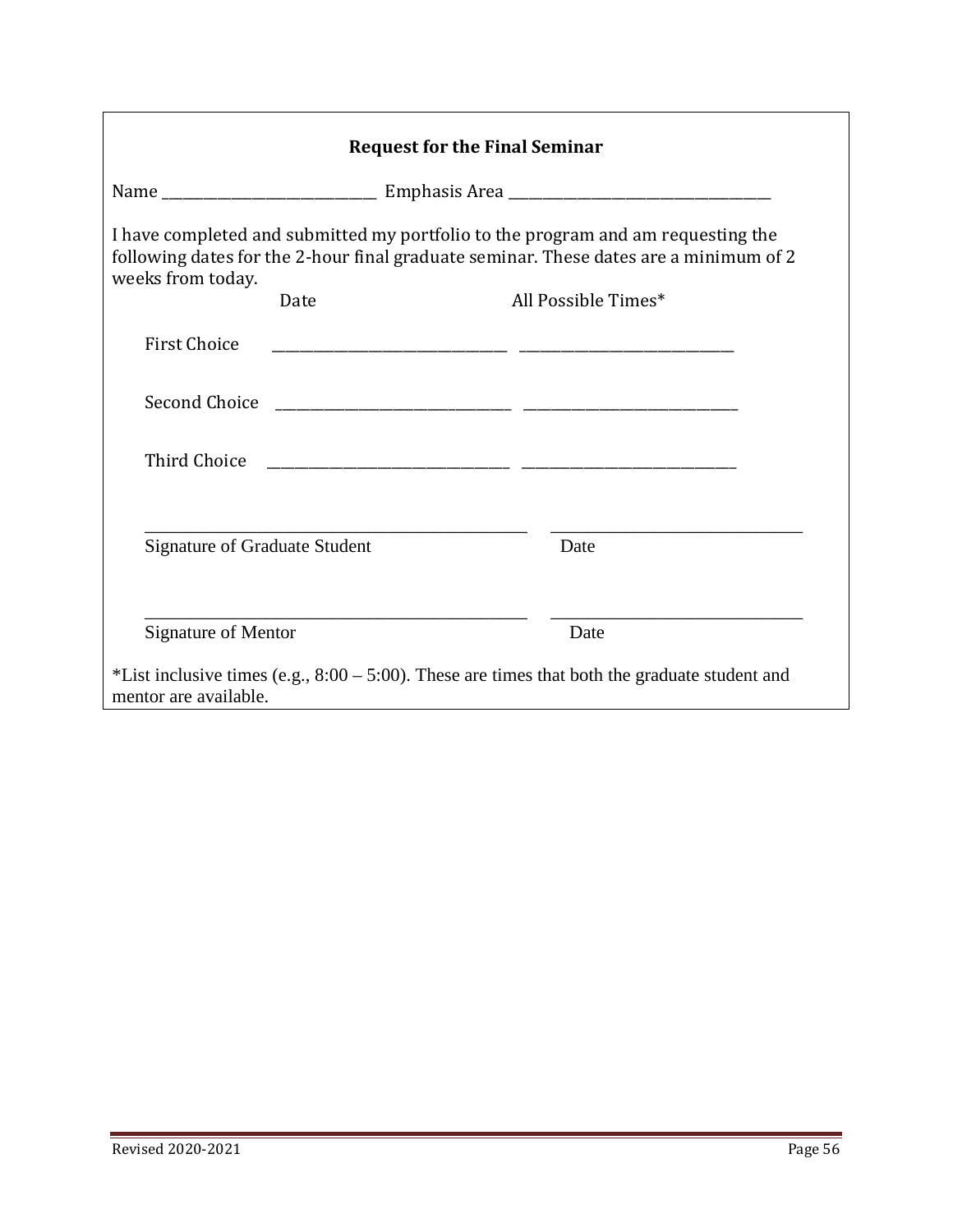# **Self-Evaluation of Performance on the M.Ed. Goals**

# **My Emphasis Area \_\_\_\_\_\_\_\_\_\_\_\_\_\_\_\_\_\_\_\_\_\_\_\_\_\_\_\_\_\_\_\_\_\_\_\_\_\_\_\_\_\_**

All information on this evaluation is confidential. Individual evaluations will be added to others and summarized at the end of each semester. Aggregated information will be shared with the faculty in order to improve the program for future students. Your comments and ideas are very much appreciated.

*How would you rate your skill level on each of the statements below?*

Place the number that corresponds to your rating in the box to the left of each item on the survey.

| Unacceptable<br>Level of a student<br>who is beginning<br>education<br>courses | Minimally<br>Minimal<br>Proficiency<br>teacher or | Level of a student<br>beginning teacher | Proficient<br>Level of a well-<br>prepared teacher<br>with strong<br>knowledge base<br>and teaching<br>experience | ٠ | Advance<br>Proficiency<br>Level beyond<br>expectations for<br>well-prepared<br>master's level<br>teachers that you<br>have known | Exceptional<br>Proficiency<br>Level that<br>demonstrates<br>proficiency that is<br>similar to that of<br>an exceptional<br>teacher with a<br>master's degree |
|--------------------------------------------------------------------------------|---------------------------------------------------|-----------------------------------------|-------------------------------------------------------------------------------------------------------------------|---|----------------------------------------------------------------------------------------------------------------------------------|--------------------------------------------------------------------------------------------------------------------------------------------------------------|

| I have a breadth and depth of knowledge in my content area.                                                                                                          |
|----------------------------------------------------------------------------------------------------------------------------------------------------------------------|
| I understand effective, scientifically-based practices in literacy education for my<br>discipline and can apply them to raise student achievement.                   |
| I understand effective, scientifically-based practices in using instructional technology in<br>teaching and learning and can apply them to raise student achievement |
| I understand effective, scientifically-based practices in differentiating education for my<br>discipline and can apply them to raise student achievement.            |
| I understand scientifically-based practices in literacy education and apply them to raise<br>student achievement.                                                    |
| I understand scientifically-based practices using technology in instruction and apply<br>them to raise student achievement.                                          |
| I understand scientifically-based practices in differentiating instruction and apply them<br>to raise student achievement.                                           |
| I can use multiple means of assessing and evaluating student learning and use them to<br>change teaching and learning.                                               |
| I can locate and interpret educational research on best practices in teaching.                                                                                       |
| I understand the application and uses of action research and can implement it                                                                                        |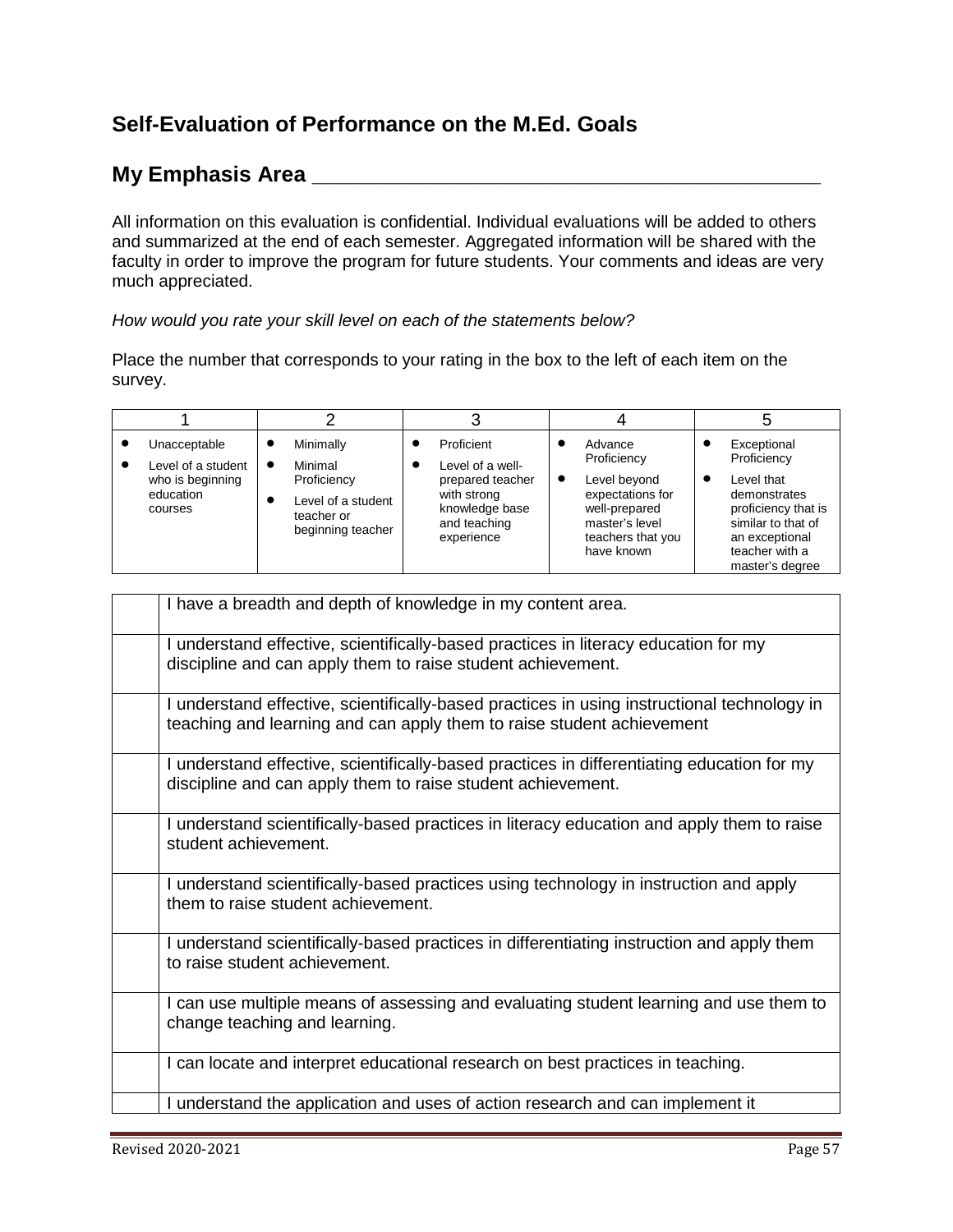| independently to answer educational questions related to my own practice.          |
|------------------------------------------------------------------------------------|
| I can develop professional learning communities in my school.                      |
| I am a leader in a range of professional development activities.                   |
| I can participate as a mentor or coach for my colleagues.                          |
| I use reflection to improve classroom teaching and learning.                       |
| I know how to apply effective models for school change.                            |
| I can apply content knowledge to raise achievement of students in my classroom.    |
| I know how to ensure student learning at high levels.                              |
| I understand the effective strategies for participating and leading school change. |

#### Part II

#### *How would you rate how much you have gained from the master's in education program?*

Think about your skill level when you began the program and your skill level now, and place the number that corresponds to your rating in the box to the left of each item on the survey.

| Not at all, Nothing | Some, but | What I expected I<br>would learn, a<br>satisfactory amount | More than I expected | A great deal more than<br>l ever expected, an<br>exceptional amount |
|---------------------|-----------|------------------------------------------------------------|----------------------|---------------------------------------------------------------------|

| My content knowledge in my emphasis                                 |
|---------------------------------------------------------------------|
| My depth and breadth of content knowledge I apply in my teaching    |
| Strategies for literacy teaching in my classroom                    |
| Strategies for using technology to teach                            |
| Strategies for differentiating instruction                          |
| Strategies for assessing learning and monitoring students' learning |
| Using educational research to inform my own teaching                |
| Strategies for effective professional development                   |
| How to mentor and coach my colleagues.                              |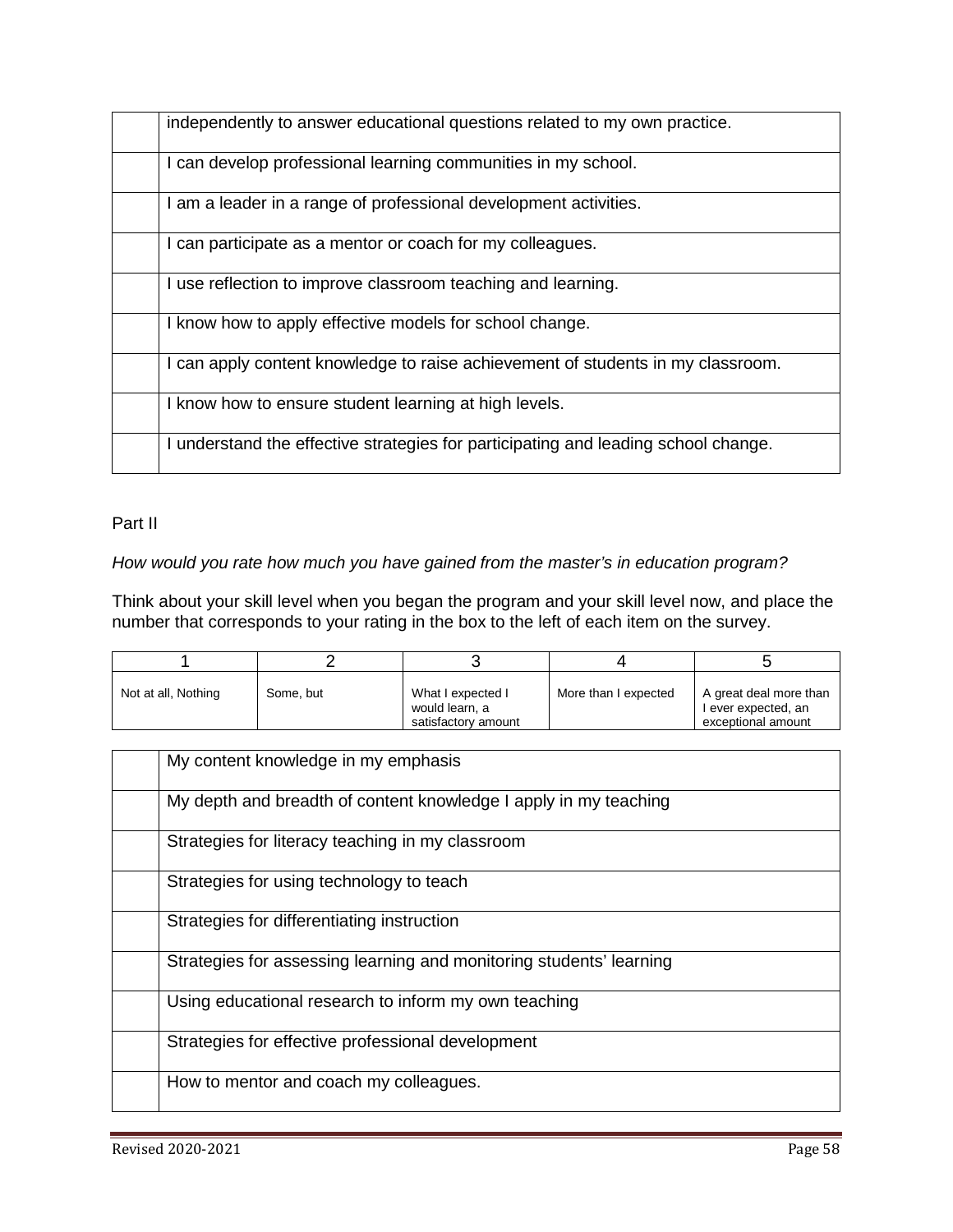| Reflective teaching and using reflection to improve my teaching |
|-----------------------------------------------------------------|
| Knowing how to raise the achievement of students in my class    |
| Being a leader in my school                                     |

#### Part III

On a scale of 1-5, with  $1 = \text{Very Poor and } 5 = \text{Excellent},$  please rate the following other aspects of the Masters in Education Program by placing the number that best describes your experiences next to the item you rate.

| <b>Program Resources</b>       |
|--------------------------------|
| Quality of Instruction         |
| Cost                           |
| <b>Availability of Courses</b> |
| <b>Physical Facilities</b>     |

#### Part IV

*Please answer the following open-ended questions and give us any additional feedback that would be helpful.* 

The most important aspect of the program that facilitated my learning was:

The least important aspect of the program in facilitating my learning was: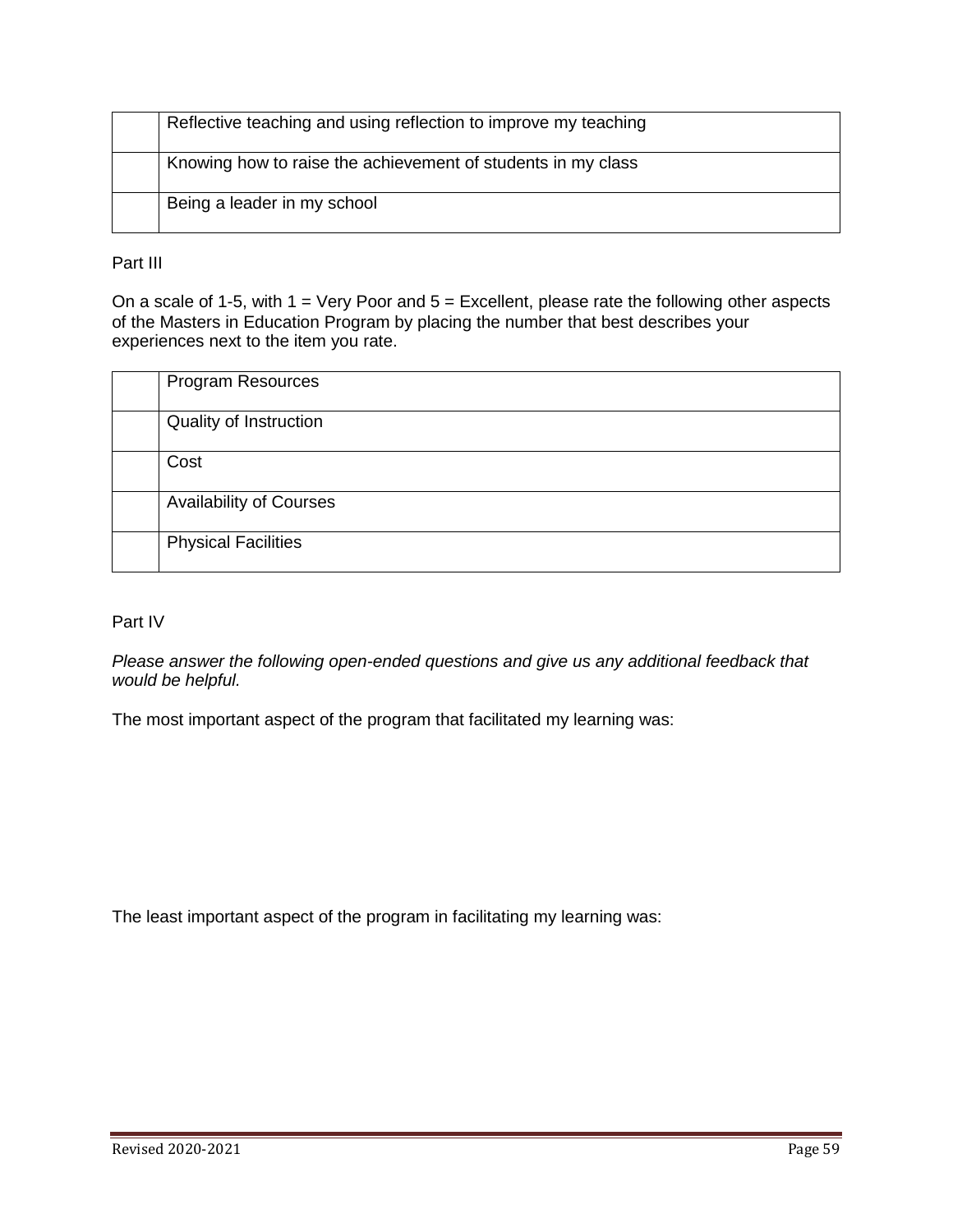Among all the experiences you have had in the program, what has had the greatest impact on you as a teacher?

The least important content/requirement of the program for me as an educator was:

If I could change one thing about my program, it would be:

If I could tell those in charge one aspect of the program NOT to change, it would be: